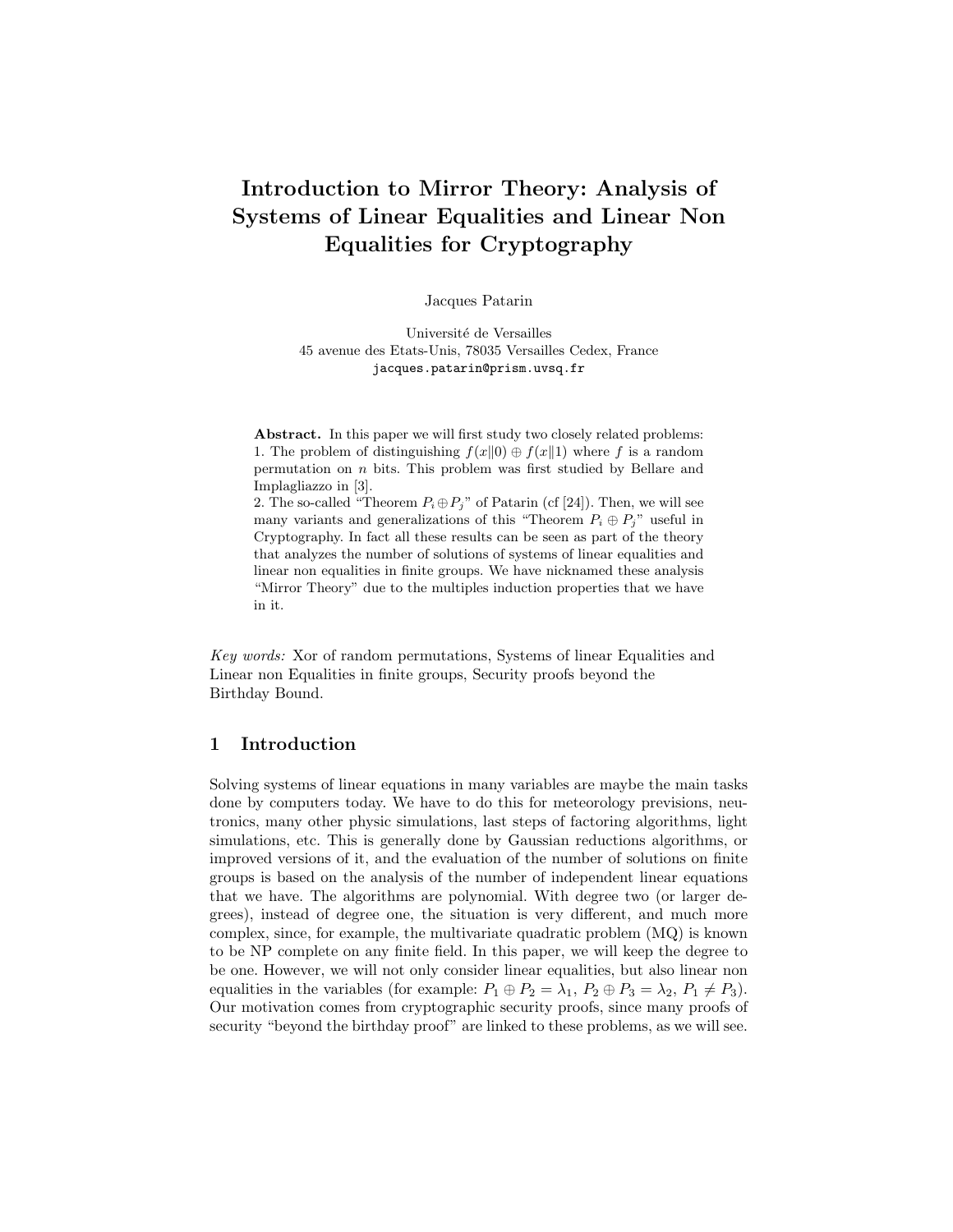Since speaking about the theory that deals about "the number of solutions of linear systems of equalities and linear non equalities in finite groups" is a bit long, we will use a nickname: Mirror theory. This nickname comes from the multiple induction properties that we will have. The paper is organized as follows. First we will consider the cryptographic problem of distinguishing  $f(x||0) \oplus f(x||1)$ , where f is a random permutation, from a random function from  $n$  bits to  $n$ bits. This problem was already studied by Bellare and Implagliazzo [3] with a proof of security in  $O(\frac{q}{2^n})$  where q is the number of queries. However no precise O function was given in [3]. In this paper we will prove that if  $q \leq \frac{2^n}{67}$  then the advantage for any distinguisher for this problem satisfies:  $Adv \leq \frac{q}{2^n}$ . This result looks simple, but the proof of it is not. To obtain this result, we will prove a theorem, called "Theorem  $P_i \oplus P_j$  with  $\xi_{max} = 2$  that is part of the Mirror theory. Then, we will show that many generalizations if this "Theorem  $P_i \oplus P_j$ " exist.

## 2 Notation and  $f(x||0) \oplus f(x||1)$  when  $f \in_R B_n$

In all this paper, if *n* is an integer, we will denote  $I_n = \{0,1\}^n$ .  $F_n$  will be the set of all applications from  $I_n$  to  $I_n$ , and  $B_n$  will be the set of all permutations from  $I_n$  to  $I_n$ . Therefore,  $|I_n| = 2^n$ ,  $|F_n| = 2^{n \cdot 2^n}$ , and  $|B_n| = (2^n)!$ .  $x \in_R A$ means that  $s$  is randomly chosen in  $A$  with a uniform distribution. Our first aim in this paper will be to prove Theorem 1 below.

**Theorem 1** For all CPA-2 (Adaptive chosen plaintext attack)  $\phi$  on a function G of  $F_n$  with q chosen plaintexts, we have:  $Adv_{\phi}^{PRF} \le O(\frac{q}{2^n})$  where  $Adv_{\phi}^{PRF}$  denotes the the advantage to distinguish  $f(x||0) \oplus f(x||1)$  with  $f \in_R B_n$  from  $g \in_R F_n$ . Moreover instead of  $Adv_{\phi}^{PRF} \leq O(\frac{q}{2^n})$  we will prove in this paper the precise bound: if  $q \leq \frac{2^n}{67}$  then  $Adv^{PRF} \leq \frac{q}{2^n}$ .

 $\parallel$  denotes the concatenation function, and by "advantage" we mean here, as usual, for a distinguisher, the absolute value of the difference of the two probabilities to output 1. Here x has  $n-1$  bits. Theorem 1 says that there is no way (even with infinite computing power) with an adaptive chosen plaintext attack to distinguish with a good probability  $f(x||0) \oplus f(x||1)$  from  $g \in_R F_n$  when the number q of queries satisfies  $q \ll 2^n$ . Since we know (for example from [3]) that there is an attack in  $O(2<sup>n</sup>)$ , because  $\bigoplus_{x \in I_{n-1}} f(x||0) \bigoplus f(x||1) = 0$ , and also because  $\forall x \in I_{n-1}, f(x||0) \oplus f(x||1) \neq 0$ , Theorem 1 says that  $O(2^n)$  is the exact security for this problem. In fact, this problem for  $f(x||0) \oplus f(x||1)$  was already considered in  $[3]$  but no explicit O function was given for the security. To prove Theorem 1, we will use this general Theorem:

**Theorem 2** Let  $\alpha$  and  $\beta$  be real numbers,  $\alpha > 0$ , and  $\beta > 0$ . Let E be a subset of  $I_n^q$  such that  $|E| \geq (1 - \beta)2^{nq}$ . If

1. For all sequences  $a_i$ ,  $1 \leq i \leq q$ , of pairwise distinct elements of  $I_n$  and for all sequences  $b_i$ , (not necessary distinct),  $1 \leq i \leq q$ , of E we have  $H \geq \frac{|B_n|}{2^{nq}}(1-\alpha)$ .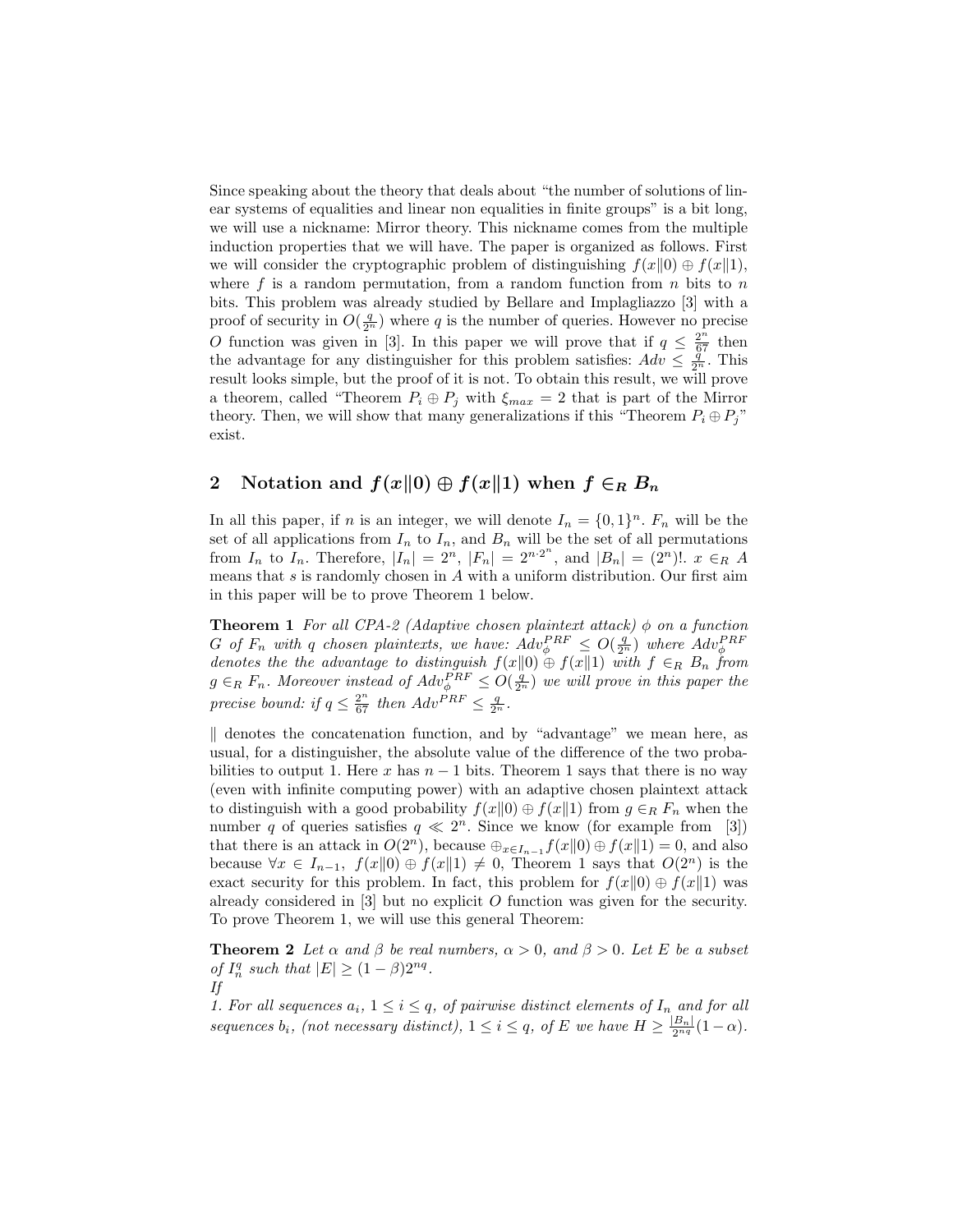2. For every CPA-2 with q chosen plaintexts we have:  $p \le \alpha + \beta$  where  $p =$  $Adv_{\phi}^{PRF}$  denotes the advantage to distinguish  $f(x\|0) \oplus f(x\|1)$  when  $f \in_R B_n$ from a random function  $g \in_R F_n$ .

Proof of Theorem 2. It is not difficult to prove Theorem 2 with classical counting arguments. A complete proof of Theorem 2 can also be found in [28].

#### How to get Theorem 1 from theorem 2

In order to get Theorem 1 from Theorem 2, a sufficient condition is to prove that for "most" (since we need  $\beta$  small) sequences of values  $b_i, 1 \leq i \leq q$ ,  $b_i \in I_n$ , we have: the number H of  $f \in B_n$  such that  $\forall i, 1 \leq i \leq q$ ,  $f(a_i||0) \oplus$  $f(a_i||1) = b_i$  satisfies  $H \geq \frac{|B_n|}{2^{nq}}(1-\alpha)$  for a small value  $\alpha$  (more precisely with  $\alpha \ll O(\frac{q}{2^n})$ . This is what we will do in the next sections. We can assume that in E all the  $b_i$  values are  $\neq 0$  because  $(2^n - 1)^q = 2^{nq}(1 - \frac{1}{2^n})^q \geq 2^{nq}(1 - \frac{q}{2^n})$ and the coefficient  $\frac{q}{2^n}$  can be included in  $\beta$ .

## 3 Theorem " $P_i \oplus P_j$ " when  $\xi_{max} = 2$

#### Change of variables

Let N be the number of sequences  $P_i$ ,  $1 \leq i \leq 2q$ ,  $P_i \in I_n$  such that:

1. The  $P_i$  are pairwise distinct,  $1 \leq i \leq 2q$ .

2.  $\forall i, 1 \leq i \leq q, P_{2i-1} \oplus P_{2i} = b_i.$ 

We see that  $H = N \cdot \frac{|B_n|}{2^n (2^n-1)...(2^n-2q+1)}$ , since when the  $P_i$  are fixed, then f is fixed on exactly 2q pairwise distinct points by  $\forall i, 1 \leq i \leq q$ ,  $f(a_i \| 0) =$  $P_{2i-1}$  and  $f(a_i||1) = P_{2i}$ . Therefore we see that to prove Theorem 1, we want to prove this property:

For "most" sequences of values  $b_i$ ,  $1 \leq i \leq q$ ,  $b_i \in I_n$ ,  $b_i \neq 0$ , we have: the number N of sequences  $P_i$ ,  $1 \leq i \leq 2q$ ;  $P_i \in I_n$  such that the  $P_i$  are pairwise distinct and  $\forall i, 1 \leq i \leq q, P_{2i-1} \oplus P_{2i} = b_i$  satisfies:  $N \geq \frac{2^n (2^n - 1) \dots (2^n - 2q + 1)}{2^{n_q}}(1 - \alpha)$  for a small value  $\alpha$  (\*). The smallest  $\alpha$  will be, the better our security bound will be. In fact, in this paper, we will prove a much stronger property that (∗): we will prove that (\*) holds not only for "most"  $b_i$  values,  $b_i \neq 0$ , but for all  $b_i$  values,  $b_i \neq 0$ , and moreover with  $\alpha = 0$ . This stronger property was called "Theorem  $P_i \oplus P_j$  with  $\xi_{max} = 2$ " in [24]. We will improve the results of [24] by giving explicit security bounds.

**Theorem 3** ("Theorem  $P_i \oplus P_j$  with  $\xi_{max} = 2"$ )

Let (A) be a set of equations:  $P_1 \oplus P_2 = \lambda_0$ ,  $P_3 \oplus P_4 = \lambda_1, \ldots, P_{\alpha-1} \oplus P_{\alpha} =$  $\lambda_{\alpha/2-1}$ , where all the  $\lambda_i$  values are  $\neq 0$ . Then if  $\alpha \ll 2^n$  (and more precisely this condition can be written with the explicit bound  $\alpha \leq \frac{2^n}{67}$ , the number  $h_{\alpha}$  of  $(P_1, \ldots, P_\alpha)$  solution of  $(A)$  such that all the  $P_i$  variables are pairwise distinct variables of  $I_n$ ,  $1 \leq i \leq \alpha$ , satisfies:  $h_{\alpha} \geq \frac{2^n (2^n - 1) \dots (2^n - \alpha + 1)}{2^{n \alpha}}$  where  $a = \alpha/2$  is the number of equations of  $(A)$ .

Here  $\xi_{max} = 2$  means that when we fix one variable  $P_i$ , then at most one other variable  $P_j$  is fixed from the equations  $(A)$ . Later in this paper we will study

Then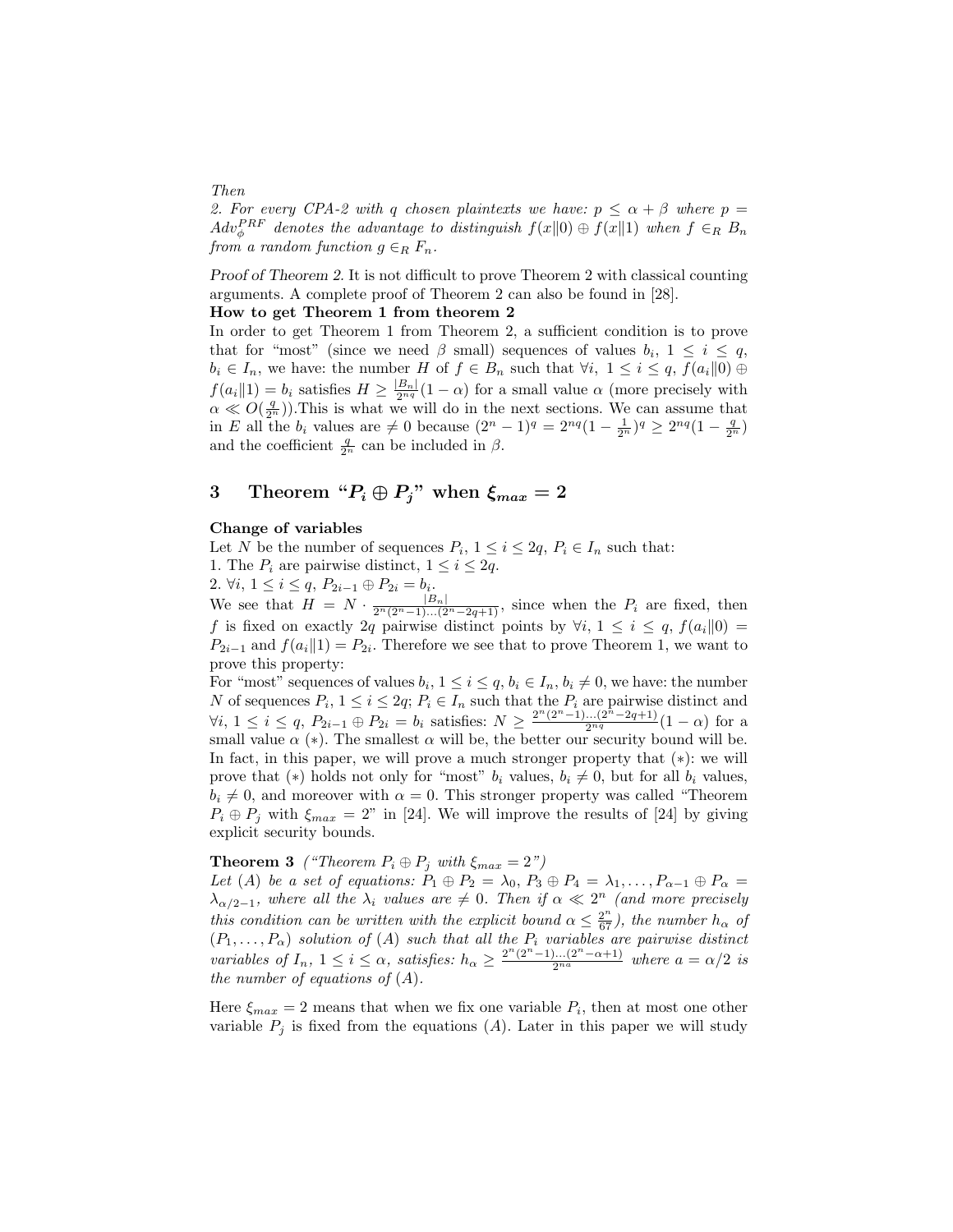more general (A) equations where  $\xi_{max}$  will not necessary be 2. We will denote by  $J_{\alpha} = 2^{n}(2^{n} - 1) \dots (2^{n} - \alpha + 1)$ . Therefore Theorem 3 means that  $h_{\alpha} \ge \frac{J_{\alpha}}{2^{na}}$ if  $\alpha \ll 2^n$ . In this paper we want to find explicit bounds for  $\alpha$ , not just  $\alpha \ll 2^n$ .  $\frac{J_{\alpha}}{2^{na}}$  is the average number of solutions on all the  $2^{na}$  values  $\lambda_0, \lambda_1, \ldots, \lambda_{\alpha/2-1}$ (including values  $\lambda_i = 0$  where  $h_{\alpha} = 0$ ).  $\frac{J_{\alpha}}{(2^{n}-1)^{a}}$  is the average number of solutions on all the  $(2^{n} - 1)^{a}$  non zero values  $\lambda_0, \lambda_1, \ldots, \lambda_{\alpha/2-1}$ . Theorem 3 means that when  $\alpha \ll 2^n$ , then the number of solutions when the  $\lambda_i$  values are compatible by linearity with the  $P_i$  pairwise distinct (i.e.  $\lambda_i \neq 0$ ) is always greater that the average. It is like if, in a classroom all the students have either the grade 0, or a grade larger than the average grade. When  $h_{\alpha} \neq 0$ , and  $\alpha \ll 2^{n}$ , then  $h_{\alpha}$  is always larger than the average and sometimes is much larger than the average.



## 4 First results in the "Theorem  $P_i \oplus P_j$ " with  $\xi_{max=2}$

#### Definition

We will denote  $H_{\alpha} = 2^{na} h_{\alpha}$ . Therefore  $H_{\alpha+2} = 2^{n(a+1)} h_{\alpha+2}$ . In this section, we will illustrate the general proof strategy that we will follow in order to prove the "Theorem  $P_i \oplus P_j$ ". We will prove that if  $\alpha^2 \ll 2^n$ , then  $H_{\alpha} \geq J_{\alpha}$ , and if  $\alpha^3 \ll 2^{2n}$  then  $H_{\alpha} \geq J_{\alpha}(1-\epsilon)$  where  $\epsilon$  is very small, with explicit bounds. These bounds will then be improved later. (Remark: we follow here Patarin proof strategy given in [24], but we will present here an explicit bound instead of  $H_{\alpha} \geq J_{\alpha} (1 - O(\frac{\alpha^3}{2^{2r}}))$  $\frac{\alpha^3}{2^{2n}}$ )). We have  $J_{\alpha} = 2^n(2^n - 1) \dots (2^n - \alpha + 1)$ . Therefore,  $J_{\alpha+2} = (2^{n} - \alpha)(2^{n} - \alpha - 1)J_{\alpha} = (2^{2n} - 2^{n}(2\alpha + 1) + \alpha(\alpha + 1))J_{\alpha}$  (1).

**Lemma 1** We have:  $(2^n - 2\alpha)h_\alpha \leq h_{\alpha+2} \leq (2^n - \alpha)h_\alpha$ 

Proof. When  $P_1, \ldots, P_\alpha$  are fixed pairwise distinct, we look for solutions  $P_{\alpha+1}, P_{\alpha+2}$ such that  $P_{\alpha+1}\oplus P_{\alpha+2}=\lambda_{\alpha/2}$  and such that  $P_1,\ldots,P_\alpha,P_{\alpha+1},P_{\alpha+2}$  are pairwise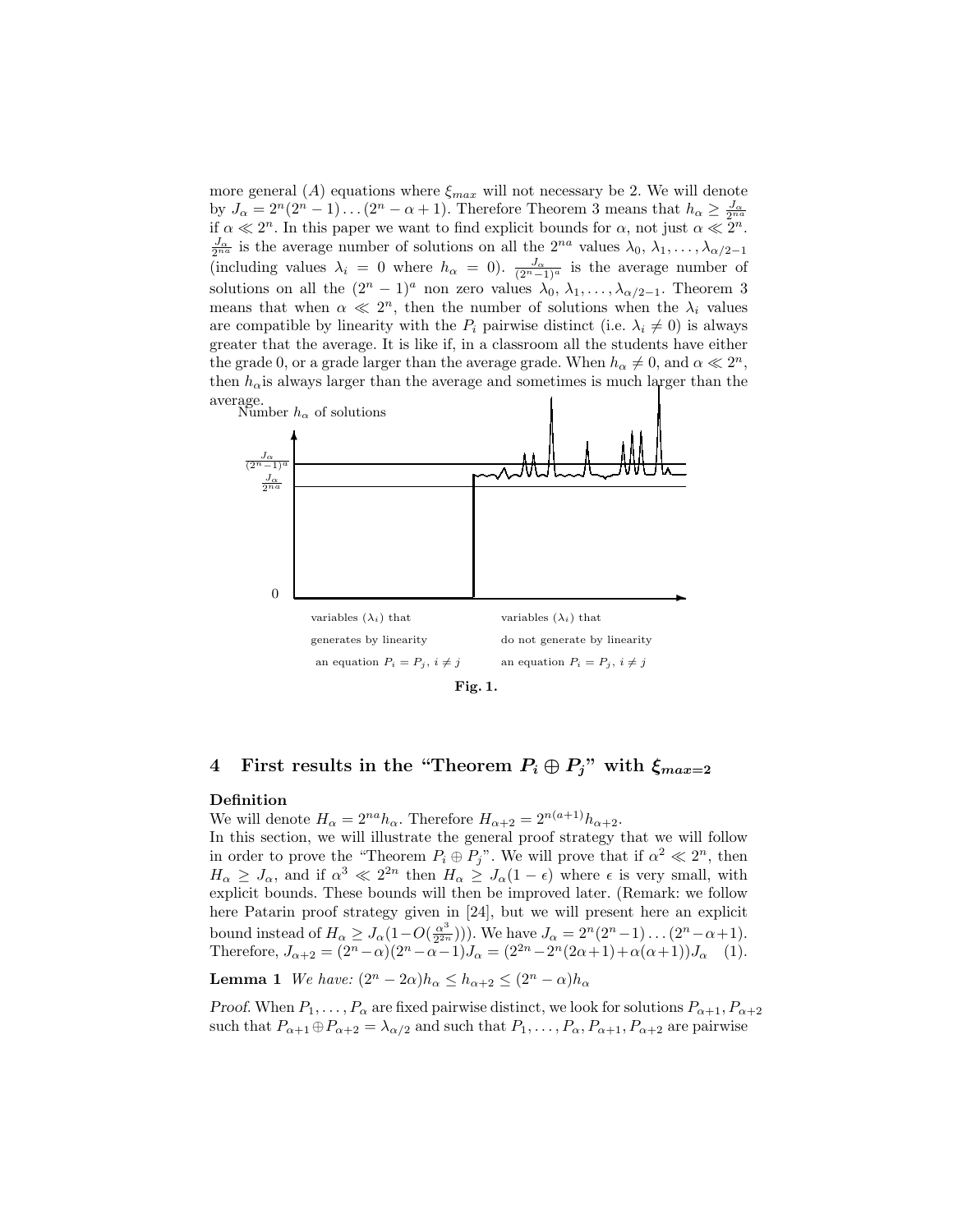distinct. So  $P_{\alpha+2}$  is fixed when  $P_{\alpha+1}$  is fixed and we want  $P_{\alpha+1} \notin \{P_1, \ldots, P_\alpha, \lambda_{\alpha/2} \oplus \ldots\}$  $P_1, \ldots, \lambda_{\alpha/2} \oplus P_\alpha$ . Therefore for  $(P_{\alpha+1}, P_{\alpha+2})$  we have between  $2^n - 2\alpha$  and  $2^{n}-\alpha$  solutions when  $P_1, \ldots, P_\alpha$  are fixed, i.e.  $(2^{n}-2\alpha)h_\alpha \leq h_{\alpha+2} \leq (2^{n}-\alpha)h_\alpha$ as claimed.

Since  $H_{\alpha} = 2^{na} h_{\alpha}$  and  $H_{\alpha+2} = 2^{n(a+1)} h_{\alpha+2}$ , we can write Lemma 1 like this:

$$
2^{n}(2^{n}-2\alpha)H_{\alpha} \leq H_{\alpha+2} \leq 2^{n}(2^{n}-\alpha)H_{\alpha} \quad (2)
$$

Now from (1) and (2) we have:

$$
\frac{H_{\alpha+2}}{J_{\alpha+2}} \ge \frac{2^{2n} - 2\alpha \cdot 2^n}{2^{2n} - 2^n (2\alpha + 1) + \alpha(\alpha + 1)} \frac{H_{\alpha}}{J_{\alpha}}
$$

$$
\frac{H_{\alpha+2}}{J_{\alpha+2}} \ge \left(1 + \frac{2^n - \alpha(\alpha + 1)}{2^{2n} - 2^n (2\alpha + 1) + \alpha(\alpha + 1)}\right) \frac{H_{\alpha}}{J_{\alpha}} \tag{3}
$$

We also have  $H_2 > J_2$  since  $H_2 = 2^{2n} > J_2 = 2^n(2^n - 1)$ . Therefore, if  $\alpha^2 \leq 2^n$ , we have  $H_{\alpha} \geq J_{\alpha}$  as claimed, by induction on  $\alpha$ . Moreover, from (3):

$$
\frac{H_{\alpha+2}}{J_{\alpha+2}} \ge \left(1 + \frac{-\alpha(\alpha+1)}{2^{2n} - 2^n(2\alpha+1)}\right) \frac{H_{\alpha}}{J_{\alpha}}
$$

Therefore we have:

$$
\frac{H_{\alpha+2}}{J_{\alpha+2}} \ge \left(1 + \frac{-\alpha(\alpha+1)}{2^{2n} - 2^n(2\alpha+1)}\right)^{\alpha/2} \frac{H_2}{J_2}
$$

$$
\frac{H_{\alpha+2}}{J_{\alpha+2}} \ge 1 - \frac{\alpha^2(\alpha+1)}{2(2^{2n} - 2^n(2\alpha+1))}
$$

This gives:

$$
H_{\alpha} \ge J_{\alpha} \left( 1 - \frac{\alpha^3}{2 \cdot 2^{2n} - 4\alpha 2^n} \right) \quad (4)
$$

Therefore, if  $\alpha^3 \ll 2^{2n}$ ,  $H_\alpha \geq J_\alpha(1-\epsilon)$  where  $\epsilon$  is very small, as claimed. (Moreover, from (4) we have an explicit bound).

### 5 General properties when  $\xi_{max} = 2$

Here, since  $\xi_{max} = 2$ , our set of equations is:

$$
(A) \begin{cases} P_2 = P_1 \oplus \lambda_0 \\ P_4 = P_3 \oplus \lambda_1 \\ \vdots \\ P_\alpha = P_{\alpha - 1} \oplus \lambda_{\alpha/2 - 1} \end{cases}
$$

 $h_{\alpha}$  is by definition the number of  $P_1, \dots, P_{\alpha}$  pairwise distinct, elements of  $I_n$ , and solution of (A). We want to evaluate  $h_{\alpha}$  by induction on  $\alpha$ , i.e. we want to evaluate  $h_{\alpha+2}$  from  $h_{\alpha}$ . We will say that  $(P_1, \dots, P_{\alpha})$  are solution of  $h_{\alpha}$ , when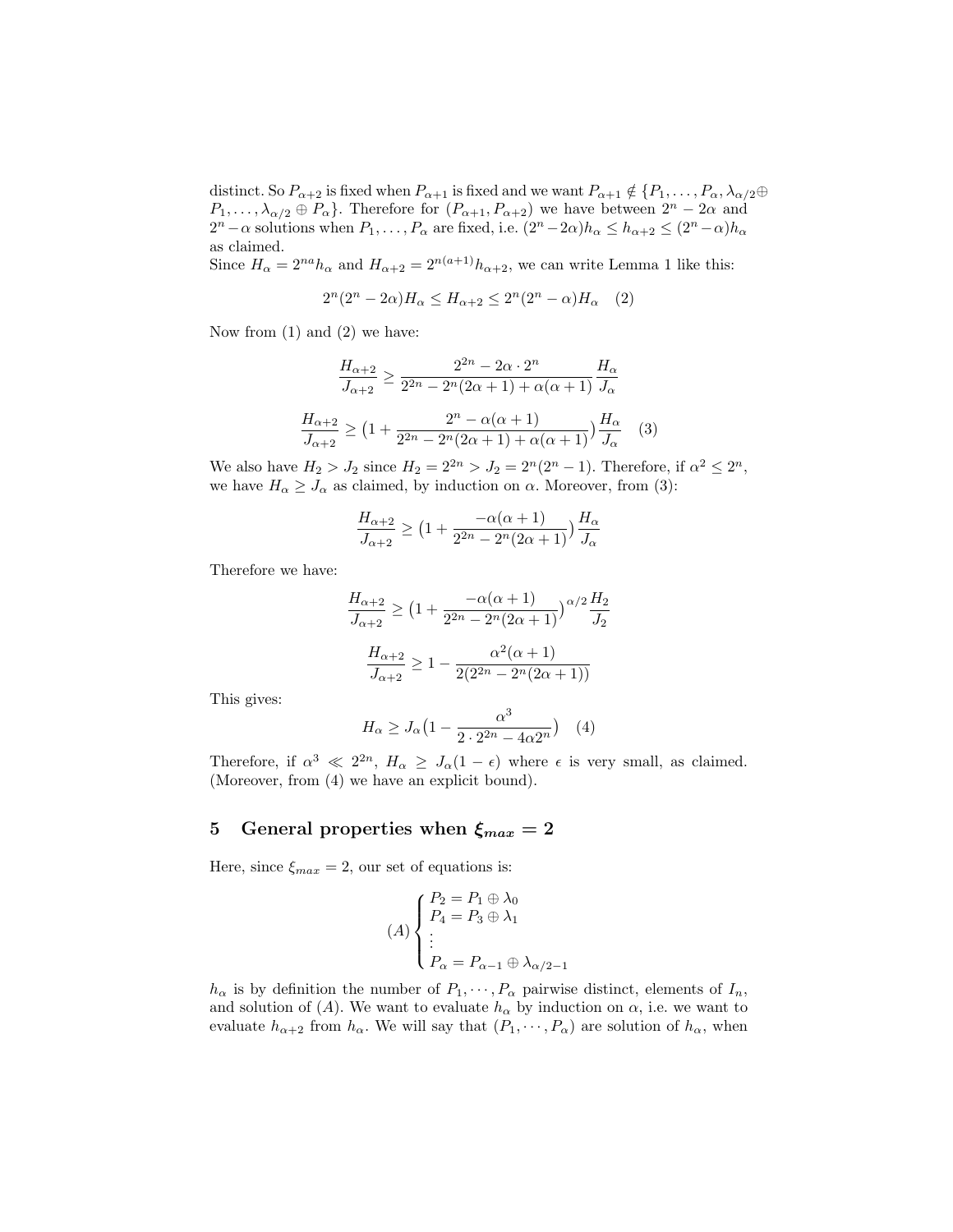they are solution of (A). We will denote  $\beta = \alpha/2 - 1$ .

We will denote by  $\lambda_{(i)}$  the coefficient  $\lambda$  in the equation  $(A)$  that involves  $P_i$ . For example:  $\lambda_{(1)} = \lambda_{(2)} = \lambda_0$ .  $\lambda_{(\alpha)} = \lambda_{(\alpha-1)} = \lambda_{\alpha/2-1}$ . We will say that two indices i and j "are in the same block", or "are in the same  $(A)$ -block" if  $P_i \oplus P_j = \lambda_{(i)}$  is one of the equations (A). For  $h_{\alpha+2}$  we have (A) and one more equation:  $P_{\alpha+1} \oplus P_{\alpha+2} = \lambda_{\beta+1}$  (see figure 2)



Fig. 2. We want to evaluate  $h_{\alpha+2}$  from  $h_{\alpha}$ .

**Remark:** We will evaluate here  $h_{\alpha}$  for all the values  $\lambda_i$ , even the worse ones. However, in cryptographic applications we generally need  $h_{\alpha}$  for most values of  $\lambda_i$  instead of all values  $\lambda_i$ .

We start from a solution  $P_1, \dots, P_\alpha$  of  $h_\alpha$  and we want to complete it to get the solutions of  $h_{\alpha+2}$ . For this we have to choose  $x = P_{\alpha+1} \oplus P_1$  such that x will not create a collision  $P_j = P_{\alpha+1}$  or  $P_j = P_{\alpha+2}$ ,  $1 \le j \le \alpha$ . This means  $x \notin V$ with  $V = V_1 \cup V_2$ , with  $V_1 = \{P_1 \oplus P_j, 1 \leq j \leq \alpha\}$  and  $V_2 = \{\lambda_{\beta+1} \oplus P_1 \oplus P_j, 1 \leq \alpha\}$  $j \le \alpha$ . We have  $|V| = |V_1 \cup V_2| = |V_1| + |V_2| - |V_1 \cap V_2|$ , and we have  $|V_1| = \alpha$ and  $|V_2| = \alpha$  (since the  $P_j$  values,  $1 \leq j \leq \alpha$ , are pairwise distinct). So

$$
h_{\alpha+2} = \sum_{(P_1, \dots, P_\alpha) \text{ solution of } h_\alpha} (2^n - |V|)
$$
  

$$
h_{\alpha+2} = \sum (2^n - 2\alpha + |V_1 \cap V_2|)
$$

$$
(P_1, \cdots, P_\alpha)
$$
 solution of  $h_\alpha$ 

$$
h_{\alpha+2} = (2^n - 2\alpha)h_{\alpha} + \sum_{(P_1, \cdots, P_{\alpha}) \text{ solution of } h_{\alpha}} |V_1 \cap V_2| \quad (1)
$$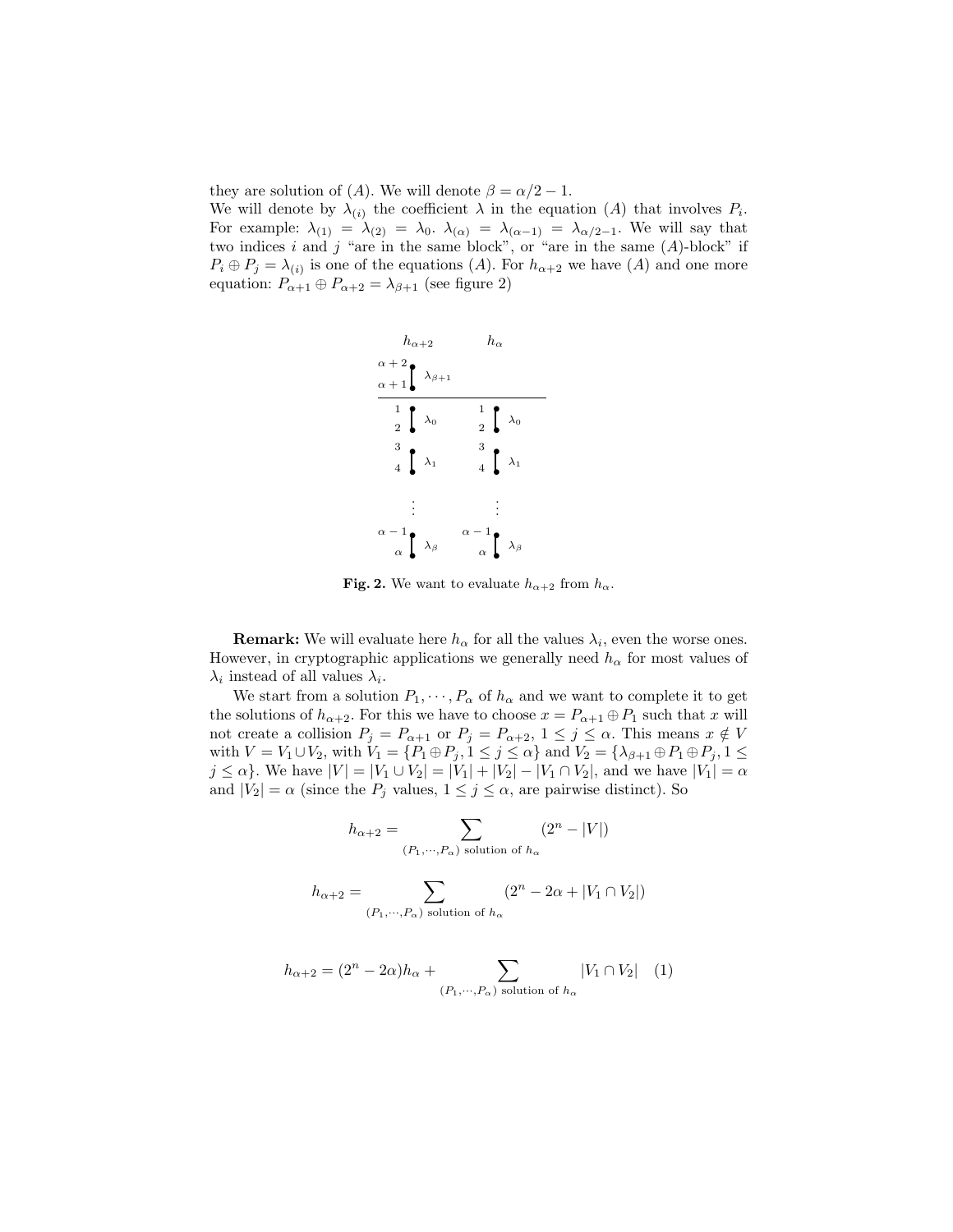Approximation in  $O(\frac{\alpha}{2^n})$ .

Since  $|V_1| = |V_2| = \alpha$  we obtain another proof for Lemma 1, that we will call here Theorem 4.

#### Theorem 4

$$
(2^n - 2\alpha)h_{\alpha} \le h_{\alpha+2} \le (2^n - \alpha)h_{\alpha}
$$

#### More Precise Approximation

The elements of  $V_1$  are  $\alpha$  pairwise distinct elements, and the elements of  $V_2$  are  $\alpha$  pairwise distinct elements, so from (1) we obtain:

$$
h_{\alpha+2} = (2^n - 2\alpha)h_{\alpha} +
$$

 $\sum$  $(P_1,\dots,P_\alpha)$  solution of  $h_\alpha$  $\sum$  $1\leq i\leq \alpha$  $\sum$  $1\leq j\leq \alpha$ [ Number of Equations  $P_i \oplus P_j = \lambda_{\beta+1}$ ]

Therefore, by inverting the  $\Sigma$ :

$$
h_{\alpha+2} = (2^n - 2\alpha)h_{\alpha} +
$$

$$
\sum_{1 \le i \le \alpha} \sum_{1 \le j \le \alpha} [\text{ Number of } P_1, \cdots, P_\alpha \text{ solution of } h_\alpha \text{ plus } P_i \oplus P_j = \lambda_{\beta+1}]
$$

Now when we add the equality  $\lambda_{\beta+1} = P_i \oplus P_j$  to the system of equation (A) of  $h_{\alpha}$ , 3 cases can occur:

Case 1.

 $\lambda_{\beta+1} = P_i \oplus P_j$  is a consequence of  $(A)$ . Here this means that  $\lambda_{\beta+1} = P_i \oplus P_j$  was already an equation of  $(A)$ , and therefore  $\lambda_{\beta+1} = \lambda_{(i)}$  for a value  $i, 1 \leq i \leq \alpha$ . Remark:  $\lambda_{\beta+1} = \lambda_{(i)}$  creates 2 collisions in  $|V_1 \cap V_2|$ : it creates  $\lambda_{\beta+1} \oplus P_1 \oplus P_i =$  $P_1 \oplus P_j$  and  $\lambda_{\beta+1} \oplus P_1 \oplus P_j = P_1 \oplus P_i$ . Case 2.

 $\lambda_{\beta+1} = P_i \oplus P_j$  is in contradiction with the equations of  $(A)$ . If i and j are in the same block the contradiction comes from  $i = j$  or from  $i \neq j$  and  $\lambda_{\beta+1} \neq \lambda_{(i)}$ . If  $i$  and  $j$  are not in the same block, the contradiction comes from the fact that  $\lambda_{\beta+1} = P_i \oplus P_j$  creates a collision; i.e. we have  $\lambda_{\beta+1} = \lambda_{(i)}$ , or  $\lambda_{\beta+1} = \lambda_{(j)}$ , or  $\lambda_{\beta+1} = \lambda_{(i)} \oplus \lambda_{(j)}$  (cf Figure 3).

$$
\begin{array}{c}\ni \\
\downarrow \\
\downarrow \\
\downarrow \\
\lambda_{\beta+1} \\
\lambda_{(j)}\n\end{array}
$$

**Fig. 3.** Here  $\lambda_{\beta+1} = \lambda_{(i)}$ ,  $\lambda_{\beta+1} = \lambda_{(j)}$  and  $\lambda_{\beta+1} = \lambda_{(i)} \oplus \lambda_{(j)}$  are impossible if the  $P_j$ are pairwise distinct.

#### Case 3.

The equation  $\lambda_{\beta+1} = P_i \oplus P_j$  is not in contradiction with the equations of  $(A)$ ,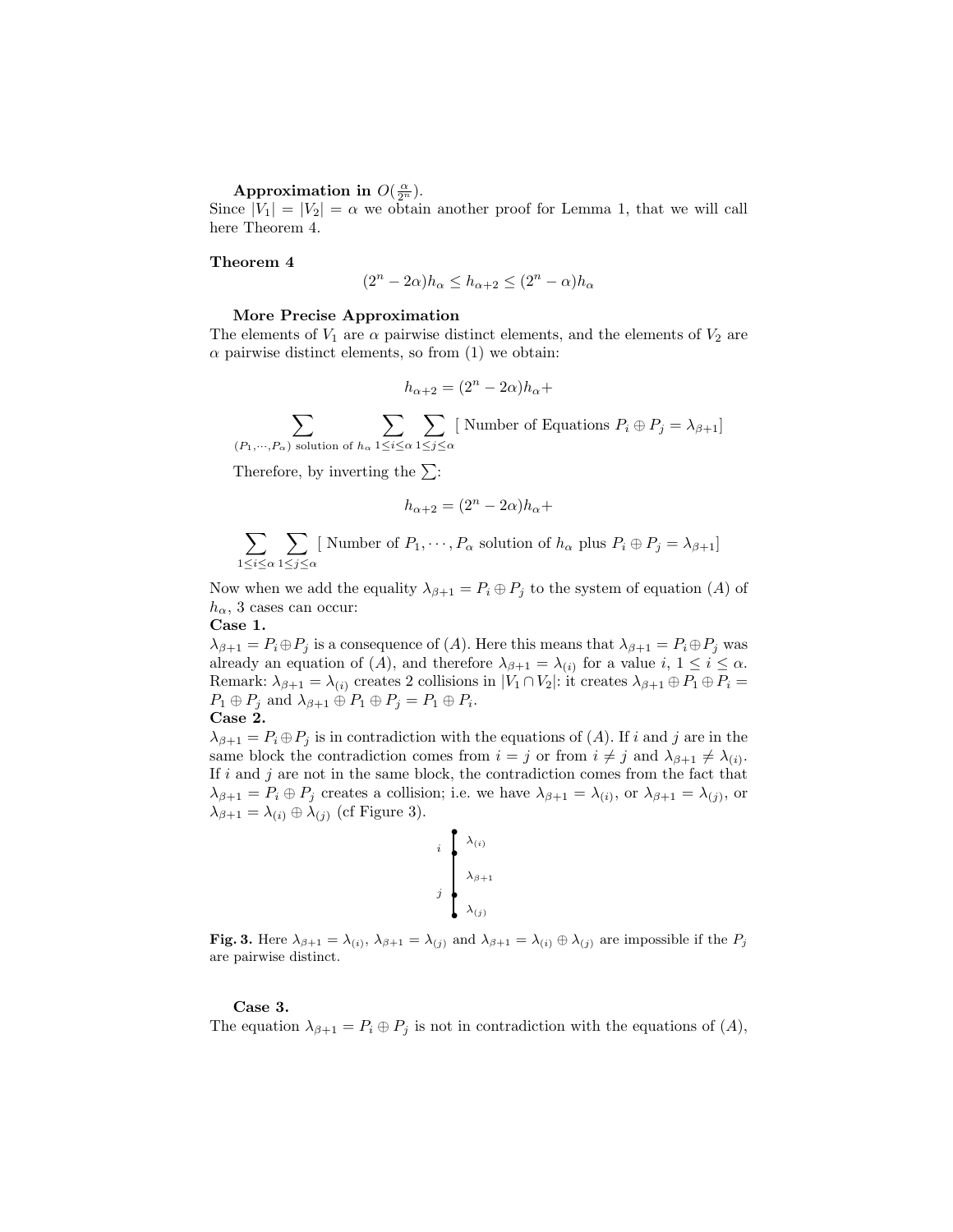and is not a consequence of the equations of  $(A)$ . We will say that this case is the "generic" case.

From (1) and from the 3 cases above, we get immediately:

#### Theorem 5

$$
\frac{h_{\alpha+2}}{2^n} = h_{\alpha} \Big[ 1 - \frac{2\alpha}{2^n} + \frac{2 \text{ Number of equations } \lambda_{\beta+1} = \lambda_i}{2^n} \Big]
$$

$$
+ \frac{1}{2^n} \sum_{(i,j) \in M} (\text{ Number of } P_1, \dots, P_{\alpha} \text{ solution of } h_{\alpha} \text{ plus } P_i \oplus P_j = \lambda_{\beta+1})
$$

where

 $M = \{(i, j), 1 \le i \le \alpha, 1 \le j \le \alpha, \text{ such that } i \text{ and } j \text{ are not in the same block},\}$ 

and such that 
$$
\lambda_{\beta+1} \neq \lambda_{(i)}, \lambda_{\beta+1} \neq \lambda_{(j)},
$$
 and  $\lambda_{\beta+1} \neq \lambda_{(i)} \oplus \lambda_{(j)}$ 

Now, in the Appendices B, C, E we explain how Theorem 3 (i.e. Theorem  $P_i \oplus P_j$ with  $\xi_{max} = 2$  can be proved from Theorem 5 with the explicit bound  $\alpha \leq \frac{2^{n^j}}{67}$ , as claimed.

## 6 Theorem " $P_i \oplus P_j$ " for any  $\xi_{max}$

We will now present some generalizations of the Theorem " $P_i \oplus P_j$ " that we have seen for  $\xi_{max} = 2$ . This generalization that we will see in Theorem 6 below was first introduced in [24]. In this paper we will obtain for it an explicit security bound. introduced

**Definition 1** Let (A) be a set of equations  $P_i \oplus P_j = \lambda_k$ , with  $P_i, P_j \in I_n$ . If by linearity from (A) we cannot generate an equation in only the  $\lambda_k$ , we will say that  $(A)$  has no "circle in  $P$ ", or that the equations of  $(A)$  are "linearly independent in P".

Let a be the number of equations in  $(A)$ , and  $\alpha$  be the number of variables  $P_i$ in (A). Therefore, we have parameters  $\lambda_1, \lambda_2, \ldots, \lambda_a$  and  $a + 1 \leq \alpha \leq 2a$ 

**Definition 2** We will say that two indices i and j are "in the same block" if by linearity from the equation of (A) we can obtain  $P_i \oplus P_j =$  an expression in  $\lambda_1, \lambda_2, \ldots, \lambda_a$ .

**Definition 3** We will denote by  $\xi_{max}$  the maximum number of indices that are in the same block.

**Example.** If  $A = \{P_1 \oplus P_2 = \lambda_1, P_1 \oplus P_3 = \lambda_2, P_4 \oplus P_5 = \lambda_3\}$ , here we have two blocks of indices  $\{1, 2, 3\}$  and  $\{4, 5\}$  and  $\xi_{max} = 3$ .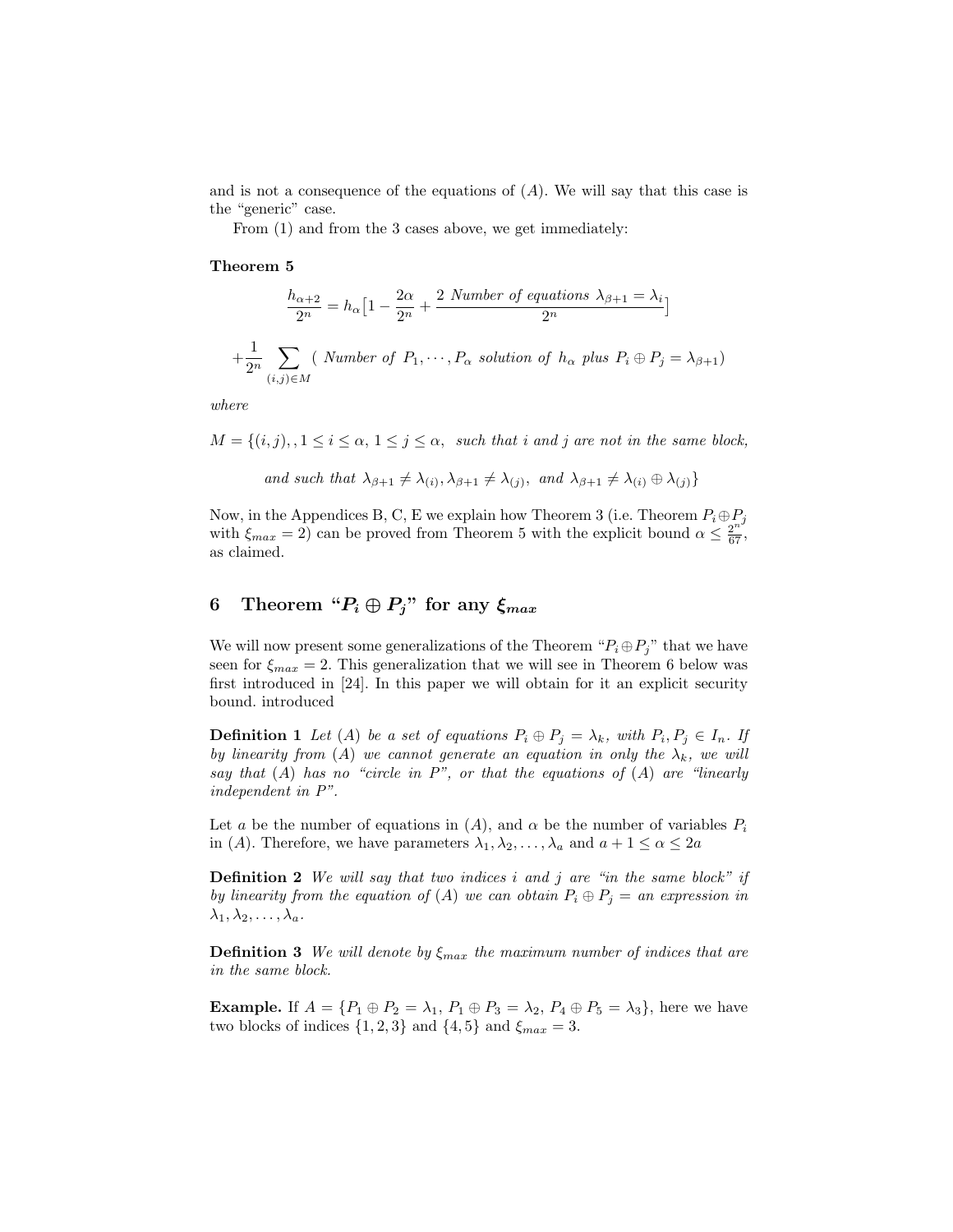**Definition 4** For such a system (A), when  $\lambda_1, \lambda_2, \ldots, \lambda_a$  are fixed, we will denote by  $h_{\alpha}(A)$  the number of  $P_1, P_2, \ldots, P_{\alpha}$  solutions of  $(A)$  such that:  $\forall i, j \in \neq$  $j \Rightarrow P_i \neq P_j$ . We will also denote  $H_{\alpha}(A) = 2^{na} h_{\alpha}(A)$ . We will generally denote  $H_{\alpha}(A)$  simply by  $H_{\alpha}$  and  $h_{\alpha}(A)$  simply by  $h_{\alpha}$ .  $H_{\alpha}$  and  $h_{\alpha}$  are simple concise notations, but for a given value  $\alpha$ ,  $H_{\alpha}$  and  $h_{\alpha}$  can have different values for different systems  $(A)$ .

As above, we will denote by  $J_{\alpha}$  the number of  $P_1, P_2, \ldots, P_{\alpha}$  such that  $\forall i, j \in \neq$  $j \Rightarrow P_i \neq P_j$ . Therefore,  $J_\alpha = 2^n(2^n - 1)\dots(2^n - \alpha + 1)$ .

**Theorem 6** ("Theorem  $P_i \oplus P_j$ " for any  $\xi_{max}$ )

let (A) be a set of a equation  $P_i \oplus P_j = \lambda_k$  with  $\alpha$  variables such that:

1. We have no circle in  $P$  in the equations  $(A)$ .

2. We have no more than  $\xi_{max}$  indices in the same block.

3. By linearity from (A) we cannot generate an equation  $P_i = P_j$  with  $i \neq j$ 

j. (This means that if i and j are in the same block, then the expression in  $\lambda_1, \lambda_2, \ldots, \lambda_a$  for  $P_i \oplus P_j$  is  $\neq 0$ .

Then: if  $\xi_{max}^2 \alpha \ll 2^n$ , we have  $H_\alpha \geq J_\alpha$ . More precisely the fuzzy condition  $\xi_{max}^2 \alpha \ll 2^n$  can be written with the explicit bound:  $(\xi_{max} - 1)^2 \alpha \leq \frac{2^n}{67}$ .

Proof. The proof of Theorem 6 is given in the Appendices.

Remark of 2017. A more complete and improved proof is available in [14] chapter 17 since 2017.

Remark. For cryptographic use, weaker version of this theorem will be enough. For example, instead of  $H_{\alpha} \geq J_{\alpha}$ ,  $H_{\alpha} \geq J_{\alpha} (1 - f(\frac{\xi_{max}}{2^n}))$  where f is a function such that  $f(x) \to 0$  when  $x \to 0$  is enough.

Various generalizations of Theorem  $P_i \oplus P_j$ 

For balanced Feistel schemes  $\Psi^d$ , Theorem 6 will be enough. For unbalanced Feistel schemes, we will need a variant of it: Theorem 7

## **Theorem 7** ("Theorem  $P_i \oplus P_j$ " for  $G_3^d$  schemes)

Let  $\beta > 0$ . Let  $(A)$  be a set of equations with  $\alpha$  variables  $P_i \oplus P_j = \lambda_k$ , with  $\lambda_k \neq 0$ . Let (B) be a set of non equalities of the form  $P_i \neq P_j$ , or of the form  $[P_i, P_j] \neq [P_k, P_l]$  such that for all variable i, the number of j such that  $P_i \neq P_j$ is in (B) is  $\leq \beta$ , and for all variables  $(i, j)$ , the number of  $(k, l)$  such that  $[P_i, P_j] \neq [P_k, P_l]$  is in  $(B)$  is  $\leq \beta 2^n$ .

 $\cdot$  If

1. We have no circle in P in the equations (A).

2. We have no more than  $\xi_{max}$  indices in the same block.

3. By linearity from (A) we cannot generate an equation in contradiction with  $(B).$ 

 $\mathcal{L} \xi_{max}^2 \beta \leq \frac{2^n}{67}.$ 

Then  $h_{\alpha} \geq \frac{Weight(B^{+})}{2^{na}}$  where  $Weight(B^{+})$  denotes the number of  $P_1, \ldots, P_{\alpha}$  of  $A$ .  $I_n^{\alpha}$  that satisfy the non equalities (B) plus for all equation  $P_i \oplus P_j = \lambda_k$  of  $(A)$ ,  $\lambda_k \neq 0$ , the non equalities:  $P_i \neq P_j$ .

Proof. Proof of Theorem 7 can be done exactly as for Theorem 6, i.e. we proceed by induction on  $\alpha$ , and the coefficient  $\frac{1}{2^n}$  that comes from  $P_{\alpha} \neq P_j$  for each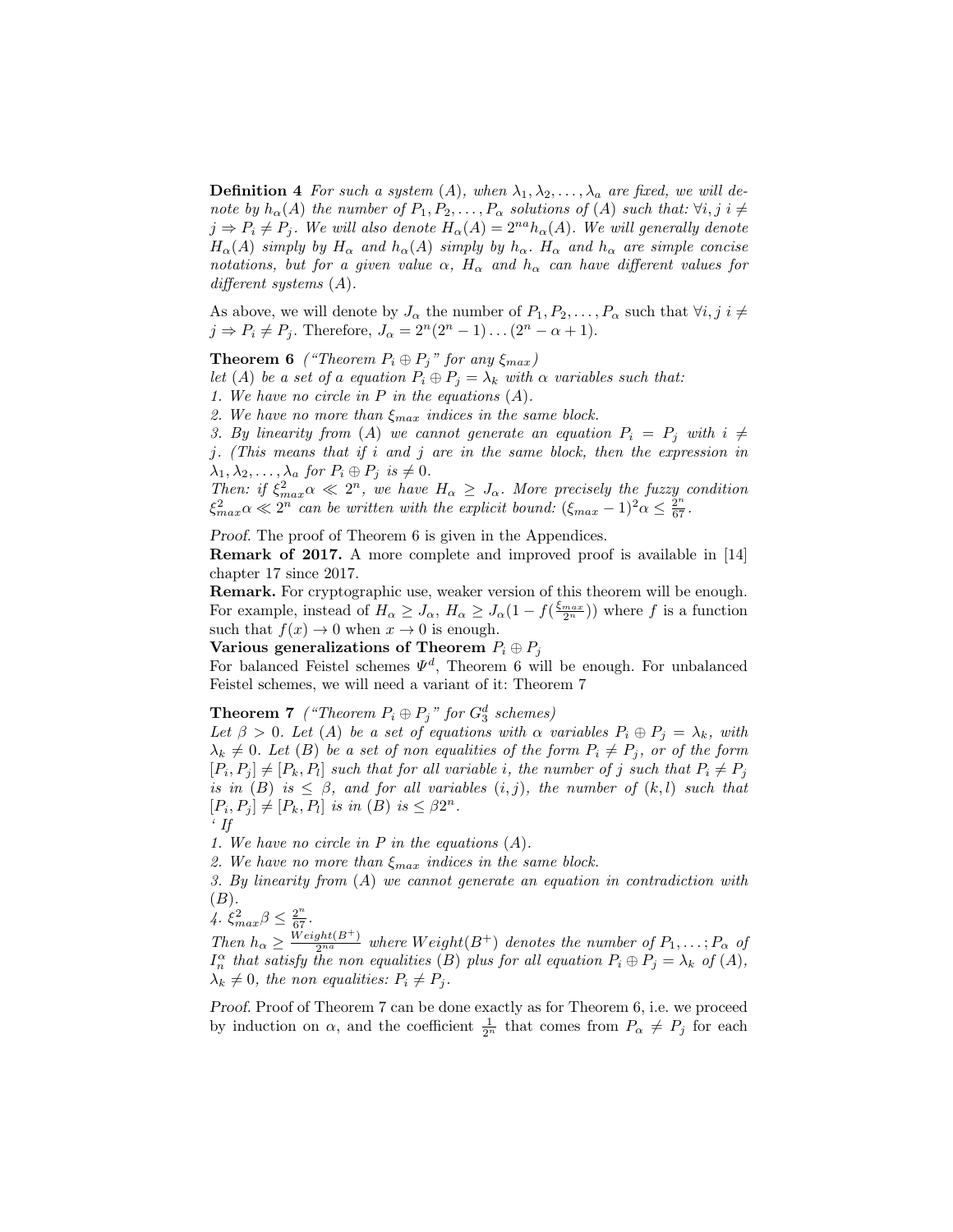equation in (A), i.e. in  $(B^+)$  when we deal with the index  $\alpha$ , will be dominant for all the other terms. Notice that in Theorem 7  $\alpha$  can be much larger than  $2^n$ (for  $G_3^d$  schemes we will have  $\alpha \ll 2^{2n}$  or  $\alpha \ll 2^{1.5n}$  and therefore  $\alpha \geq 2^n$  in general): a product of terms  $\geq 1$  is always  $\geq 1$  whatever the number of terms. Other generalizations

We will not need them in this paper, but many other generalizations of the "Theorem  $P_i \oplus P_j$ " exist. Here are some examples.

**Generalization 1.** The theorem is still true an any group G (instead of  $I_n$ ). This is relatively easy to see since only the number of variables related with linear equalities are used in the proofs and never the specific nature of the group  $I_n$ . When G is not commutative, a special analysis might needed, however.

**Generalization 2.** The theorem  $P_i \oplus P_j$  is still true if we change the condition  $\xi_{max} \alpha \ll 2^n$  by  $\xi_{average} \ll 2^n$ .

Generalization 3. In Theorem 7 we can have more general non equalities in  $(B)$ , such  $[P_{i_1}, P_{j_1}, P_{k_1}] \neq [P_{i_2}, P_{j_2}, P_{k_2}]$  or more complex conditional non equalities.

**Generalization 4.** We can have equations  $P_i \oplus P_j \oplus P_k = \lambda_{ijk}$  instead of  $P_i \oplus P_j = \lambda_{ij}$ . More generally we can have equations  $P_{i_1} \oplus P_{i_2} \oplus \ldots \oplus P_{i_k} = \lambda_k$ with any number  $k$  of variables in each linear equation.

Generalization 5. We can also consider partial linear non equalities, for example on the first m bits,  $m \leq n$ , i.e.  $[P_i] \neq [P_J]$  instead of  $P_i \neq P_j$ , where  $[P_i]$ denotes the first  $m$  bits of  $P_i$ .

We do not claim to have proved all these 4 generalizations and we will not need them in this paper, but we believe that they will be relatively easy variants of the main Theorem 6 and Theorem 7

### 7 Conclusion

The starting point of this paper was Theorem 2, with a proof that if  $q \leq \frac{2^n}{67}$ , then  $Adv^{PRF} \leq \frac{q}{2^n}$  for the problem of distinguishing  $f(x||0) \oplus f(x||1)$  (with  $f \in_R B_n$ ) from a random function. This result has its own interest, but, as we have seen the proof technique involved in this paper is very general and based on the evaluation of systems of linear equalities and linear non equalities on finite groups, i.e. Mirror Theory. We have proved in this paper many results on Mirror Theory with the group  $(I_n, \oplus)$  and presented many possible generalizations. We believe that this paper can be seen as an introduction to Mirror Theory, and that many future results will come, with many cryptographic applications for proof of security "above the birthday bound" of various systems. At present at least 3 directions are under investigation: the security of unbalanced Feistel schemes, the generalizations of the "Theorem  $P_i \oplus P_j$ " presented in this paper and "Patarin Conjecture on the Xor of two random permutations". This conjecture says that for all functions f on n bits, if  $\bigoplus_{x \in I_n} f(x) = 0$ , then the number H of couples of permutations  $(g, h) \in B_n^2$  such that  $f = g \oplus h$  always satisfies:  $H \geq \frac{|B_n|^2}{2^{2n}}$  $rac{B_n|}{2^{2^n}}$ . This is a rather extreme Mirror property since here we do not have  $q \ll 2^n$  but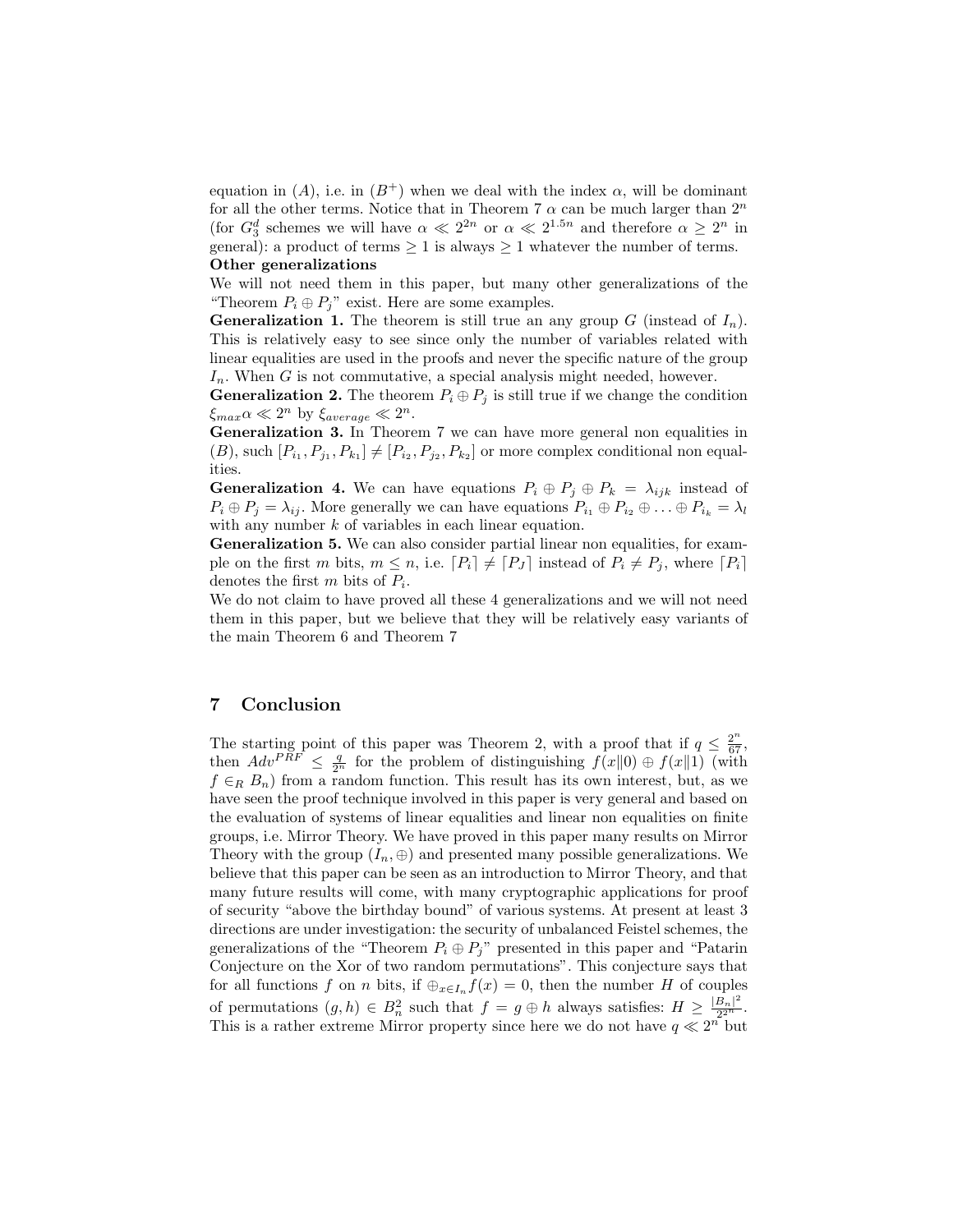$q = 2<sup>n</sup> - 1$  where q is the number of x involved. We do not need this conjecture in Cryptography, where proofs with  $q \ll 2^n$  with precise bounds are generally enough, but it is a very challenging problem for Mirror Theory and it shows the diversity of the problems involved in this Mirror Theory.

### References

- 1. William Aiello and Ramarathnam Venkatesan. Foiling Birthday Attacks in Length-Doubling Transformations - Benes: A Non-Reversible Alternative to Feistel. In Ueli M. Maurer, editor, Advances in Cryptology – EUROCRYPT '96, volume 1070 of Lecture Notes in Computer Science, pages 307–320. Springer-Verlag, 1996.
- 2. Anonymous. Security of balanced and unbalanced Feistel Schemes with Linear Non Equalities. In Paper submitted to Crypto 2010, 2010.
- 3. Mihir Bellare and Russell Impagliazzo. A Tool for Obtaining Tighter Security Analyses of Pseudorandom Function Based Constructions, with Applications to PRP to PRF Conversion. ePrint Archive 1999/024: Listing for 1999.
- 4. Mihir Bellare, Ted Krovetz, and Phillip Rogaway. Luby-Rackoff Backwards: Increasing Security by Making Block Ciphers Non-invertible. In Kaisa Nyberg, editor, Advances in cryptology – EUROCRYPT 1998, volume 1403 of Lecture Notes in Computer Science, pages 266–280. Springer-Verlag, 1998.
- 5. Chris Hall, David Wagner, John Kelsey, and Bruce Schneier. Building PRFs from PRPs. In Hugo Krawczyk, editor, Advances in Cryptology – CRYPTO 1998, volume 1462 of Lecture Notes in Computer Science, pages 370–389. Springer-Verlag, 1998.
- 6. Marshall Hall Jr. A Combinatorial Problem on Abelian Groups. Proceedings of the Americal Mathematical Society, 3(4):584–587, 1952.
- 7. Lars R. Knudsen. DEAL A 128-bit Block Cipher. Technical Report 151, University of Bergen, Department of Informatics, Norway, february 1998.
- 8. Michael Luby and Charles Rackoff. How to Construct Pseudorandom Permutations from Pseudorandom Functions. SIAM J. Comput., 17(2):373–386, 1988.
- 9. Stefan Lucks. The Sum of PRPs Is a Secure PRF. In Bart Preneel, editor, Advances in Cryptology – EUROCRYPT 2000, volume 1807 of Lecture Notes in Computer Science, pages 470–487. Springer-Verlag, 2000.
- 10. U. Maurer. A simplified and generalized treatment of Luby-Rackoff pseudorandom permutation generators. In Advances in Cryptology – EUROCRYPT '92, Lecture Notes in Computer Science, pages 239–255. Springer-Verlag, 1992.
- 11. U. Maurer. Indistinguishability of Random Systems. In Advances in Cryptology – EUROCRYPT '02, volume 2332 of Lecture Notes in Computer Science, pages 100–132. Springer-Verlag, 2002.
- 12. Ueli Maurer and Krzysztof Pietrzak. The Security of Many-Round Luby-Rackoff Pseudo-Random Permutations. In Eli Biham, editor, Advances in Cryptology – EUROCRYPT 2003, volume 2656 of Lecture Notes in Computer Science, pages 544–561. Springer-Verlag, 2003.
- 13. Valérie Nachef. Random Feistel Schemes for  $m = 3$ . available from the author at: valerie.nachef@u-cergy.fr.
- 14. Valérie Nachef, Jacques Patarin, and Emmanuel Volte. Feistel Ciphers. Springer Verlag, 2017.
- 15. Moni Naor and Omer Reingold. On the Construction of Pseudorandom Permutations: Luby-Rackoff Revisited. J. Cryptology, 12(1):29–66, 1999.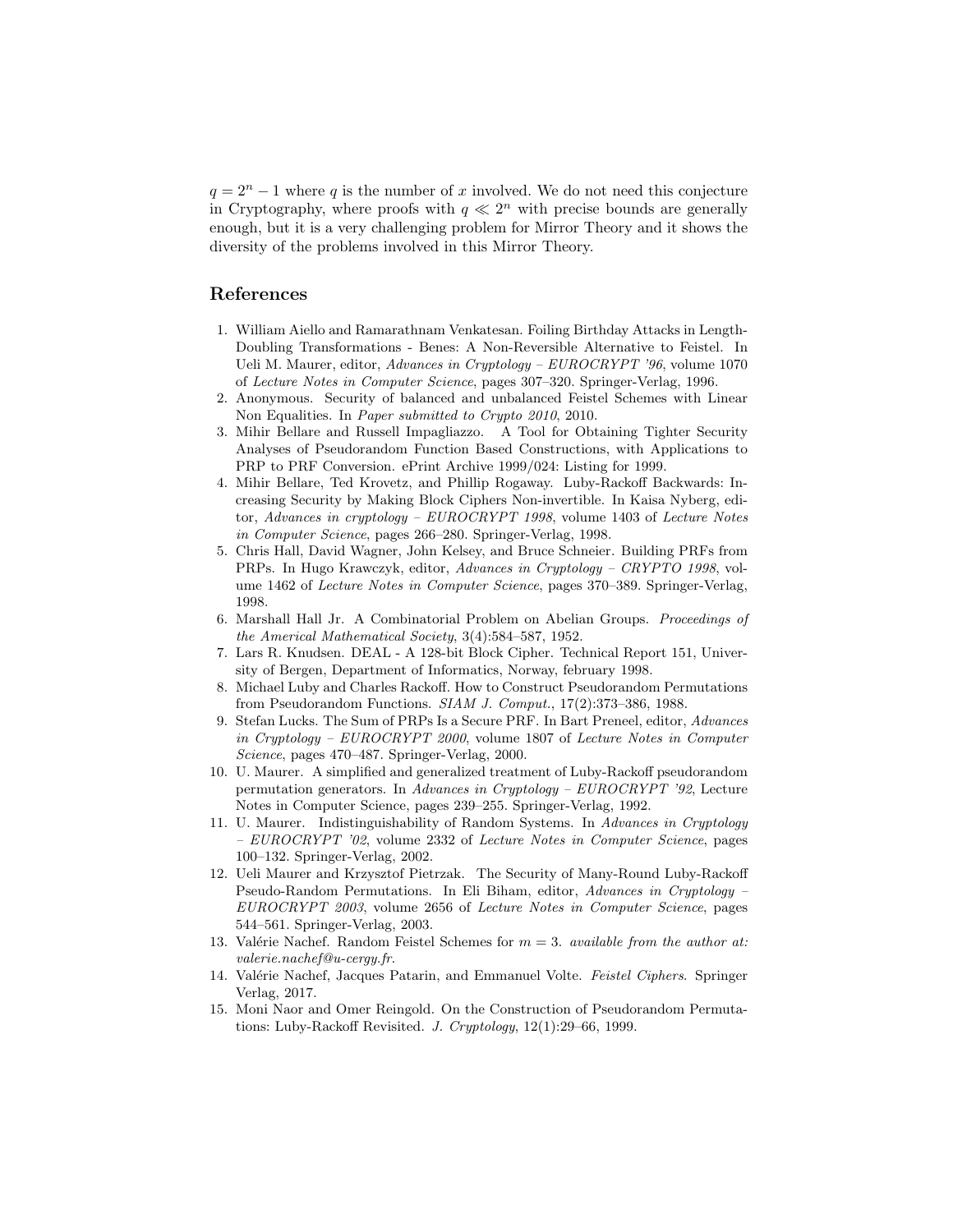- 16. Jacques Patarin. Pseudorandom Permutations based on the DES Scheme. In Eurocode '91, volume 514 of Lecture Notes in Computer Science, pages 193–204. Springer-Verlag, 1990.
- 17. Jacques Patarin. Etude de Générateurs de Permutations Basés sur les Schémas du DES. In Ph. Thesis. Inria, Domaine de Voluceau, France, 1991.
- 18. Jacques Patarin. New results on pseudorandom permutation generators based on the DES Scheme. In Advances in Cryptology – CRYPTO 1991, Lecture Notes in Computer Science, pages 301–312. Springer-Verlag, 1991.
- 19. Jacques Patarin. Improved Security Bounds for Pseudorandom Permutations. In 4th ACM Conference on Computer and Communication Security, pages 142 – 150, 1997.
- 20. Jacques Patarin. About Feistel Schemes with 6 (or more) Rounds). In Serge Vaudenay, editor, FSE 1998, volume 1372 of Lecture Notes in Computer Science, pages 103 – 121. Springer-Verlag, 1998.
- 21. Jacques Patarin. Generic Attacks on Feistel Schemes. In Colin Boyd, editor, Advances in Cryptology – ASIACRYPT 2001, volume 2248 of Lecture Notes in Computer Science, pages 222–238. Springer-Verlag, 2001.
- 22. Jacques Patarin. Luby-Rackoff: 7 Rounds are Enough for  $2^{n(1-\epsilon)}$  Security. In Dan Boneh, editor, Advances in Cryptology – CRYPTO 2003, volume 2729 of Lecture Notes in Computer Science, pages 513–529. Springer-Verlag, 2003.
- 23. Jacques Patarin. Security of Random Feistel Schemes with 5 or more rounds. In Matthew K. Franklin, editor, Advances in Cryptology – CRYPTO' 04, volume 3152 of Lecture Notes in Computer Science, pages 106–122. Springer-Verlag, 2004.
- 24. Jacques Patarin. On linear systems of equations with distinct variables and Small block size. In Dongho Wan and Seungjoo Kim, editors, ICISC 2005, volume 3935 of Lecture Notes in Computer Science, pages 299–321. Springer-Verlag, 2006.
- 25. Jacques Patarin. A proof of security in  $O(2^n)$  for the Benes schemes. In Serge Vaudenay, editor, Progress in Cryptology – AFRICACRYPT' 08, volume 5023 of Lecture Notes in Computer Science, pages 209–220. Springer-Verlag, 2008.
- 26. Jacques Patarin. A Proof of Security in  $O(2^n)$  for the Xor of Two Random Permutations - Extended Version. Cryptology ePrint archive: 2008/010: Listing for 2008, 2008.
- 27. Jacques Patarin. Generic Attacks for the Xor of  $k$  Random Permutations. Cryptology ePrint archive: 2008/009: Listing for 2008, 2008.
- 28. Jacques Patarin. The coefficient  $H$  technique . In Roberto Avanzi, Liam Keliher, and Francesco Sica, editors, SAC 2008, volume 5381 of Lecture Notes in Computer Science, pages 66–81. Springer-Verlag, 2009.
- 29. Jacques Patarin, Valérie Nachef, and Côme Berbain. Generic Attacks on Unbalanced Feistel Schemes with Contracting Functions. In Xuejia Lai and Kefei Chen, editors, Advances in Cryptology – ASIACRYPT 2006, volume 4284 of Lecture Notes in Computer Science, pages 396–411. Springer-Verlag, 2006.
- 30. F. Salzborn and G. Szekeres. A Problem in Combinatorial Group Theory. Ars Combinatoria, 7:3–5, 1979.
- 31. Bruce Schneier and John Kelsey. Unbalanced Feistel Networks and Block Cipher Design. In Dieter Gollmann, editor, Fast Software Encrytion – FSE '96, volume 1039 of Lecture Notes in Computer Science, pages 121–144. Springer-Verlag, 1996.
- 32. S. Vaudenay. Provable security for block ciphers by decorrelation. In STACS '98, volume 1373 of Lecture Notes in Computer Science, pages 249–275. Springer-Verlag, 1998.
- 33. Aaram Yun, Je Hong Park, and Jooyoung Lee. Lai-Massey Scheme and Quasi-Feistel Networks. Cryptology ePrint archive: 2007/347: Listing for 2007.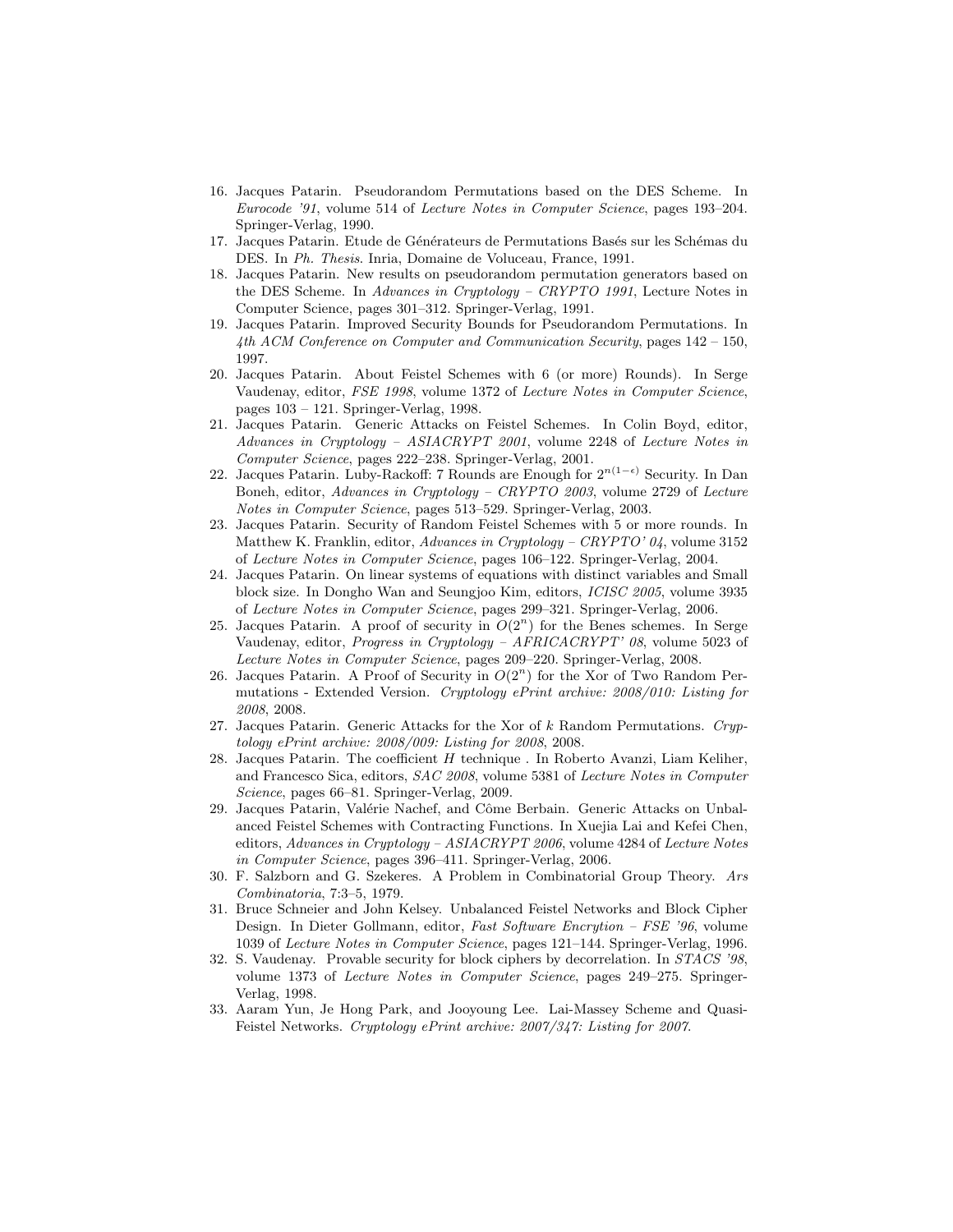#### A Examples of  $h_{\alpha}, h_{\alpha}'$  and  $h_{\alpha}''$  $\frac{\prime\prime}{\alpha}$  values for small  $\alpha$  and  $\xi_{max}=2$

We present here quickly some examples of  $h_{\alpha}, h'_{\alpha}$  and  $h''_{\alpha}$  values for  $\alpha \leq 6$  and  $\xi_{max=2}$ . These values  $h_{\alpha}$  have been defined in section 2.  $h'_{\alpha}$  values are similar to  $h_{\alpha}$  values but with one more linearly independent equation  $P_i \oplus P_j = \lambda_{ij}$ , and  $h''_{\alpha}$  values are similar to  $h_{\alpha}$  values but with two more linearly independent equations  $P_i \oplus P_j = \lambda_{ij}$ . These small examples illustrate the general results on the  $h_{\alpha}$  values obtained in this paper.

#### A.1 Values with  $\alpha = 2$

Here  $h_2$  is the number of  $P_1, P_2 \in I_n$ ,  $P_1 \neq P_2$  such that  $P_1 \oplus P_2 = \lambda_0$  with  $\lambda_0 \neq 0$ . Therefore  $h_2 = 2^n$ . (only one value for  $h_2$ ).

#### A.2 Value with  $\alpha = 4$

 $h_4$  is the number of pairwise distinct  $P_1, P_2, P_3, P_4$  such that:  $P_1 \oplus P_2 = \lambda_0$  and  $P_3 \oplus P_4 = \lambda_1$ , with  $\lambda_0 \neq 0$  and  $\lambda_1 \neq 0$ . **Case 1.**  $\lambda_0 \neq \lambda_1$ . Then  $h_4 = 2^n(2^n - 4)$ . **Case 2.**  $\lambda_0 = \lambda_1$ . Then  $h_4 = 2^n(2^n - 2)$ . For  $h'_4$  we have only one possible value:  $h'_4 = 2^n$  for all the cases.

#### A.3 Examples with  $\alpha = 6$

 $h_6$  values.

 $h_6$  is the number of pairwise distinct  $P_1$ ,  $P_2$ ,  $P_3$ ,  $P_4$ ,  $P_5$ ,  $P_6$  such that  $P_1 \oplus P_2 = \lambda_0$ ,  $P_3 \oplus P_4 = \lambda_1, P_5 \oplus P_6 = \lambda_2$ , with with  $\lambda_0 \neq 0, \lambda_1 \neq 0$  and  $\lambda_2 \neq 0$ . These values  $h_6$  can be computed from the formulas that give the  $h_\alpha$  values by induction, or directly and then we can check the formulas with these values.

**Case 1.**  $\lambda_0, \lambda_1, \lambda_2$  are pairwise distinct and  $\lambda_0 \oplus \lambda_1 \oplus \lambda_2 \neq 0$ . Then  $h_6 =$  $2^{n}(2^{2n}-12\cdot 2^{n}+40).$ 

**Case 2.**  $\lambda_2 = \lambda_0 \neq \lambda_1$ , or  $\lambda_2 = \lambda_1 \neq \lambda_0$ , or  $\lambda_1 = \lambda_0 \neq \lambda_2$ . Then  $h_6 =$  $2^{n}(2^{n}-4)(2^{n}-6) = 2^{n}(2^{2n}-10\cdot 2^{n}+24).$ 

**Case 3.**  $\lambda_0 \oplus \lambda_1 \oplus \lambda_2 = 0$ . Then  $h_6 = 2^n(2^{2n} - 12 \cdot 2^n + 32)$ .

**Case 4.**  $\lambda_0 = \lambda_1 = \lambda_2$ . Then  $h_6 = 2^n(2^n - 2)(2^n - 4)$ .

**Remark.** If  $n = 3$ , then we are working in the group  $I_3$  with 8 elements, and if  $\lambda_0 \oplus \lambda_1 \oplus \lambda_2 = 0$  then  $h_6 = h_8 = 0$ . This shows that when  $\alpha$  is very near  $2^n$  we can have  $h_{\alpha} = 0$ . It also shows that the equations  $h_{\alpha}$  can be linearly independent but not compatible when  $\alpha$  is very near  $2^n$ .

 $h'_6$  values.

Let  $P_2 \oplus P_3 = \lambda$  be the new equality in  $h'_6$  that we did not have in  $h_6$ . We have  $\lambda \notin \{0, \lambda_0, \lambda_1, \lambda_0 \oplus \lambda_1\}$  since this new equation must be linearly compatible with  $h_6$ . Then it is possible to prove that

$$
h'_6=2^n(2^n-|\{0,\lambda_0,\lambda \oplus \lambda_0,\lambda_1 \oplus \lambda \oplus \lambda_0,\lambda_2,\lambda_2 \oplus \lambda_0,\lambda_2 \oplus \lambda \oplus \lambda_0,\lambda_2 \oplus \lambda_1 \oplus \lambda \oplus \lambda_0\}|)
$$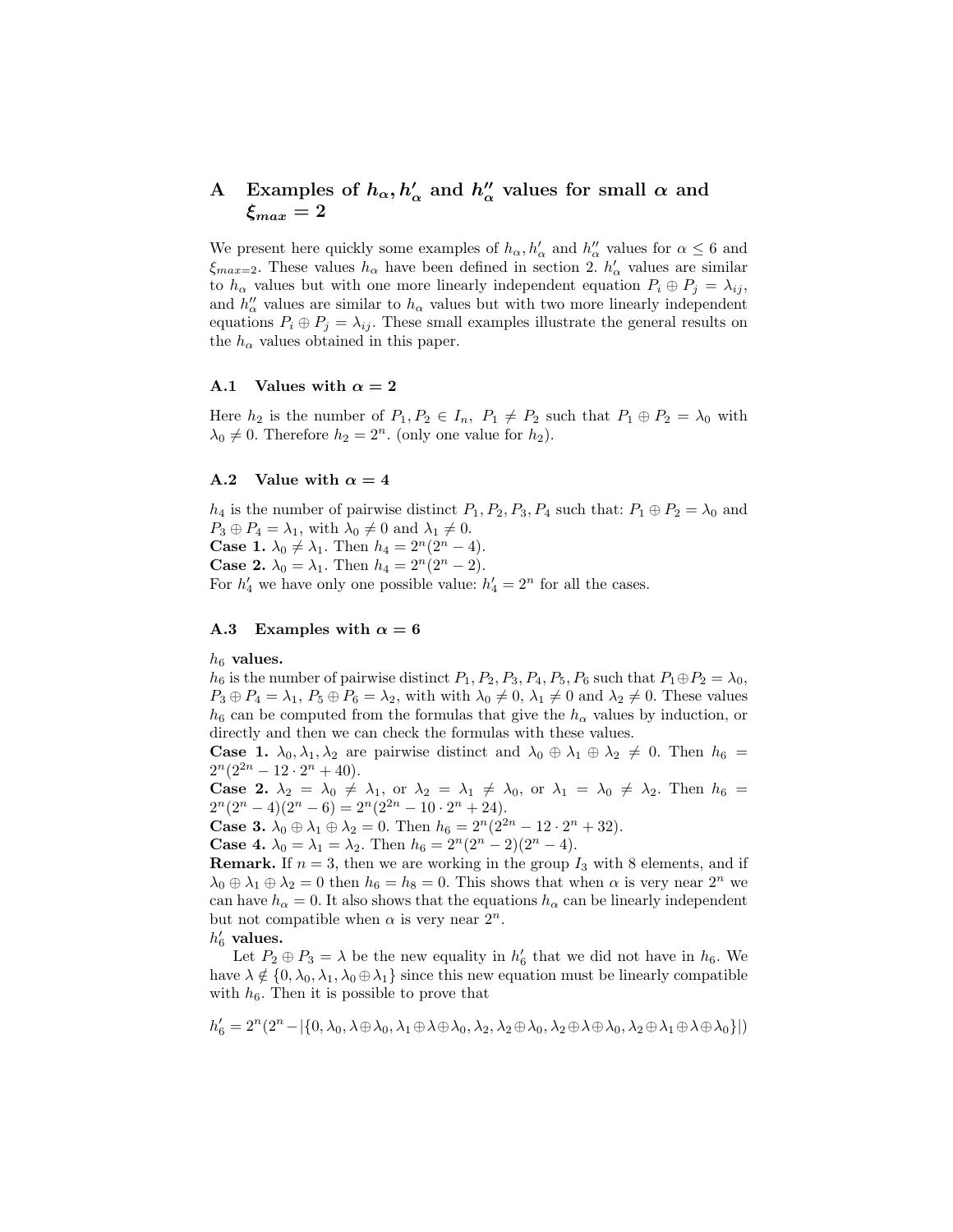We will now present some examples for the values  $h'_6 - \frac{h_6}{2^n}$ . **Example 1.** If  $\lambda_2 \notin \{\lambda_0, \lambda \oplus \lambda_0, \lambda_1 \oplus \lambda \oplus \lambda_0, \lambda, \lambda_1 \oplus \lambda, \lambda_1 \}$  then  $h'_6 = 2^n(2^n - 8)$ . Moreover, if  $\lambda_0, \lambda_1, \lambda_2$  are pairwise distinct and  $\lambda_0 \oplus \lambda_1 \oplus \lambda_2 \neq 0$ , and  $\lambda \notin$  $\{\lambda_0 \oplus \lambda_2, \lambda_0 \oplus \lambda_1 \oplus \lambda_2, \lambda_2, \lambda_1 \oplus \lambda_2\},\$  then  $h'_6 - \frac{h_6}{2^n} = 4 \cdot 2^n - 40$ Example 2. If  $\lambda_0 \oplus \lambda_1 \oplus \lambda_2 = 0$ , then  $h'_6 = 2^n(2^n - 8)$ . Here  $h'_6 - \frac{h_6}{2^n} = 4 \cdot 2^n - 32$ **Example 3.** If  $\lambda = \lambda_2$  and  $\lambda_0, \lambda_1, \lambda_2$  are pairwise distinct and  $\lambda_0 \oplus \lambda_1 \oplus \lambda_2 \neq 0$ , then  $h'_6 = 2^n(2^n - 6)$ . Here  $h'_6 - \frac{h_6}{2^n} = 6 \cdot 2^n - 40$ **Example 4.** If  $\lambda = \lambda_2, \lambda_0 = \lambda_1$  and  $\lambda_0 \neq \lambda_2$ , then  $h'_6 = 2^n(2^n - 4)$ . Here  $h'_6 - \frac{h_6}{2^n} = 6 \cdot 2^n - 24$ **Example 5.** If  $\lambda_0 = \lambda_1 = \lambda_2$ , then  $h'_6 = 2^n(2^n - 4)$ . Here  $h'_6 - \frac{h_6}{2^n} = 2 \cdot 2^n - 8$ **Example 6.** If  $\lambda_0 = \lambda_1$  is the only exceptional equation, then  $h_6^7 = 2^n(2^n - 8)$ . Here  $h'_6 - \frac{h_6}{2^n} = 2 \cdot 2^n - 24$ 

**Example 7.** If  $\lambda_0 = \lambda_2$  is the only exceptional equation, then  $h'_6 = 2^n(2^n - 6)$ . Here  $h'_6 - \frac{h_6}{2^n} = 4 \cdot 2^n - 24$ 

 $h''_{\alpha}$  values.

In all cases  $h_6'' = 2^n$ 

#### B Evaluation of  $|M| =$  and introducing the  $h'$ .  $\alpha'$  values

#### B.1 Definitions

We will use the following notation.

• Let  $\delta$  = the number of indices  $i, 0 \leq i \leq \beta$ , such that  $\lambda_{\beta+1} = \lambda_i$ .

• Let  $\Delta = \sup_{0 \le i \le \beta+1}$  Number of  $j, 0 \le j \le \beta+1, j \ne i$ , such that  $\lambda_j = \lambda_i$ . Then

 $2\delta$  = Number of *i*,  $1 \leq i \leq \alpha$ , such that  $\lambda_{\beta+1} = \lambda_i$ .

Similarly  $2\Delta = \sup_{0 \le i \le \beta+1}$  Number of  $j, 1 \le j \le \alpha+2$ , i and j are not in the same block, such that  $\lambda_i = \lambda_{(j)}$ .

**Lemma 2** The number of indices j,  $1 \leq j \leq \alpha+2$  such that  $\lambda_{(j)} = a$  fixed value  $is \leq 2\Delta + 2$ .

Proof. If  $j_0$  is a solution, then  $j'_0$  such that  $j_0$  and  $j'_0$  are in the same block is also a solution. Now if j is another solution, j and  $j_0$  not in the same block, we have  $\lambda_{(j)} = \lambda_{(j_0)}$  and therefore at most 2 $\Delta$  solutions for j, and 2 $\Delta + 2$  solutions in total, including  $j_0$  and  $j'_0$ .

 $\Delta$  is the maximum possible value for  $\delta$  when we change the ordering of the indices. Moreover, we can always choose the ordering of the indices such that  $\delta = \Delta$ . For this we just choose  $\alpha + 1$  with a value  $\lambda_{\alpha+1}$  that gives the larger  $\delta$ . • Let  $(F)$  be a system of linear equations in the  $P_i$  variables. Let E be a linear equation in the  $P_i$  variables. We will say that E is "locally independent from  $(F)$ ", or is "linearly independent from  $(F)$ " if we cannot generate from  $(F)$  by linearity this equation  $E$ , and if from the equations  $(F)$  and the equation  $E$  we cannot generate by linearity an equation  $P_i = P_j$  with  $i \neq j$ .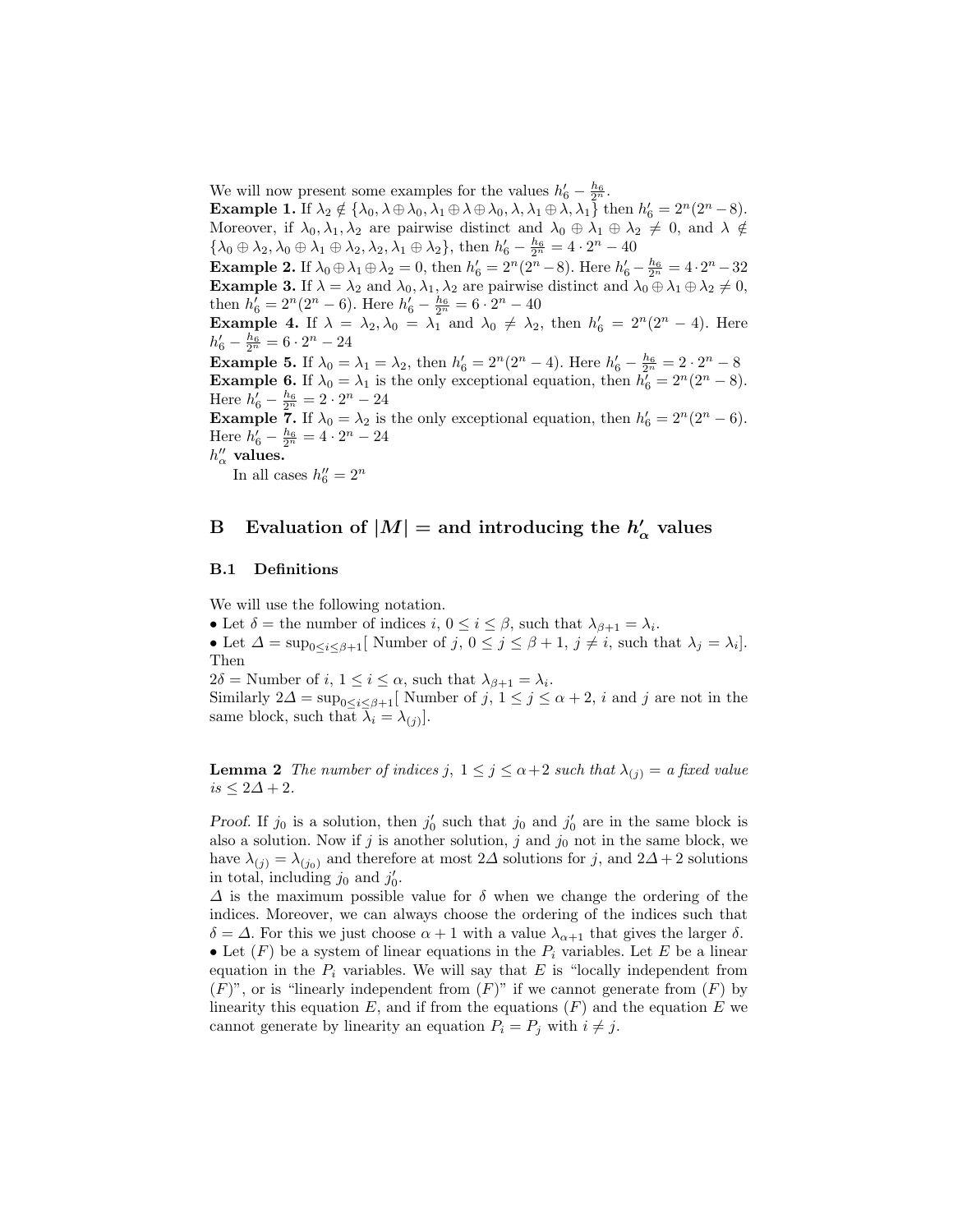**Remark.** E can be linearly independent from  $(F)$ , but A may have some solutions pairwise distinct, and  $E + F$  may have no solutions pairwise distinct. (For example  $h_6$  on  $\{0, 1\}^3$ : cf Appendix A)

• We will denote by  $h'_\n\alpha$  the number of pairwise distinct variables solutions of the system  $(A')$  where  $(A')$  denotes the system  $(A)$  seen in section 5 plus one linear equation of the type  $P_k \oplus P_l = \lambda$  such that this new equation is linearly independent from  $(A)$ . Since the set M seen in section 5 is precisely the number of  $(k, l)$  such that  $\lambda_{\beta+1} = P_k \oplus P_l$  is linearly independent from  $(A)$ , we can use these notations to write Theorem 4 like this:

#### Theorem 8

$$
\frac{h_{\alpha+2}}{2^n} = h_{\alpha} \left( 1 - \frac{2\alpha}{2^n} + \frac{2\delta}{2^n} \right) + \frac{1}{2^n} \sum_{(k,l) \in M} h'_{\alpha}(k,l)
$$

Here  $h'_{\alpha}(k, l)$  means that we have added the equation  $\lambda_{\beta+1} = P_k \oplus P_l$ . We will often write  $h'_\alpha$  instead of  $h'_\alpha(k, l)$  but we will have to remember that the values  $h'_\alpha$  are generally different. In fact, to evaluate these values  $h'_\alpha$  will be one of our aim.

**Example.** In Appendix A we give some examples of  $h_{\alpha}$  and  $h'_{\alpha}$  values where Theorem 8 can be illustrated.

#### **B.2** Evaluation of  $|M|$

**Theorem 9** The exact value of  $|M|$  is:

$$
|M| = \alpha(\alpha - 2) - 4\delta(\alpha - \delta - 1) - [Number of i, j, 1 \le i \le \alpha, 1 \le j \le \alpha,
$$
  

$$
\lambda_{\beta+1} = \lambda_{(i)} \oplus \lambda_{(j)}]
$$

This is also:

$$
|M| = \alpha(\alpha - 2) - 4\delta(\alpha - \delta - 1) - 8[Number \ of \ i, j, 0 \le i < j \le \beta,
$$
  

$$
\lambda_{\beta+1} = \lambda_i \oplus \lambda_j]
$$

Proof. If i and j are in the same (A)-block then  $P_i \oplus P_j = \lambda_{\beta+1}$  cannot be linearly independent from  $(A)$ . More precisely from Section 5, we have:  $|M|$  $\alpha(\alpha-2)$  – [ Number of  $(i, j)$ ,  $1 \leq i \leq \alpha$ ,

 $1 \leq j \leq \alpha$  such that i and j are not in the same block, and such that  $\lambda_{\beta+1} =$  $\lambda_{(i)}$ , or  $\lambda_{\beta+1} = \lambda_{(j)}$ , or  $\lambda_{\beta+1} = \lambda_{(i)} \oplus \lambda_{(j)}$ . We have seen that  $2\delta =$  Number of  $i, 1 \leq i \leq \alpha$ , such that  $\lambda_{\beta+1} = \lambda_{(i)}$ . Let D be the number of  $(i, j)$ ,  $1 \leq i \leq \alpha$ ,  $1 \leq j \leq \alpha$ , such that i and j are not in the same block, and such that  $(\lambda_{\beta+1} =$  $\lambda_{(i)}$  or  $\lambda_{\beta+1} = \lambda_{(i)}$ . We have  $D = (2\delta)(\alpha - 2\delta) + (\alpha - 2\delta)(2\delta) + 4\delta(\delta - 1)$ because we have  $2\delta(\alpha - 2\delta)$  possibilities with  $\lambda_{\beta+1} = \lambda_{(i)}$  and  $\lambda_{\beta+1} \neq \lambda_{(j)}$ , we have  $(\alpha - 2\delta)(2\delta)$  possibilities with  $\lambda_{\beta+1} \neq \lambda_{(i)}$  and  $\lambda_{\beta+1} = \lambda_{(j)}$ , and we have  $4\delta(\delta - 1)$  possibilities with  $\lambda_{\beta+1} = \lambda_{(i)} = \lambda_{(j)}$ . Then  $D = 4\delta(\alpha - 2\delta + \delta - 1) =$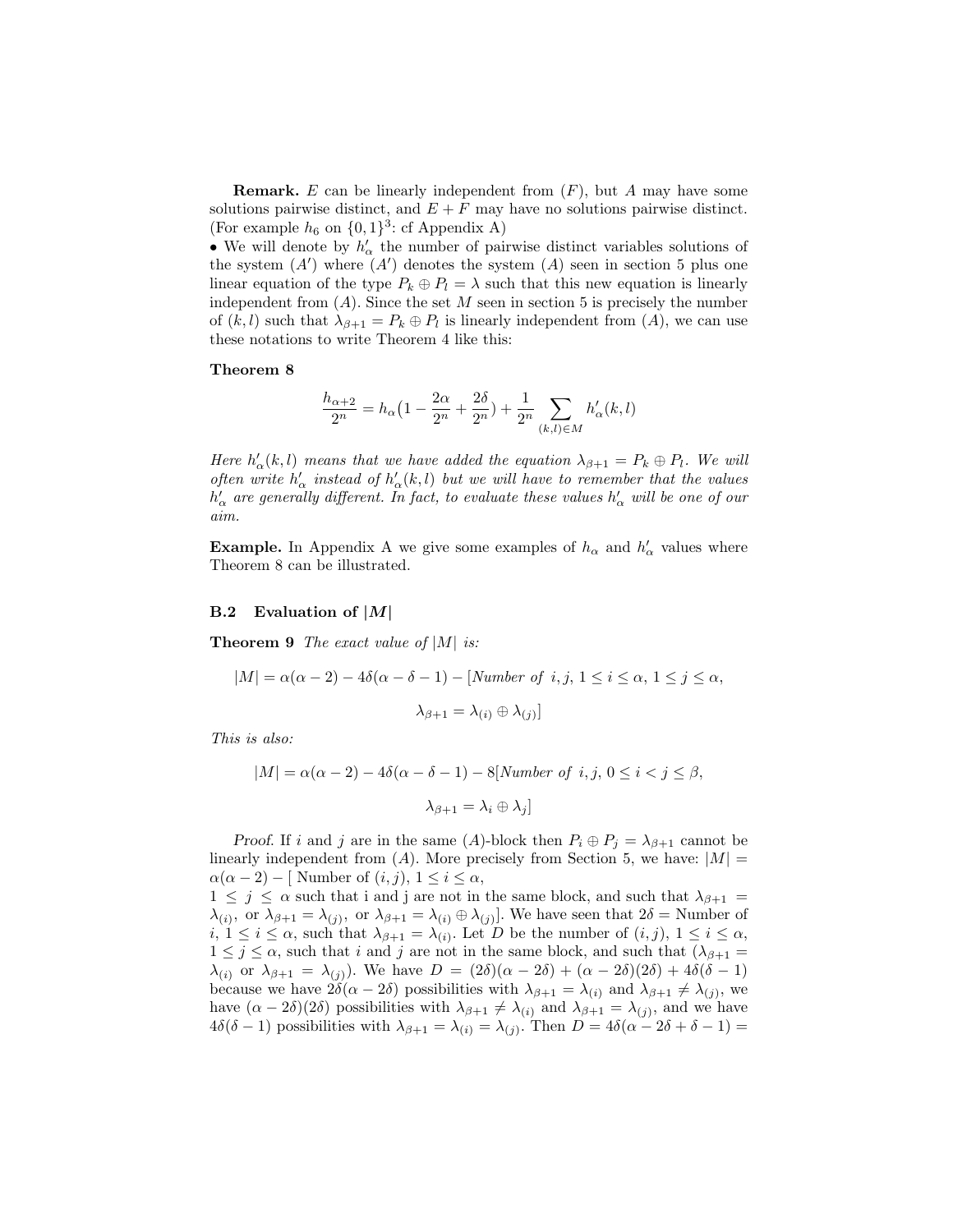$4\delta(\alpha - \delta - 1)$ , and  $|M| = \alpha(\alpha - 2) - 4\delta(\alpha - \delta - 1)$  – [Number of i, j,  $1 \leq$  $i \leq \alpha, 1 \leq j \leq \alpha, \lambda_{\beta+1} = \lambda_{(i)} \oplus \lambda_{(j)}$  as claimed. Let denote by i and i' two indices in the block of i and by  $\tilde{j}$  and j' two indices in the block of j. So  $\lambda_{(i)} = \lambda_{(i')}$  and  $\lambda_{(j)} = \lambda_{(j')}$ . If i and j are not in the same block and if  $\lambda_{\beta+1} = \lambda_{(i)} \oplus \lambda_{(j)}$ , then  $(i, j)$ ,  $(i, j')$ ,  $(i', j)$ ,  $(i', j')$ ,  $(j, i)$ ,  $(j', i)$ ,  $(j, i')$ ,  $(j', i')$ will also satisfy the equation. Therefore, we also have:  $|M| = \alpha(\alpha-2)-4\delta(\alpha-\delta-1)-8|$  Number of  $i, j, 0 \leq i < j \leq \beta$ ,  $\lambda_{\beta+1} = \lambda_i \oplus \lambda_j$ ,

Theorem 10

as claimed.

$$
\alpha^2 - 4\alpha - 2\Delta\alpha - 4\delta\alpha \le |M| \le \alpha(\alpha - 2)
$$

Proof. Let D' denote the number of i, j,  $1 \leq i \leq \alpha$ ,  $1 \leq j \leq \alpha$  such that  $\lambda_{\beta+1} = \lambda_{(i)} \oplus \lambda_{(j)}$ . We have  $D' \leq \alpha(2\Delta + 2)$  because for i we have at most  $\alpha$  solutions, and when i is fixed then  $\lambda_{(j)}$  is fixed, so we have at most  $2\Delta + 2$ solutions for  $j$ . Therefore, from Theorem 9, we get

$$
|M| \ge \alpha(\alpha - 2) - 4\delta\alpha - \alpha(2\Delta + 2)
$$

$$
|M| \ge \alpha^2 - 4\alpha - 2\Delta\alpha - 4\delta\alpha
$$

Moreover  $|M| \leq \alpha(\alpha - 2)$  is obvious since if  $(i, j) \in M$ , then i and j are not in the same block.

## B.3 The " $h'_\alpha$  property"

As we will see now, in order to obtain our security results when  $\alpha \ll 2^n$  and  $\xi_{max} = 2$ , a sufficient condition is to prove the property below.  $h'_\alpha$  property

We will say that the " $h'_{\alpha}$  property" is satisfied if we have found three fixed integers A, B and C such that for all  $\alpha \ll 2^n$ :

$$
\sum_{(k,l)\in M}h'_{\alpha}(k,l)\geq \frac{h_{\alpha}}{2^n}|M|(1-\frac{A}{2^n}-\frac{B\alpha}{2^{2n}}-\frac{C\varDelta\alpha}{2^{2n}})
$$

Of course, a sufficient condition to have this  $h'_\alpha$  property is to have:  $h'_\alpha(k, l) \geq$  $\frac{h_{\alpha}}{2^n}\left(1-\frac{A}{2^n}-\frac{B\alpha}{2^{2n}}-\frac{C\Delta\alpha}{2^{2n}}\right).$ 

Proof of  $H_{\alpha} \geq J_{\alpha}$  from the  $h'_{\alpha}$  property.

If we have the  $h'_\alpha$  property, then from Theorem 5 and Theorem 10 we obtain:

$$
\frac{h_{\alpha+2}}{2^n} \ge h_{\alpha} \left( 1 - \frac{2\alpha}{2^n} + \frac{2\delta}{2^n} + \frac{\alpha^2 - 4\alpha - 2\Delta\alpha - 4\delta\alpha}{2^{2n}} \left( 1 - \frac{A}{2^n} - \frac{B\alpha}{2^{2n}} - \frac{C\Delta\alpha}{2^{2n}} \right) \right) \quad (\sharp)
$$

Now since  $J_{\alpha+2} = (2^{2n} - 2^n(2\alpha + 1) + \alpha(\alpha + 1))J_\alpha$  and  $\frac{H_{\alpha+2}}{H_\alpha} = 2^n \frac{h_{\alpha+2}}{h_\alpha}$ , we have

$$
\frac{H_{\alpha+2}}{J_{\alpha+2}}=\frac{2^n\frac{h_{\alpha+2}}{h_\alpha}}{(2^{2n}-2^n(2\alpha+1)+\alpha(\alpha+1))}\frac{H_\alpha}{J_\alpha}\quad \ (\sharp\sharp)
$$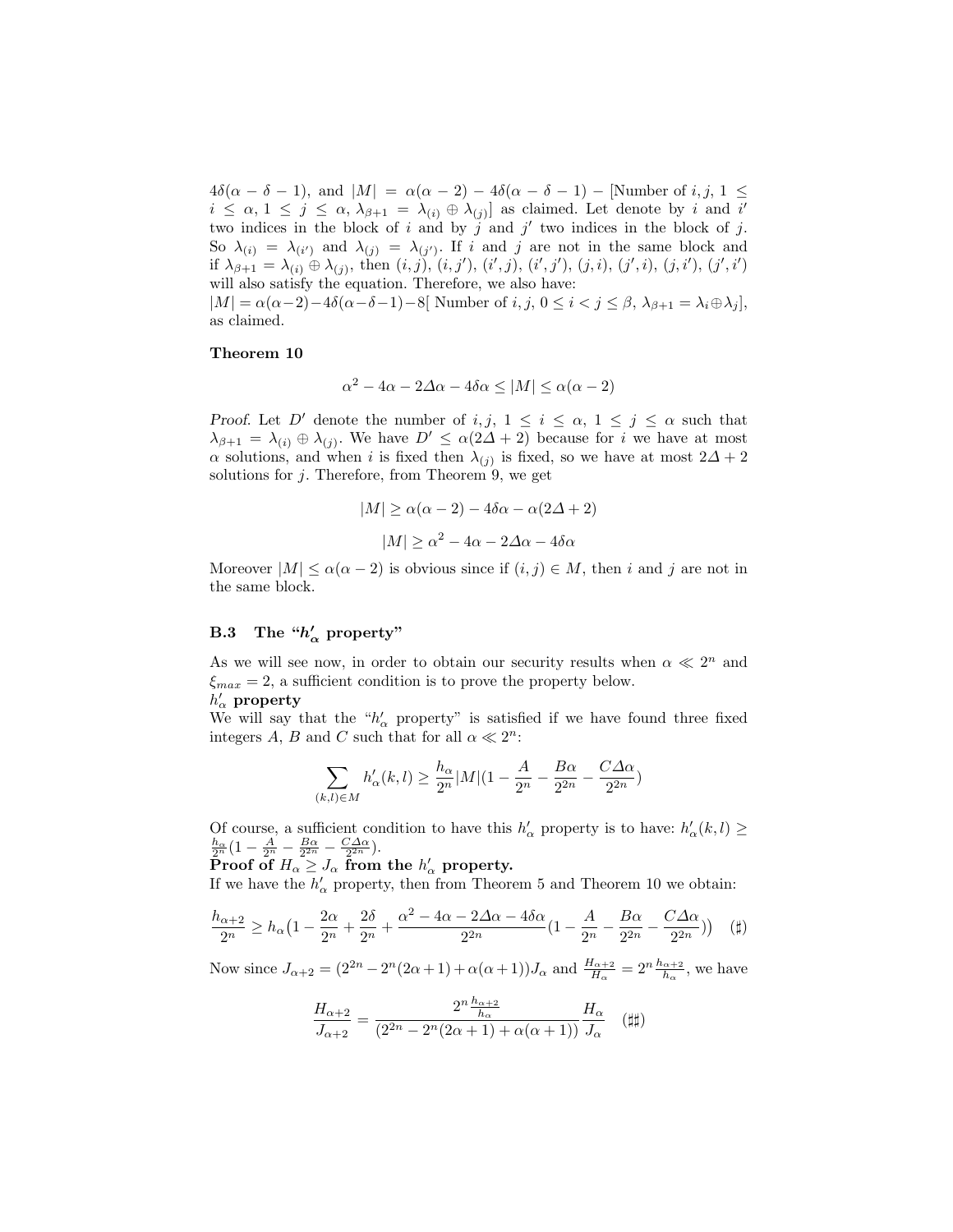Therefore from  $(\sharp)$ 

$$
\frac{H_{\alpha+2}}{J_{\alpha+2}} \ge \frac{1 - \frac{2\alpha}{2^n} + \frac{2\delta}{2^n} + \frac{\alpha^2 - 4\alpha - 2\Delta\alpha - 4\delta\alpha}{2^{2n}}(1 - \frac{A}{2^n} - \frac{B\alpha}{2^{2n}} - \frac{C\Delta\alpha}{2^{2n}})}{1 - \frac{2\alpha + 1}{2^n} + \frac{\alpha(\alpha + 1)}{2^{2n}}} \frac{H_{\alpha}}{J_{\alpha}}
$$

$$
\frac{H_{\alpha+2}}{J_{\alpha+2}} \ge \left(1 + \frac{\frac{1}{2^n} - \frac{5\alpha}{2^{2n}} + \frac{2\delta}{2^n} + \frac{-2\Delta\alpha - 4\delta\alpha}{2^{2n}} - \frac{\alpha^2}{2^{2n}}\left(\frac{A}{2^n} + \frac{B\alpha}{2^{2n}} + \frac{C\Delta\alpha}{2^{2n}}\right)}{1 - \frac{2\alpha + 1}{2^n} + \frac{\alpha^2 + \alpha}{2^{2n}}} \right) \frac{H_\alpha}{J_\alpha} \quad (\sharp\sharp\sharp)
$$

Now, as we have already said, we can choose the order of the indices such that  $\delta = \Delta$ . Then, a sufficient condition for  $\frac{2\delta}{2^n} \ge \frac{2\Delta\alpha + 4\delta\alpha}{2^{2n}} + \frac{C\Delta\alpha^3}{2^{4n}}$  when  $\delta = \Delta$ is to have  $\alpha \leq \frac{2 \cdot 2^n}{6+C}$  $\frac{2 \cdot 2^n}{6+C}$  (or  $\delta = 0$ ) since  $\alpha \leq 2^n$ . We can assume that  $\alpha \leq \frac{2 \cdot 2^n}{6+C}$  $rac{2\cdot2^{n}}{6+C}$  since our aim is to obtain proofs for  $\alpha \ll 2^n$ . Then we see from ( $\sharp\sharp\sharp$ ) that

$$
\frac{H_{\alpha+2}}{J_{\alpha+2}} \ge \frac{H_{\alpha}}{J_{\alpha}} \Leftrightarrow \frac{1}{2^n} \ge \frac{5\alpha}{2^{2n}} + \frac{\alpha^2}{2^{2n}} \left(\frac{A}{2^n} + \frac{B\alpha}{2^{2n}}\right) \quad (b)
$$

Since  $\alpha \leq 2^n$ , a sufficient condition for  $\frac{H_{\alpha+2}}{J_{\alpha+2}} \geq \frac{H_{\alpha}}{J_{\alpha}}$  is therefore  $\alpha \leq \frac{2^n}{5+A}$ .  $\frac{2^n}{5+A+B}$ Again, we can assume that  $\alpha \leq \frac{2^n}{5+4}$ .  $\frac{2^{n}}{5+A+B}$ . So we see why our aim (for  $\xi_{max}=2$ ) will be to prove the " $h'_\alpha$  property" above. This is what we have done in Appendix E with a proof that we can take  $A = 0$ ,  $B = 62$  and  $C = 52$ . For this we will have to evaluate the values  $h'_\n\alpha$ .

Remark. The technical details must not hide the reason why we will have  $H_{\alpha} \geq J_{\alpha}$ . Fundamentally,  $H_{\alpha} \geq J_{\alpha}$  comes from the fact that in (b), the coefficient  $\frac{1}{2^n}$  is dominant from all other terms. This coefficient  $\frac{1}{2^n}$  comes from  $\frac{h_{\alpha+2}}{2^n}$  =  $h_{\alpha}(1-\frac{2\alpha}{2^n})+$  other terms and while  $\frac{J_{\alpha+2}}{2^n}=J_{\alpha}(1-\frac{2\alpha+1}{2^n})+$  other terms. In  $J_{\alpha+2}$ we had to impose  $P_{\alpha+1} \notin \{P_1, \ldots, P_{\alpha}\}\$  and  $P_{\alpha+2} \notin \{P_1, \ldots, P_{\alpha+1}\}\$  including the condition  $P_{\alpha+1} \neq P_{\alpha+2}$ , i.e.  $2\alpha + 2$  non equalities. For  $H_{\alpha+2}$  however we **do** not have to consider the condition  $P_{\alpha+1} \neq P_{\alpha+2}$  because  $P_{\alpha+2} \oplus P_{\alpha+1} = \lambda_{\beta+1}$ with  $\lambda_{\beta+1} \neq 0$ , so  $P_{\alpha+1} \neq P_{\alpha+2}$  is automatically imposed. This is why in  $H_{\alpha+2}$ compared with  $H_{\alpha}$  we have only  $2\alpha$  non equalities to consider (and not  $2\alpha + 1$ ). On the long term, this small deviation in  $\frac{1}{2^n}$  due to  $P_{\alpha+1} \neq P_{\alpha+2}$  automatic for  $H_{\alpha+2}$  becomes dominant (as we will show in the proofs with all the technical details) and this is the deep reason that explains why  $H_{\alpha+2} \geq J_{\alpha+2}$ .

# C Relations between  $h'_{\alpha+2}$  and  $h_{\alpha}$  when  $\xi_{max} = 2$

Our aim is to prove that  $h'_\alpha \geq \frac{h_\alpha}{2^n} (1 + e_\alpha)$ , with  $|e_\alpha|$  as small as possible. For example, as we will see,  $|e_{\alpha}| \leq O(\frac{\alpha}{2^n})$  will give security in  $O(\frac{\alpha^4}{2^{3n}})$  $\frac{\alpha^2}{2^{3n}}$ , and more generally,  $|e_{\alpha}| \leq O((\frac{\alpha}{2^n})^k) + O(\frac{1}{2^n})$  will give security in  $O(\frac{\alpha^{k+2}}{2^{(k+2)}})$  $\frac{\alpha^{k+2}}{2^{(k+2)n}}$ ). We have various  $h'_{\alpha}$  values from the same  $h_{\alpha}$ , however since we will compare all these  $h'_\n\alpha$  values from the same  $h_\alpha$ , we can change the ordering of the indices without loosing generality. (In this paper we will never directly compose two values  $h'_\alpha$ but compare them indirectly from the same  $h_{\alpha}$ ). Moreover, to illustrate more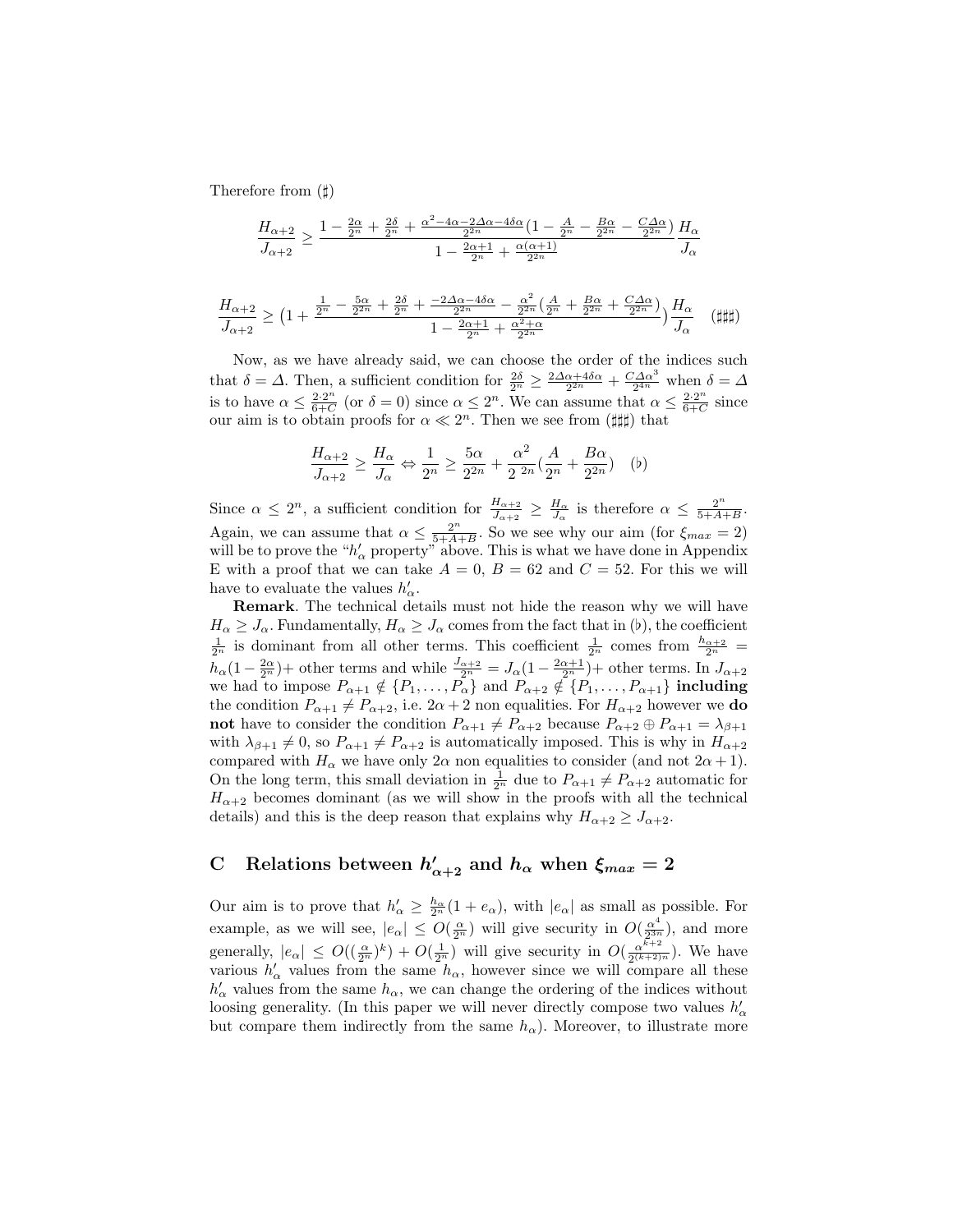

Fig. 4. We want to compare  $h'_{\alpha+2}$  and  $h_{\alpha+2}$ . This figure illustrates that we will do this by evaluating  $h'_{\alpha+2}$  from  $h_{\alpha}$ .

easily the similarities between this section and the section where we have found the relations between  $h_{\alpha+2}$  and  $h_{\alpha}$ , we will evaluate here  $h'_{\alpha+2}$  from  $h_{\alpha+2}$  instead of  $h'_\n\alpha$  from  $h_\alpha$ . We will denote here by  $\lambda$  and  $\mu$  the values  $P_{\alpha+1} \oplus P_{\alpha+2} = \mu$  and  $P_{\alpha+1}\oplus P_1=\lambda$  (cf Figure 4), i.e.  $P_{\alpha+1}\oplus P_1=\lambda$  is here the new equation in  $h'_{\alpha+2}$ that we did not have in  $h_{\alpha+2}$ . We have:

$$
h'_{\alpha+2} = \sum_{(P_1, \dots, P_{\alpha}) \text{ solution of } h_{\alpha}} \text{[ Number of } P_{\alpha+2}, P_{\alpha+1} \text{ values such that}
$$
  

$$
P_{\alpha+1} \oplus P_{\alpha+2} = \mu, P_{\alpha+1} \oplus P_1 = \lambda \text{ and these two equations}
$$

do not create a collision  $P_{\alpha+1} = P_i$ , or  $P_{\alpha+2} = P_i$ ,  $1 \leq i \leq \alpha$ 

We have  $P_{\alpha+1} = P_1 \oplus \lambda$ ,  $P_{\alpha+2} = P_1 \oplus \lambda \oplus \mu$ , and we want no collision  $P_1 = P_i \oplus \lambda$ , or  $P_1 \oplus \lambda \oplus \mu = P_i$ ,  $1 \leq i \leq \alpha$ . Here instead of  $1 \leq i \leq \alpha$ , we can write  $3 \leq i \leq \alpha$ , since by hypothesis  $P_{\alpha+1} \oplus P_1 = \lambda$  is linearly compatible with  $h_{\alpha}$ , i.e.  $\lambda \neq 0$ ,  $\lambda \neq \lambda_0, \, \lambda \neq \mu$  and  $\lambda \neq \lambda_0 \oplus \mu$ . Therefore:

$$
h'_{\alpha+2} = \sum_{(P_1, \cdots, P_{\alpha}) \text{ solution of } h_{\alpha}} (1 - \delta(P_1, \ldots, P_{\alpha}))
$$

with  $\delta(P_1, \ldots, P_\alpha) = 0 \Leftrightarrow \forall i, 3 \leq i \leq \alpha, P_1 \neq P_i \oplus \lambda$ , and  $P_1 \neq P_i \oplus \lambda \oplus \mu$ .  $\delta(P_1,\ldots,P_\alpha)=1 \Leftrightarrow \delta(P_1,\ldots,P_\alpha)\neq 0$  $\delta(P_1,\ldots,P_\alpha)=1 \Leftrightarrow \exists i,\ 3\leq i\leq \alpha,\ P_1=P_i\oplus \lambda, \text{ and } P_1=P_i\oplus \lambda \oplus \mu.$  $h'_{\alpha+2} = h_{\alpha} - \sum_{(P_1, \cdots, P_{\alpha}) \text{ solution of } h_{\alpha}} \delta(P_1, \ldots, P_{\alpha}).$ 

Now when  $P_1, \ldots, P_\alpha$  is a fixed solution of  $h_\alpha$  we can have exactly 0 or 1 index i such that  $P_1 = P_i \oplus \lambda$ , and we can have exactly 0 or 1 index j such that  $P_1 = P_j \oplus \lambda \oplus \mu$  (since the  $P_i$  values are pairwise distinct,  $1 \leq i \leq \alpha$ ). Therefore,

$$
h'_{\alpha+2} = h_{\alpha} - \sum_{(P_1, \cdots, P_{\alpha}) \text{ solution of } h_{\alpha}} \left( \left[ \text{ Number of } i, 3 \le i \le \alpha, \text{ such that} P_1 = P_i \oplus \lambda \right] \right)
$$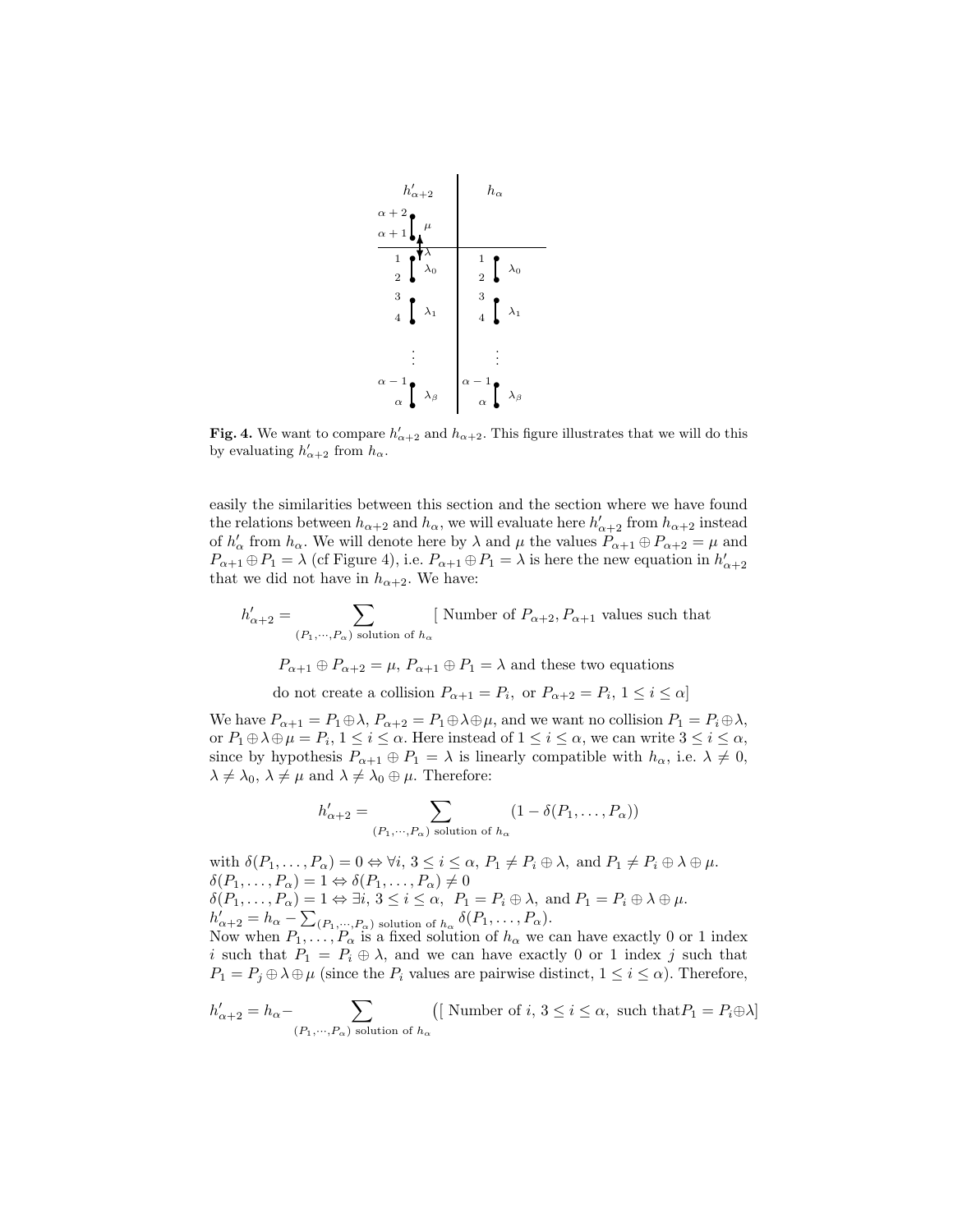+[ Number of  $j, 3 \leq j \leq \alpha$ , such that  $P_1 = P_j \oplus \lambda \oplus \mu$ ]  $-[$  Number of  $i, j, 3 \leq i \leq \alpha, 3 \leq j \leq \alpha$ , such that  $P_1 = P_i \oplus \lambda = P_j \oplus \lambda \oplus \mu]$ 

$$
h'_{\alpha+2} = h_{\alpha} - \sum_{(P_1, \dots, P_{\alpha}) \text{ solution of } h_{\alpha}} \left( [\sum_{i=3}^{\alpha} \text{ Number of equations } P_1 = P_i \oplus \lambda] \right)
$$

$$
+ [\sum_{i=3}^{\alpha} \text{ Number of equations } P_1 = P_i \oplus \lambda \oplus \mu]
$$

$$
- [\sum_{i=3}^{\alpha} \sum_{j=3}^{\alpha} \text{ Number of equations } P_1 = P_i \oplus \lambda = P_j \oplus \lambda \oplus \mu] )
$$

Thus by inverting the  $\Sigma$ :

$$
h'_{\alpha+2} = h_{\alpha} - \sum_{i=3}^{\alpha} \left[ \text{ Number of } (P_1, \dots P_{\alpha}) \text{ that satisfy } h_{\alpha} \text{ plus } P_1 = P_i \oplus \lambda \right]
$$

$$
- \sum_{i=3}^{\alpha} \left[ \text{ Number of } (P_1, \dots P_{\alpha}) \text{ that satisfy } h_{\alpha} \text{ plus } P_1 = P_i \oplus \lambda \oplus \mu \right]
$$

$$
+ \sum_{i=3}^{\alpha} \sum_{j=3}^{\alpha} \left[ \text{ Number of } (P_1, \dots P_{\alpha}) \text{ that satisfy } h_{\alpha} \text{ plus } P_1 = P_i \oplus \lambda = P_j \oplus \lambda \oplus \mu \right] \quad (\sharp)
$$

Evaluation in  $O(\frac{\alpha}{2^n})$ 

From (#), we get immediately this evaluation in  $O(\frac{\alpha}{2^n})$ :

Theorem 11  $h_{\alpha} - 2(\alpha - 2)h'_{\alpha} \leq h'_{\alpha+2} \leq h_{\alpha}$ .

**Theorem 12** (Approximation in  $O(\frac{\alpha}{2^n})$  for  $\frac{h'_\alpha}{h_\alpha}$ )

$$
(1-\frac{2\alpha}{2^n-2\alpha})\frac{h_{\alpha+2}}{2^n}\leq h'_{\alpha+2}\leq \frac{h_{\alpha+2}}{2^n-2\alpha}
$$

Therefore, we also have:

$$
(1 - \frac{2\alpha}{2^n - 2\alpha})\frac{h_{\alpha}}{2^n} \le h_{\alpha}' \le \frac{h_{\alpha}}{2^n - 2\alpha}
$$

*Proof.* From theorem 11,  $h_{\alpha} - 2(\alpha - 2)h'_{\alpha} \leq h'_{\alpha+2} \leq h_{\alpha}$  (1). From theorem 5,  $(2^{n} - 2\alpha)h_{\alpha} \leq h_{\alpha+2} \leq 2^{n}h_{\alpha}$  (2). From (1) and (2):  $h'_{\alpha} \leq h_{\alpha-2} \leq \frac{h_{\alpha}}{2^{n}-2\alpha}$ . Therefore, from (1) and (2) again:  $\left(1-\frac{2\alpha}{2^n-2\alpha}\right)\frac{h_{\alpha+2}}{2^n-2\alpha} \leq h'_{\alpha+2} \leq \frac{h_{\alpha+2}}{2^n-2\alpha}$  as claimed. We will now obtain a more precise evaluation of  $h_{\alpha+2}^{2\alpha}$ . The number of  $(P_1, \ldots, P_\alpha)$ that satisfy  $h_{\alpha}$  plus  $P_1 = P_i \oplus \lambda$  is a value  $h'_{\alpha}$  except if  $P_1 = P_i \oplus \lambda$  is not compatible with  $P_i \oplus P_{i'} = \lambda_{(i)}$ , i.e. except if  $\lambda_{(i)} = \lambda$ , or  $\lambda_{(i)} = \lambda \oplus \lambda_0$ . Therefore we can write:

$$
\sum_{i=3}^{\alpha} [ \text{ Number of } (P_1, \dots P_{\alpha}) \text{ that satisfy } h_{\alpha} \text{ plus } P_1 = P_i \oplus \lambda ]
$$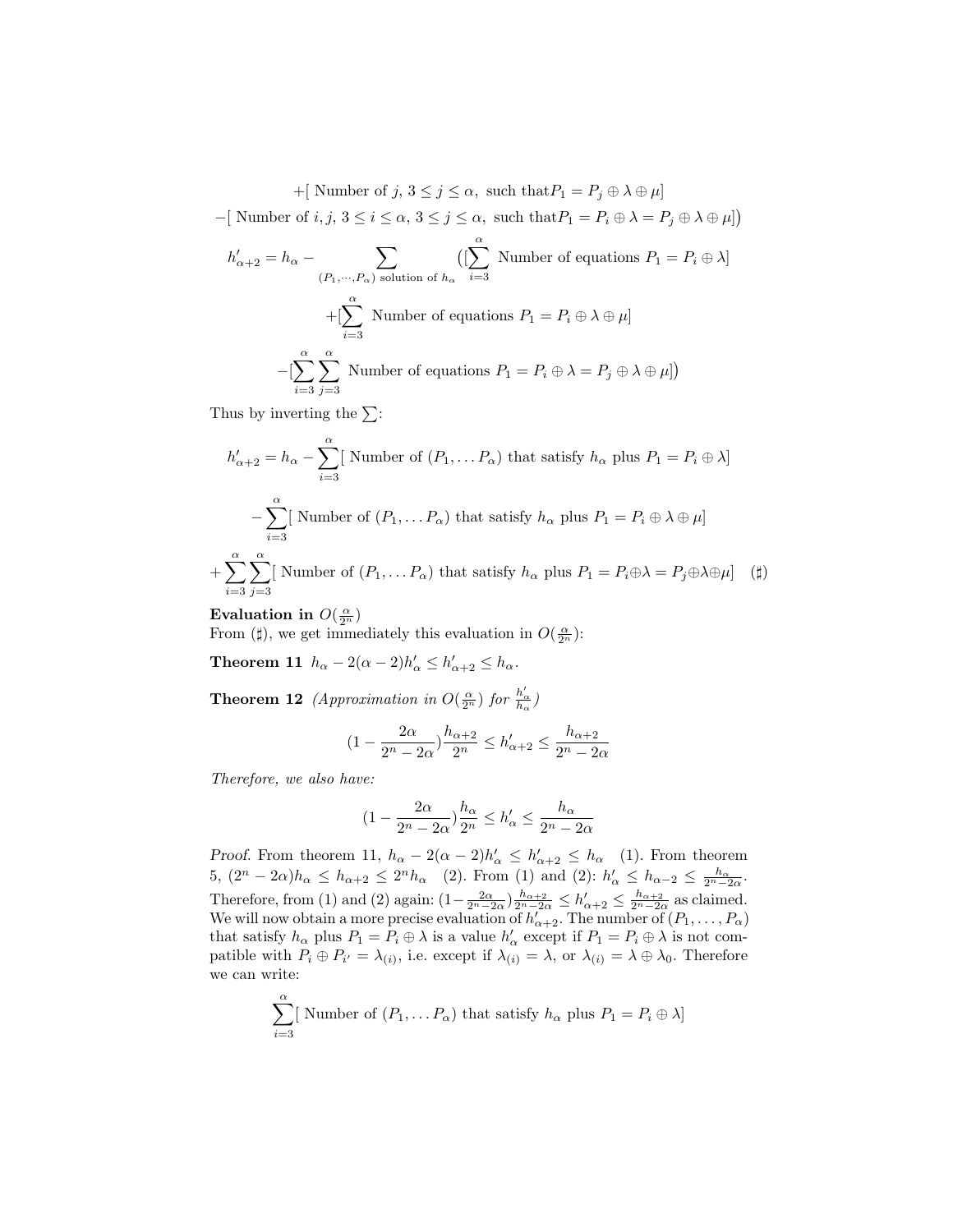$=(\alpha-2-[\text{ Number of } i, 3 \leq i \leq \alpha, \text{ such that } \lambda_{(i)} = \lambda]$ 

-[ Number of *i*, 
$$
3 \leq i \leq \alpha
$$
, such that  $\lambda_{(i)} = \lambda \oplus \lambda_0$ ]) $h'_\alpha$ 

We recall that this is a simple notation to denote a sum of such  $h'_\alpha$  values, but these values  $h'_\alpha$  can be different. Similarly,

$$
\sum_{i=3}^{\alpha} \left[ \text{ Number of } (P_1, \dots P_{\alpha}) \text{ that satisfy } h_{\alpha} \text{ plus } P_1 = P_i \oplus \lambda \oplus \mu \right]
$$

$$
= (\alpha - 2 - [\text{ Number of } i, 3 \le i \le \alpha, \text{ such that } \lambda_{(i)} = \lambda \oplus \mu]
$$

 $-[$  Number of  $i, 3 \leq i \leq \alpha$ , such that  $\lambda_{(i)} = \lambda \oplus \lambda_0 \oplus \mu]$ ) $h'_\alpha$ 

Now we have to evaluate

$$
\sum_{i=3}^{\alpha} \sum_{j=3}^{\alpha} \left[ \text{ Number of } (P_1, \dots P_\alpha) \text{ that satisfy } h_\alpha \text{ plus } P_1 = P_i \oplus \lambda = P_j \oplus \lambda \oplus \mu \right] \tag{\#}
$$

#### Case 1.  $i$  and  $j$  are in the same block

Then  $P_i \oplus P_j = \lambda_{(i)}$ ,  $P_1 = P_i \oplus \lambda$ , and  $P_i = P_j \oplus \lambda_{\beta+1}$ . This is possible if and only if  $\lambda_{(i)} = \lambda_{\beta+1}$ , and then  $\lambda \neq \lambda_{(i)}$  and  $\lambda \neq \lambda_0 \oplus \lambda_{(i)}$ , since by hypothesis  $\lambda \neq \mu$  and  $\lambda \oplus \lambda_0 \oplus \mu \neq 0$ . Here when i is fixed then j is fixed since  $i \neq j$  and i and j are in the same block. The contribution of these terms in  $(\sharp\sharp)$  is therefore exactly: [Number of *i*,  $3 \le i \le \alpha$ , such that  $\lambda_{(i)} = \mu \cdot h'_\alpha$ .

Case 2.  $i$  and  $j$  are not in the same block.

Then the equations  $h_{\alpha}$ ,  $P_1 = P_i \oplus \lambda = P_j \oplus \lambda \oplus \mu$  create a block of 6 indices, with values  $\leq \alpha$ , linked with equalities. We denote by S the set of these indices, and by 1,2, i, i', j, j', these indices. Since they create a connection between  $P_i$  and  $P_j$ , the 2 equations  $P_1 = P_i \oplus \lambda$  and  $P_1 = P_j \oplus \lambda \oplus \mu$  cannot be a consequence by linearity of the equation (A), and  $P_1 = P_i \oplus \lambda$  cannot be a consequence by linearity of (A) plus  $P_1 = P_j \oplus \lambda \oplus \mu$ . Therefore, the system will be linearly compatible, and we will be able to denote the number of solutions by a value  $h''_{\alpha}$ , if and only if for these 6 indices of S, we did not create a collision.

The creation of a collision on the variables  $(P_1, P_2, P_i, P_{i'}, P_j, P_{j'})$  means here one of these 7 equalities, since the other collisions are impossible due to the choice of  $\lambda \neq \lambda_0, \lambda \neq \mu, \lambda \neq \lambda_0 \oplus \mu$ . and all the  $\lambda_i$  values  $\neq 0$ . (cf Figure 5). 1.  $\lambda_{(i)} = \lambda \ \ (P_{i'} = P_1).$ 

2.  $\lambda_{(i)} = \lambda \oplus \lambda_0 \ \ (P_{i'} = P_2).$ 3.  $\lambda_{(i)} = \mu \ \ (P_{i'} = P_j).$ 4.  $\lambda_{(j)} = \mu \oplus \lambda \quad (P_{j'} = P_1).$ 5.  $\lambda_{(j)} = \mu \oplus \lambda \oplus \lambda_0 \ \ (P_{j'} = P_2).$ 6.  $\lambda_{(j)} = \mu \ \ (P_{j'} = P_i).$ 7.  $\lambda_{(i)} \oplus \lambda_{(j)} = \mu \ \ (P_{i'} = P_{j'}).$ 

We denote by  $S$  the set of these 7 equalities. Let

 $M' = \{(i, j), 3 \le i \le \alpha, 3 \le j \le \alpha, i \text{ and } j \text{ not in the same block}\}$ 

such that none of the 7 equalities of  $S$  are satisfied }

Then, from all the cases above we can write: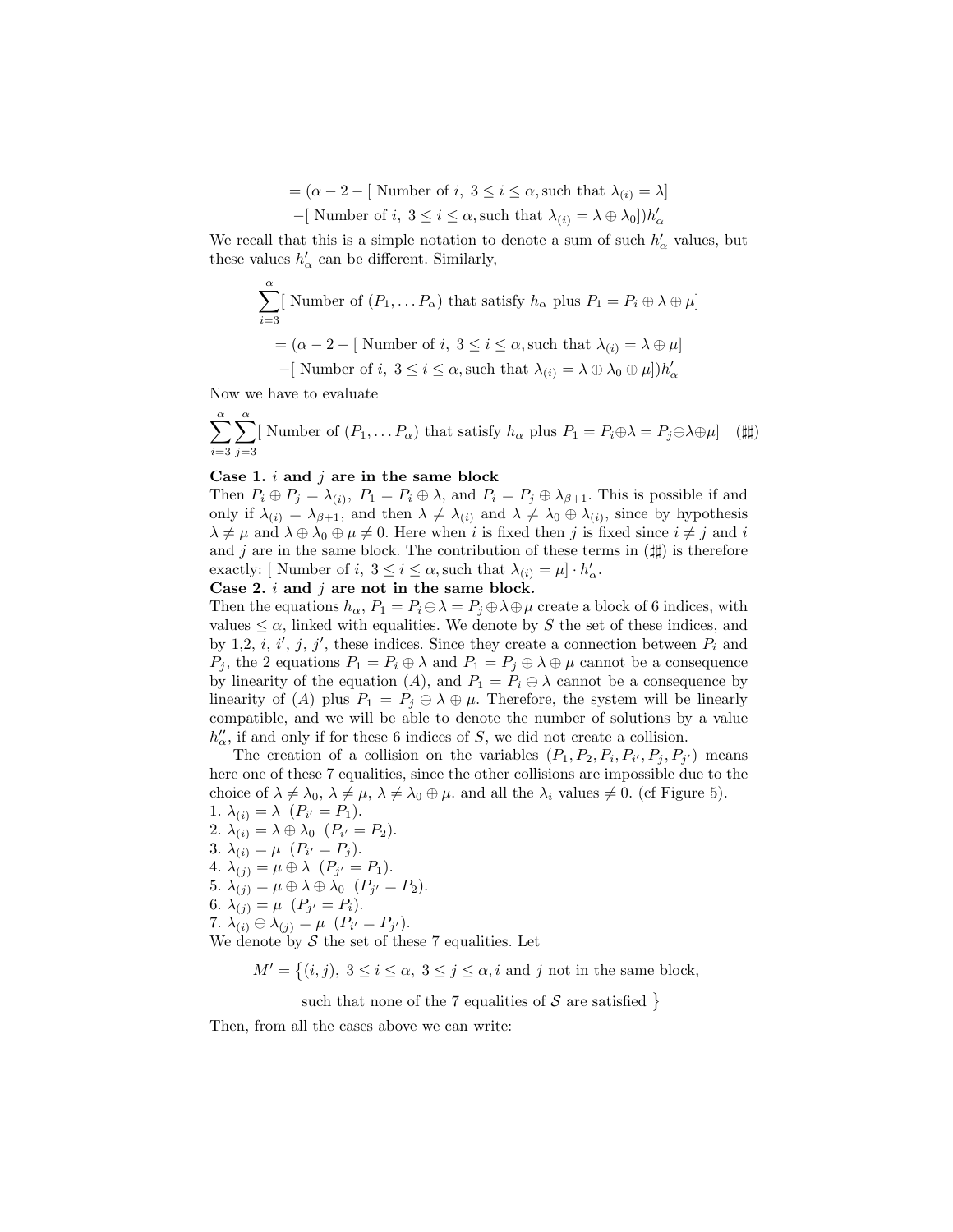

Fig. 5. The relations in  $S$ .

#### Theorem 13

 $h'_{\alpha+2} = h_{\alpha} + [-2\alpha + 4 + ($  Number of i,  $3 \leq i \leq \alpha$  such that  $\lambda_{(i)} = \lambda$ ) +( Number of i,  $3 \le i \le \alpha$  such that  $\lambda_{(i)} = \lambda \oplus \lambda_0$ ) +( Number of i,  $3 \leq i \leq \alpha$  such that  $\lambda_{(i)} = \lambda \oplus \mu$ ) +( Number of i,  $3 \leq i \leq \alpha$  such that  $\lambda_{(i)} = \lambda \oplus \mu \oplus \lambda_0$ ) + (Number of i,  $3 \leq i \leq \alpha$  such that  $\lambda_{(i)} = \mu$ ) $|h'_\alpha + \sum_{(i)}$  $(i,j)\in M'$  $h''_{\alpha}$ 

#### Examples

We can verify with this theorem some of the  $h'_6$  values give, in Appendix A. For example 3 of Appendix A (with  $\lambda = \lambda_2$ ) we have  $h'_6 = 2^n(2^n - 6)$ ,  $h_4 = 2^n(2^n - 4)$ , no  $h_4''$  values exist, and Theorem 13 gives here:  $h_6' = h_4 + (-8 + 4 + 2) \cdot 2^n$  as expected. All the other examples of Appendix A can be verified similarly. Evaluation of  $|M'|$ 

 $|M'| = (\alpha - 2)(\alpha - 4)$  – Number of  $(i, j)$ ,  $3 \leq i \leq \alpha$ ,  $3 \leq j \leq \alpha$ , i and j

not in the same block, such that at least one of the 7 equalities of  $S$ 

#### is satisfied

Now if  $\lambda_{(i)}$  is fixed from one of the equation of S, for i we have at most  $2\Delta + 2$ possibilities, and for j when i is fixed at most  $(\alpha - 4)$  possibilities. (Similarly when  $\lambda_{(j)}$  is fixed. So  $|M'| \geq (\alpha - 2)(\alpha - 4) - 7(2\Delta + 2)(\alpha - 4)$ , and therefore:

**Theorem 14**  $|M'| \ge \alpha^2 - 14\Delta\alpha - 20\alpha$ .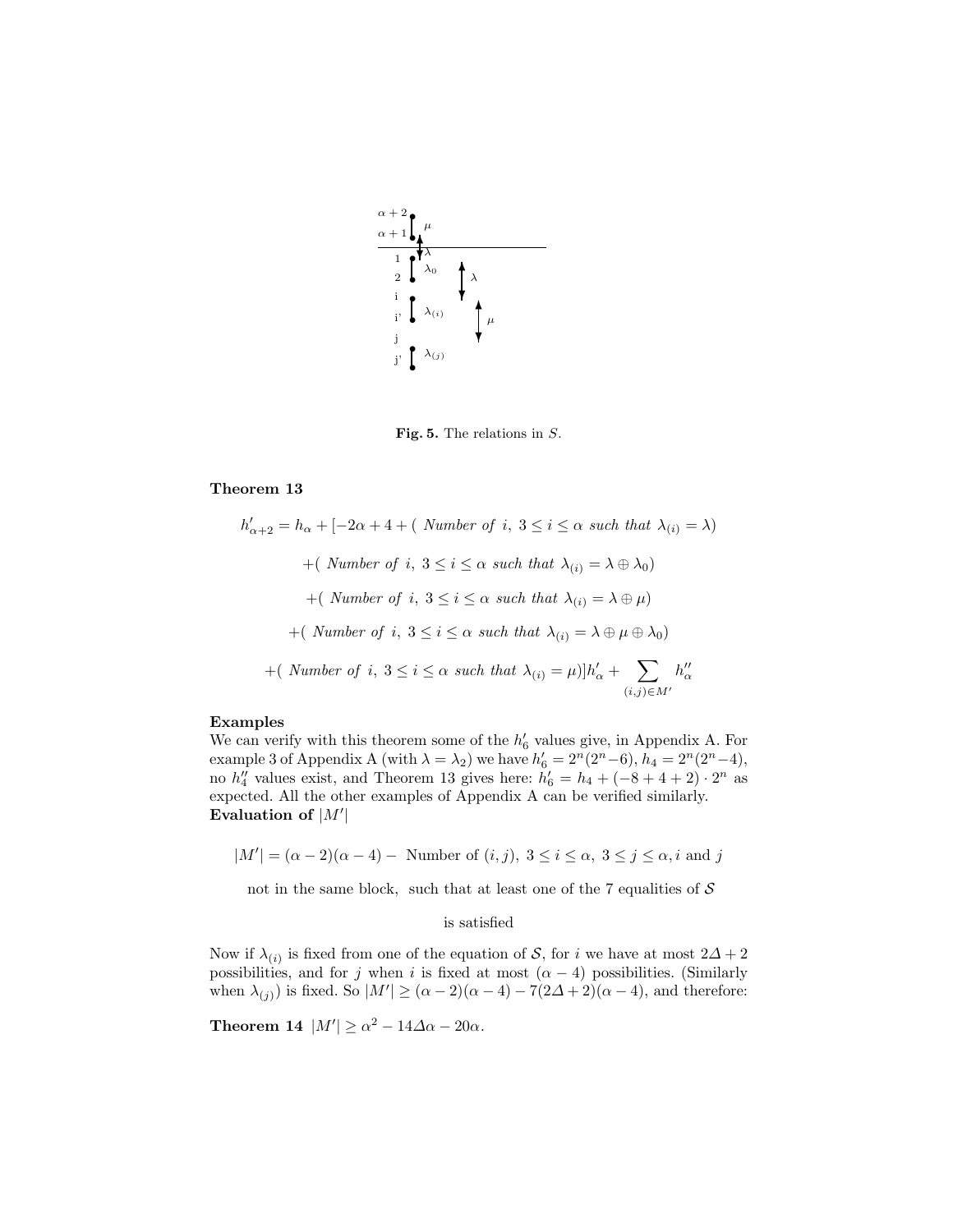## ${\rm D} \quad {\rm Security\ when\ } \xi_{max} = 2 \ {\rm and\ } \alpha^4 \ll 2^{3n}$

We have see that

$$
\frac{H_{\alpha+2}}{J_{\alpha+2}} = \frac{2^n \frac{h_{\alpha+2}}{h_{\alpha}}}{(2^{2n} - 2^n (2\alpha + 1) + \alpha(\alpha + 1))} \frac{H_{\alpha}}{J_{\alpha}} \quad (1)
$$

(cf Property  $(\sharp \sharp)$ ) of Appendix B.). From Theorem 8:

$$
\frac{h_{\alpha+2}}{2^n} = h_{\alpha}(1 - \frac{2\alpha}{2^n} + \frac{2\delta}{2^n}) + \frac{1}{2^n} \sum_{(k,l)\in M} h'_{\alpha}(k,l) \quad (2)
$$

From Theorem 10:

$$
|M| \ge \alpha^2 - 4\alpha - 2\Delta\alpha - 4\delta\alpha \quad (3)
$$

From Theorem 13:

$$
\frac{h'_\alpha}{h_\alpha}-\frac{1}{2^n}\geq \frac{-2\alpha}{2^n(2^n-2\alpha)}
$$

So if  $\alpha \leq \frac{2^n}{4}$  $\frac{a_1}{4}$ , we can write  $\frac{h'_\alpha}{h_\alpha} - \frac{1}{2^n} \geq \frac{-4\alpha}{2^{2n}}$  (4). Therefore from  $(1), (2), (3), (4)$ we obtain:

$$
\frac{H_{\alpha+2}}{J_{\alpha+2}}\geq\frac{1-\frac{2\alpha}{2^n}+\frac{2\delta}{2^n}+\frac{\alpha^2-4\alpha-2\Delta\alpha-4\delta\alpha}{2^{2n}}(1-\frac{4\alpha}{2^n})}{1-\frac{2\alpha+1}{2^n}+\frac{\alpha^2+\alpha}{2^{2n}}}\frac{H_{\alpha}}{J_{\alpha}}
$$

Now, as we have already mentioned, we can always choose the ordering of the indices such that  $\delta = \Delta$ . For this we just choose  $\alpha + 1$  with a value  $\lambda_{(\alpha+1)}$  that gives the larger  $\delta$ . Then, when  $\delta = \Delta$ ,  $\frac{2\delta}{2^n} \geq \frac{2\Delta_{\alpha} + 4\delta_{\alpha}}{2^{2n}} \Leftrightarrow \alpha \leq \frac{2^n}{3}$  $\frac{\partial^n}{\partial 3}$  (or  $\delta = 0$ ), and we can assume  $\alpha \leq \frac{2^n}{3}$  $\frac{2^n}{3}$ . Then

$$
\begin{aligned} \frac{H_{\alpha+2}}{J_{\alpha+2}} &\geq \big( \frac{1 - \frac{2\alpha}{2^n} + \frac{\alpha^2 - 4\alpha}{2^{2n}} - \frac{4\alpha^3}{2^{3n}}}{1 + \frac{-2\alpha - 1}{2^n} + \frac{\alpha^2 + \alpha}{2^{2n}}} \big) \frac{H_{\alpha}}{J_{\alpha}} \\ \frac{H_{\alpha+2}}{J_{\alpha+2}} &\geq \big( 1 + \frac{\frac{1}{2^n} - \frac{5\alpha}{2^{2n}} - \frac{4\alpha^3}{2^{3n}}}{1 + \frac{-2\alpha - 1}{2^n} + \frac{\alpha^2 + \alpha}{2^{2n}}} \big) \frac{H_{\alpha}}{J_{\alpha}} \end{aligned}
$$

Therefore by induction on  $\alpha$  we have:

$$
\frac{H_{\alpha+2}}{J_{\alpha+2}} \ge \left(1 - \frac{4\alpha^3}{2^{3n}(1 - \frac{2\alpha}{2^n})} - o(\frac{\alpha^3}{2^{3n}})\right)^{\alpha/2} \frac{H_2}{J-2}
$$

This shows that  $\frac{H_{\alpha+2}}{J_{\alpha+2}} \geq \frac{H_{\alpha}}{J_{\alpha}}$  if  $\alpha^3 \ll 2^{2n}$  and it shows that  $H_{\alpha}$  is always very near  $J_{\alpha}$  if  $\alpha^4 \ll 2^{3n}$ , i.e. it gives security when  $\alpha^4 \ll 2^{3n}$ .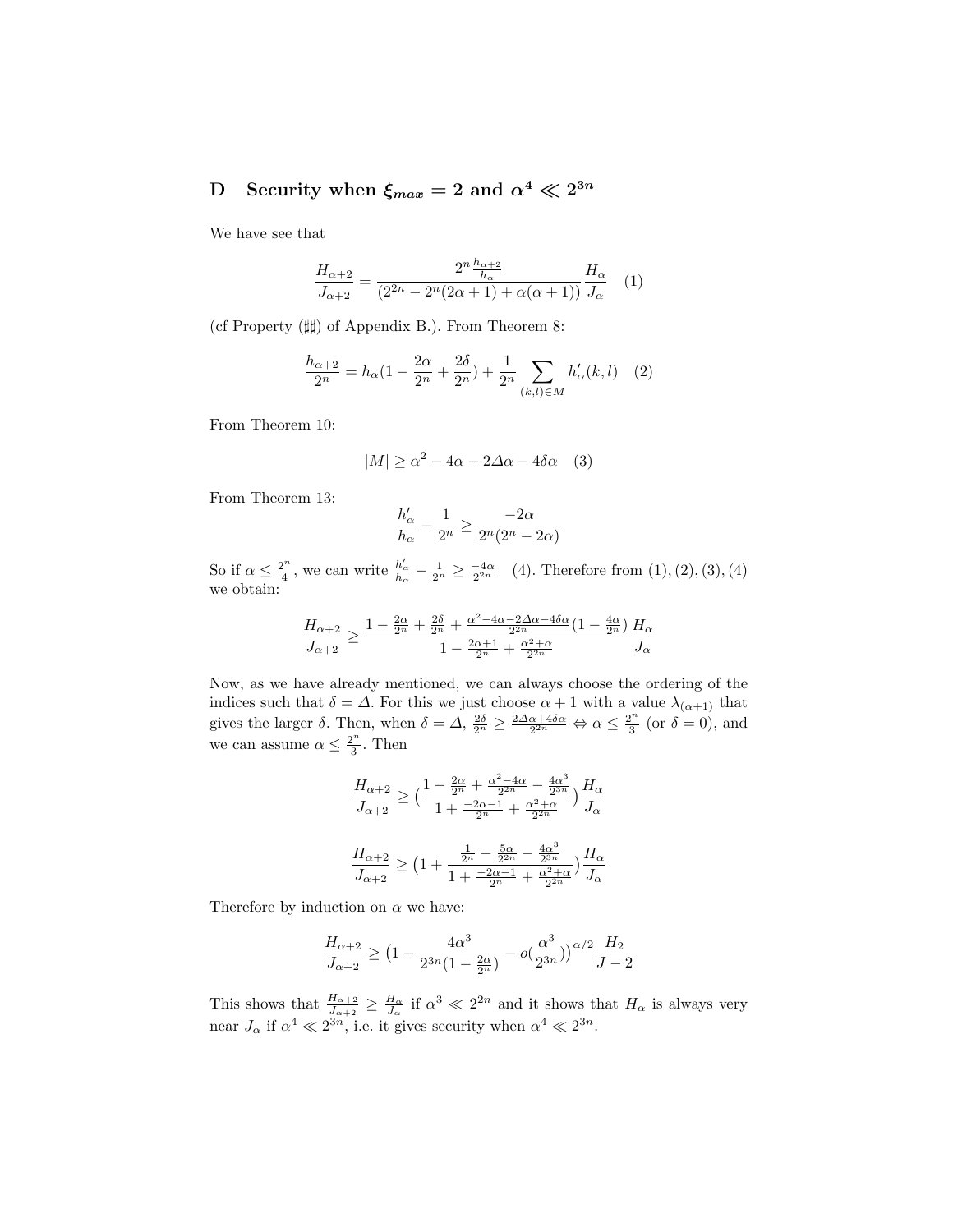#### E Relation between  $h'$  $\mu_{\alpha}'$  and  $h_{\alpha}$  when  $\xi_{max}=2$

Theorem 15  $h'_{\alpha+2} = h_{\alpha} + (-2\alpha + T)h'_{\alpha} + \sum_{(i,j) \in M'} \leq h''_{\alpha}$ with  $0 \leq T \leq 10\Delta + 14$  and  $\alpha^2 - 20\alpha - 14\Delta\alpha \leq |M'|(\alpha - 2)(\alpha - 4)$ .

Proof. This comes immediately from Theorem 13, since ( Number of  $i, 3 \leq i \leq \alpha$ ,  $\lambda_{(i)} = \lambda \leq 2\Delta + 2$ ( Number of  $i, 3 \leq i \leq \alpha$ ,  $\lambda_{(i)} = \lambda \oplus \lambda_0$ )  $\leq 2\Delta + 2$ ( Number of  $i, 3 \leq i \leq \alpha$ ,  $\lambda_{(i)} = \lambda \oplus \mu$ )  $\leq 2\Delta + 2$ ( Number of  $i, 3 \leq i \leq \alpha$ ,  $\lambda_{(i)} = \lambda \oplus \mu \oplus \lambda_0 \leq 2\Delta + 2$ and ( Number of i,  $3 \le i \le \alpha$ ,  $\lambda_{(i)} = \mu$ )  $\le 2\Delta + 2$ 

Theorem 16 ("Central Theorem") If  $\alpha \leq \frac{2^n}{8}$  $\frac{2^n}{8}$ , then

$$
\big| h'_{\alpha+2}-\frac{h_{\alpha+2}}{2^n}\big|\leq 2\alpha |h'_{\alpha}-\frac{h_{\alpha}}{2^n}|+\alpha^2 |h''_{\alpha}-\frac{h'_{\alpha}}{2^n}|+h_{\alpha+2}(\frac{26\varDelta+30}{2^{2n}})
$$

Remark. We call this theorem the "Central Theorem" because from it, as we will see, we will be able to obtain evaluations of  $|h'_\alpha - \frac{h_\alpha}{2^n}|$  in  $O(\frac{\alpha^2}{2^{2n}})$  $\frac{\alpha^2}{2^{2n}})\frac{h_\alpha}{2^n}, O(\frac{\alpha^3}{2^{3n}})$  $\frac{\alpha^3}{2^{3n}})\frac{h_\alpha}{2^n}$ etc.  $O(\frac{\alpha^k}{2^{kn}})$  $\frac{\alpha^k}{2^{kn}}\frac{h_\alpha}{2^n}$  for any integer k and it is the decisive step to obtain explicit security bounds in  $O(\frac{\alpha}{2^n})$  for the Theorem  $P_i \oplus P_j$ .

Proof of Theorem 16 From Theorem 8 and Theorem 10 we have:

$$
\frac{h_{\alpha+2}}{2^n} = h_{\alpha} (1 - \frac{2\alpha}{2^n} + \frac{2\delta}{2^n}) + \frac{1}{2^n} \sum_{(k,l) \in M} h'_{\alpha}
$$

with  $\alpha^2 - 4\alpha - 6\Delta\alpha \leq |M| \leq \alpha(\alpha - 2)$ . Moreover,  $M' \subset M$  since we have  $\mu = \lambda_{\beta+1}$  and the 7 conditions S contain the 3 conditions:  $\lambda_{(i)} = \mu$ ,  $\lambda_{(j)} = \mu$ and  $\lambda_{(i)} \oplus \lambda_{(j)} = \mu$ .

 $M \setminus M' \subset \{(i, j), 3 \leq i \leq \alpha, 3 \leq j \leq \alpha,$ 

 $i$  and  $j$  not in the same block such that

$$
\lambda_{(i)}=\lambda, \text{ or } \lambda_{(i)}=\lambda\oplus\lambda_0, \text{ or } \lambda_{(j)}=\mu\oplus\lambda, \text{ or } \lambda_{(j)}=\mu\oplus\lambda\oplus\lambda_0\}
$$

Therefore,  $|M \backslash M'| \leq (8\Delta+8)(\alpha-2)$ . From the Theorem 15 and these properties, we can write:

$$
h'_{\alpha+2} - \frac{h_{\alpha+2}}{2^n} = -2\alpha (h'_{\alpha} - \frac{h_{\alpha}}{2^n}) + Th'_{\alpha} - \frac{2\delta}{2^n}h_{\alpha}
$$

$$
+ \sum_{(i,j)\in M'} (h''_{\alpha} - \frac{h'_{\alpha}}{2^n}) + \sum_{(k,l)\in M\backslash M'} \frac{h'_{\alpha}}{2^n}
$$

Therefore

$$
|h'_{\alpha+2}-\frac{h_{\alpha+2}}{2^n}|\leq 2\alpha|h'_\alpha-\frac{h_\alpha}{2^n}|+\alpha^2|h''_\alpha-\frac{h'_\alpha}{2^n}|
$$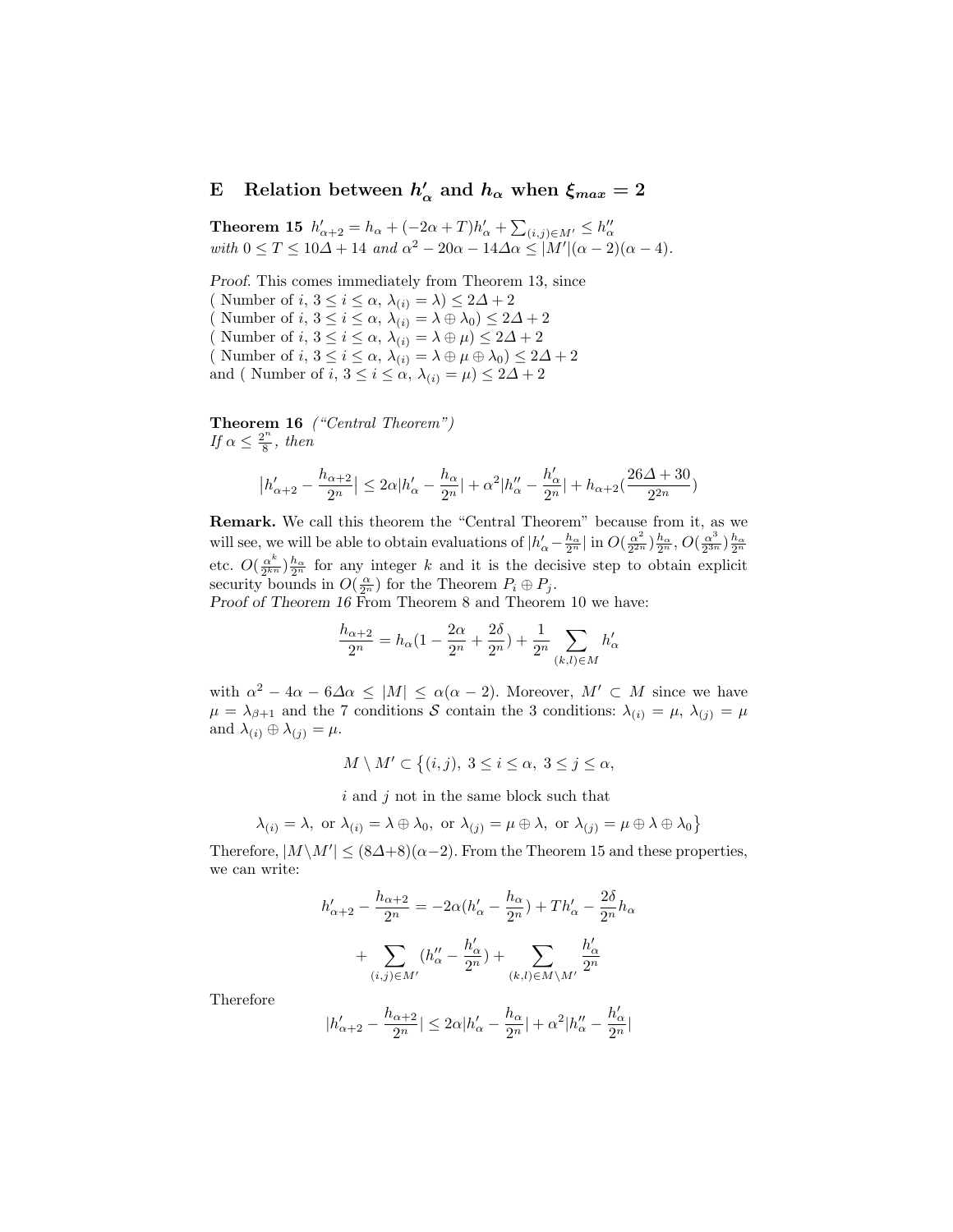$$
+(10\varDelta+14)h_{\alpha}'+\frac{2\varDelta}{2^n}h_{\alpha}+(8\varDelta\alpha+8\alpha)\frac{h_{\alpha}'}{2^n}
$$

Moreover, from Theorem 4:  $h_{\alpha} \leq \frac{h_{\alpha+2}}{2^{n}-2\alpha}$  and from Theorem 11:  $h'_{\alpha} \leq \frac{h_{\alpha+2}}{(2^{n}-2\alpha)^2}$ . Now if  $\alpha \leq \frac{2^n}{8}$  $\frac{2^n}{8}, \frac{1}{(2^n-2\alpha)^2} \leq \frac{2}{2^{2n}},$  and we obtain Theorem 16.

**Theorem 17** (Approximation in  $O(\frac{\alpha^2}{2^{2n}})$  $\frac{\alpha^2}{2^{2n}}))$ If  $\alpha \leq \frac{2^n}{8}$  $\frac{2^n}{8}$ , then:

$$
|h'_\alpha - \frac{h_\alpha}{2^n}| \le \big(\frac{5\alpha^2}{(2^n - 2\alpha)^3} + \frac{26\Delta + 30}{2^{2n}}\big)h_\alpha
$$

**Remark.** Here the approximation is said to be in  $O(\frac{\alpha^2}{2^{2r}})$  $\frac{\alpha^2}{2^{2n}}$ ), and not in  $O(\frac{\alpha^2}{2^{3n}})$  $\frac{\alpha^2}{2^{3n}}),$ because  $\frac{h_{\alpha}}{2^n}$  is one of the term, and if we put  $\frac{h_{\alpha}}{2^n}$  in factor we will have coefficients in  $O(\frac{h_{\alpha}}{2^n}).$ 

Proof of Theorem 17. From Theorem 11 we have already found an approximation for  $|h'_\alpha - \frac{h_\alpha}{2^n}|$  but only in  $O(\frac{\alpha}{2^n})$ :  $|h'_\alpha - \frac{h_\alpha}{2^n}| \leq \frac{2\alpha}{2^n-2\alpha} \cdot \frac{h_\alpha}{2^n}$ . For  $|h''_\alpha - \frac{h'_\alpha}{2^n}|$  we also have the approximation in  $O(\frac{\alpha}{2^n})$ :  $|h''_{\alpha} - \frac{h'_{\alpha}}{2^n}| \leq \frac{2\alpha}{2^n-2\alpha} \cdot \frac{h'_{\alpha}}{2^n}$ . Here an even less precise approximation will be enough:  $|h''_{\alpha} - \frac{h'_{\alpha}}{2^n}| \leq \sup(h''_{\alpha}, \frac{h'_{\alpha}}{2^n})$ . Now with  $h_{\alpha} \leq \frac{h_{\alpha+2}}{2^{n}-2\alpha}$  (cf Theorem 4),  $h'_{\alpha} \leq \frac{h_{\alpha}}{2^{n}-2\alpha} \leq \frac{h_{\alpha+2}}{(2^{n}-2\alpha)^2}$  (cf Theorem 12) and similarly  $h''_{\alpha} \leq \frac{h_{\alpha+2}}{(2^n-2\alpha)^3}$ . We obtain from Theorem 16 (i.e. "Central Theorem"):

$$
|h_{\alpha+2}' - \frac{h_{\alpha+2}}{2^n}| \leq 2\alpha \big(\frac{2\alpha}{(2^n-2\alpha)^2}\big)\frac{h_{\alpha+2}}{2^n} + \frac{\alpha^2 h_{\alpha+2}}{(2^n-2\alpha)^3} + h_{\alpha+2}\big(\frac{26\varDelta + 30}{2^{2n}}\big)
$$

Therefore by changing  $\alpha + 2$  by  $\alpha$ , we obtain Theorem 17.

**Application.** From an evaluation in  $O(\frac{\alpha}{2^n})$  for  $h'_\n{\alpha}/h_\alpha$ , we have seen how to obtain  $H_{\alpha} \geq J_{\alpha}$  for  $\alpha^3 \ll 2^{2n}$ , and security for  $\alpha^4 \ll 2^{3n}$  (cf Appendix D). Similarly, from Theorem 17, i.e. an evaluation in  $O(\frac{\alpha^2}{2^{2r}})$  $\frac{\alpha^2}{2^{2n}}$ ) for  $h'_\alpha/h_\alpha$ , we obtain  $H_{\alpha} \geq J_{\alpha}$  for  $\alpha^4 \ll 2^{3n}$ , and security for  $\alpha^5 \ll 2^{4n}$ 

### More precise evaluation

We can continue this process to get security in  $\alpha^6 \ll 2^{5n}$ ,  $\alpha^7 \ll 2^{6n}$  etc. From our approximation in  $O(\frac{\alpha^2}{2^{2r}})$  $\frac{\alpha^2}{2^{2n}}$  for  $h'_\alpha/h_\alpha$  given by Theorem 17 and the approximation in  $O(\frac{\alpha}{2^n})$  for  $h''_{\alpha}/h'_{\alpha}$  given by

$$
|h''_{\alpha}-\frac{h'_{\alpha}}{2^n}|\leq \frac{2\alpha}{2^n-2\alpha}\frac{h'_{\alpha}}{2^n}
$$

the central Theorem 16 will give us an approximation in  $O(\frac{\alpha^3}{2^{3n}})$  $\frac{\alpha^3}{2^{3n}}$ ) for  $h'_\alpha/h_\alpha$ . More generally

$$
|h_{\alpha+2}^{[\mu]} - \frac{h_{\alpha+2}^{[\mu-1]}}{2^n}| \le 2\alpha |h_{\alpha}^{[\mu]} - \frac{h_{\alpha}^{[\mu-1]}}{2^n}| + \alpha^2 |h_{\alpha}^{[\mu+1]} - \frac{h_{\alpha}^{[\mu]}}{2^n}| + h_{\alpha+2} \left(\frac{26\Delta + 30}{2^{2n}}\right) \quad (\sharp)
$$

is valid for all  $\mu$  as long as it remains some blocks with only 2 variables, i.e. as long as  $\mu < \frac{\alpha}{2}$ . We can generate like this approximations in  $O(\frac{\alpha^{k}}{2^{kn}})$  $\frac{\alpha^{\kappa}}{2^{kn}}$ ) for  $h'_{\alpha}/h_{\alpha}$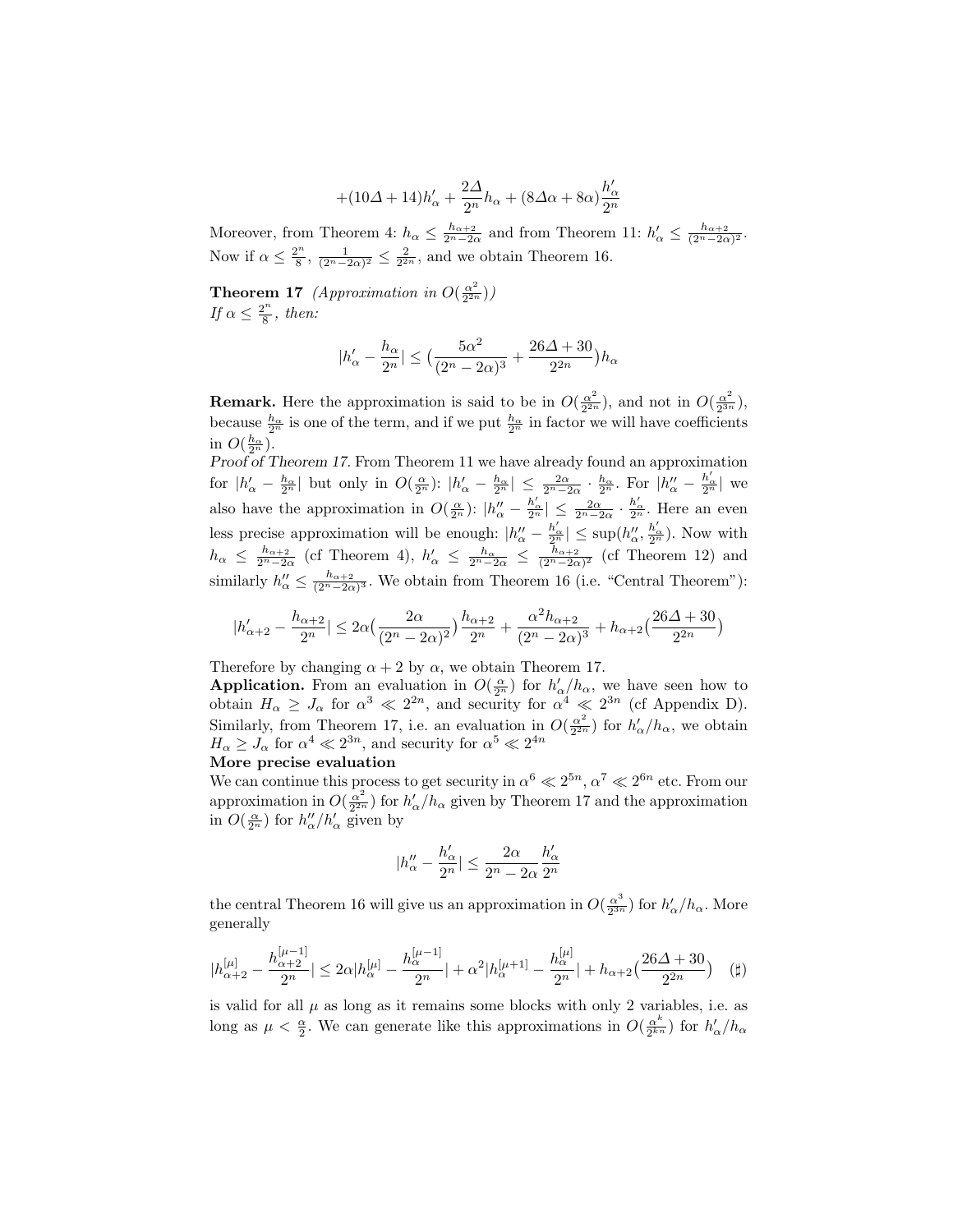with larger and larger k. Moreover, we need only to achieve a formula for  $k = n$ since  $\frac{\alpha^{k+1}}{2^{kn}}$  $\frac{\alpha^{k+1}}{2^{kn}} \leq \frac{\alpha}{2^n}$  for  $k = n$  if  $\alpha \leq \frac{2^n}{2}$  $c = n$  if  $\alpha \leq \frac{2^n}{2}$ . Therefore, the condition  $\mu < \frac{\alpha}{2}$  is not a problem since  $\alpha \geq \sqrt{2^n}$  and we only need  $\mu \leq n$ . More precisely, from the central Theorem 16 and its variants  $(\sharp)$  we obtain (from the geometric series in  $\frac{\alpha}{2^n}$  and  $\frac{\alpha^2}{2^{2n}}$  $\frac{\alpha^2}{2^{2n}})$ :

**Theorem 18**  $\forall k, 1 \leq k \leq \frac{\alpha}{2} - 1$ , if  $\alpha \leq \frac{2^n}{8}$  $\frac{y^n}{8}$ :

$$
|h'_{\alpha} - \frac{h_{\alpha}}{2^n}| \le h_{\alpha} \Big( \frac{2^{2k} \alpha^k}{(2^n - 2\alpha)^{k+1} (1 - \frac{2\alpha}{2^n} - \frac{\alpha^2}{2^{2n}})} + \frac{26\Delta + 30}{2^{2n} (1 - \frac{2\alpha}{2^n} - \frac{\alpha^2}{2^{2n}})} \Big)
$$

Therefore, if  $\alpha \leq \frac{2^n}{32}$  and  $k \geq n$ 

$$
|h'_{\alpha}-\frac{h_{\alpha}}{2^n}|\leq \frac{h_{\alpha}}{2^n}\big(\frac{2\alpha}{2^{2n}}+\frac{52\Delta+60}{2^n}\big)
$$

Moreover, if we remember that  $T \geq 0$ , the terms in  $\Delta$  can only be negative at the second stage, with terms in  $\frac{\alpha}{2^n}$ , and we have:

$$
h'_\alpha \ge \frac{h_\alpha}{2^n}(1 - \frac{2\alpha}{2^{2n}} - \frac{52\Delta\alpha + 60\alpha}{2^{2n}})
$$
  

$$
h'_\alpha \ge \frac{h_\alpha}{2^n}(1 - \frac{62\alpha}{2^{2n}} - \frac{52\Delta\alpha}{2^{2n}})
$$

#### Applications.

At last, we can now use the analysis done in Appendix B with the " $h'_\alpha$  property". We have obtained this  $h'_\alpha$  property with  $A = 0$ ,  $B = 62$ , and  $C = 52$  (cf Theorem 16). Therefore, from section 6, we know that  $H_{\alpha} \geq J_{\alpha}$  if  $\alpha \leq \frac{2 \cdot 2^{n}}{6+C}$  $_{6+C}$ and  $\alpha \leq \frac{2^n}{5+4}$  $\frac{2^n}{5+A+B}$ . This gives here:  $\alpha \leq \frac{2^n}{67}$ . We have finally proved Theorem 3 of Section 3 (i.e. Theorem  $P_i \oplus P_j$  with  $\xi_{max} = 2$ ) for  $\alpha \leq \frac{2^n}{67}$ . This is just the precise bound we were looking for, instead of just  $\alpha \ll 2^n$ .

Now for our initial problem for  $f(x||0) \oplus f(x||1)$  with  $f \in_R B_n$ , we have proved Theorem 1 with  $\text{Av}d_{\phi}^{PRF} \leq \frac{q}{2^n}$  if  $q \leq \frac{2^n}{67}$ . (Because if  $q \leq \frac{2^n}{67}$ , and all the  $b_i$ values are  $\neq 0$ , then  $H \geq \frac{|B_n|}{2^{nq}}$  and we can apply Theorem 2 of section 2 with  $\alpha = 0$  and  $\beta = \frac{q}{2^n}$ .)

## F General properties for any  $\xi_{max}$

 $h_{\alpha}$  is by definition the number of  $P_1, \dots, P_{\alpha}$  pairwise distinct, elements of  $I_n$ , and solution of  $(A)$ , where  $(a)$  is a system of equations  $P_i \oplus P_j = \lambda_k$ . We say that  $P_i$  and  $P_j$  are "in the same block" if when  $P_i$  is fixed, then  $P_j$  is fixed from the equations of (A). We denote by  $\xi_{max}$  the maximum number of  $P_i$  in the same block. The idea is to evaluate  $h_{\alpha}$  by induction on the number of blocks, i.e. to evaluate  $h_{\alpha+\xi}$  from  $h_{\alpha}$ , where  $h_{\alpha+\xi}$  is the number of  $P_1, \dots, P_{\alpha}, P_{\alpha+1}, \dots, P_{\alpha+\xi}$ pairwise distinct, elements of  $I_n$ , solution of  $(A)$  and solution of this block of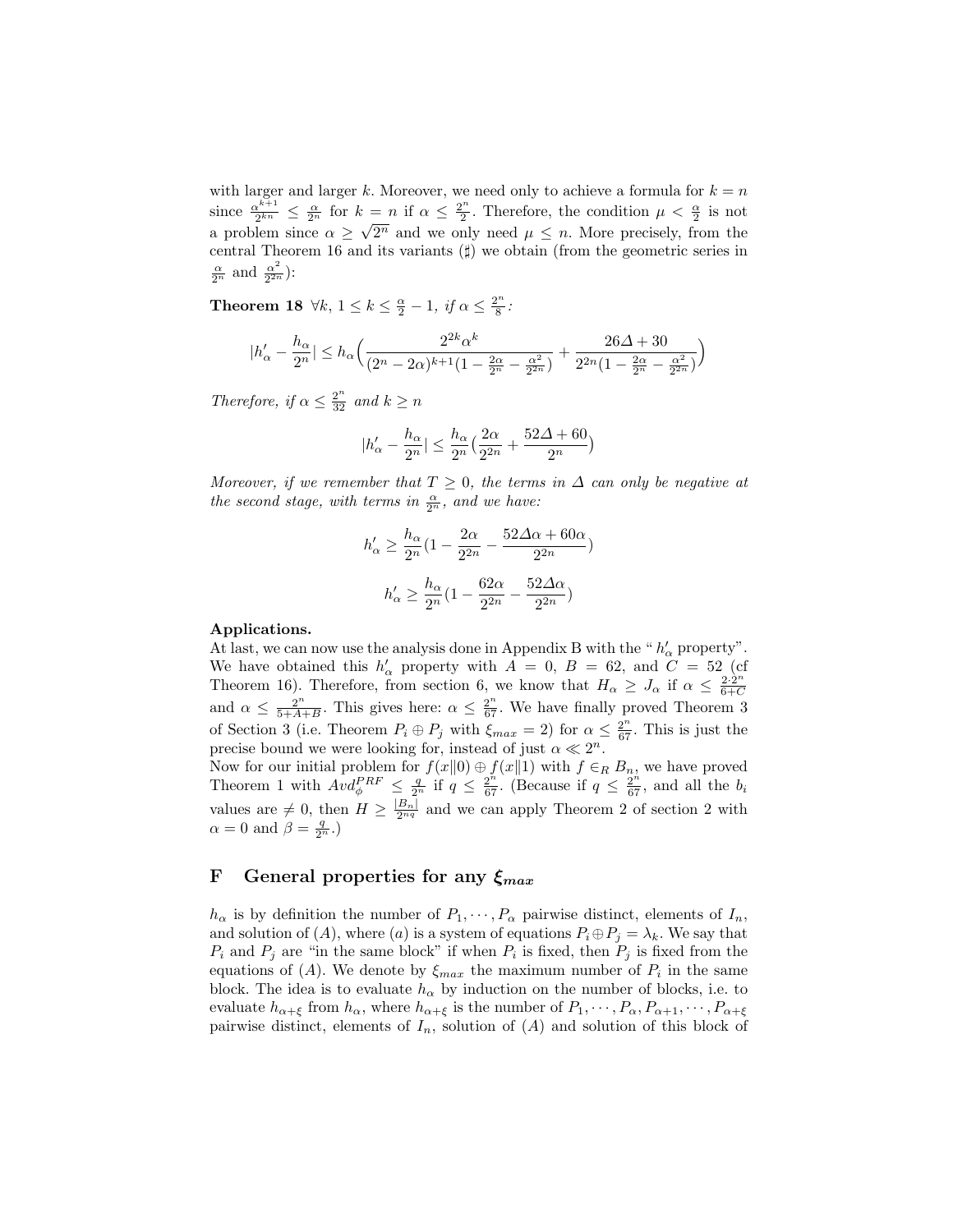$(\xi - 1)$  equations  $P_{\alpha+1}, \cdots, P_{\alpha+\xi}$ :  $P_{\alpha+2} = P_{\alpha+1} \oplus \lambda'_2,$  $P_{\alpha+3} = P_{\alpha+1} \oplus \lambda'_3,$ . . .  $P_{\alpha+\xi} = P_{\alpha+1} \oplus \lambda'_{\xi}$  $(\xi \leq \xi_{max}).$ 

We will say that  $P_1, \dots, P_\alpha$  are solution of  $h_\alpha$  when they are solution of  $(A)$ . We start from a solution  $P_1, \dots, P_\alpha$  of  $(A)$  and we want to complete it to get the solution of  $h_{\alpha+\xi}$ . For this we have to choose  $x = P_{\alpha+1} \oplus P_1$  such that x will not create a collision  $P_j = P_{\alpha+1}$  or  $P_j = P_{\alpha+2}, \dots, P_j = P_{\alpha+\xi}, 1 \le j \le \alpha$ . This means:  $x \oplus P_1 \neq P_j$ ,  $x \oplus \lambda'_2 \oplus P_1 \neq P_j$ ,  $\cdots$ ,  $x \oplus \lambda'_\xi \oplus P_1 \neq P_j$ ,  $1 \leq j \leq \alpha$ . So this means  $x \notin V$  with  $V = \bigcup_{i=1}^{\xi} V_i$ , with  $V_i = \{P_1 \oplus \lambda'_i \oplus P_j, 1 \leq j \leq \alpha\}$  (by convention we define  $\lambda'_1 = 0$ ). We have  $\forall i, 1 \leq i \leq \xi, |V_i| = \alpha$  (since the  $P_j$ values,  $1 \leq j \leq \alpha$ , are pairwise distinct).

 $|V| = |\bigcup_{i=1}^{\xi} V_i| = \sum_{i=1}^{\xi} |V_i| - \sum_{i \leq j}^{\xi} |V_i \cap V_j| + \sum_{i \leq j \leq k}^{\xi} |V_i \cap V_j \cap V_k| + \cdots +$  $(-1)^{\xi+1}|V_1 \cap \cdots \cap V_\xi|$ So

$$
h_{\alpha+\xi} = \sum_{(P_1,\cdots,P_{\alpha}) \text{ solution of } h_{\alpha}} (2^n - |V|)
$$

So we have: Theorem 19

$$
h_{\alpha+\xi} = \sum_{(P_1,\dots,P_{\alpha}) \text{ solution of } h_{\alpha}} (2^n - \xi \alpha + \sum_{i_1 < i_2}^{\xi} |V_{i_1} \cap V_{i_2}|
$$
  
- 
$$
\sum_{i_1 < i_2 < i_3}^{\xi} |V_{i_1} \cap V_{i_2} \cap V_{i_3}| + \dots + (-1)^{\xi} |V_1 \cap \dots \cap V_{\xi}|)
$$

When  $i_1$  and  $i_2$  are fixed,

$$
|V_{i_1} \cap V_{i_2}| = \sum_{1 \leq j \leq \alpha, 1 \leq j' \leq \alpha} \text{Number of } P_1, \dots, P_\alpha \text{ solution of } h_\alpha
$$
  
plus equation 
$$
P_j \oplus P_{j'} = \lambda'_{i_1} \oplus \lambda'_{i_2}
$$

Now when we add to (A) the equality  $P_j \oplus P_{j'} = \lambda'_{i_1} \oplus \lambda'_{i_2}$ , 3 cases can occur:

Case 1  $\lambda'_{i_1} \oplus \lambda'_{i_2} = P_i \oplus P_j$  was already an equation of  $(A)$ . Here this means  $\lambda'_{i_1} \oplus \lambda'_{i_2} =$  $\lambda_i$  for all value  $i, 1 \leq i \leq \alpha$ . Remark:  $\lambda'_{i_1} \oplus \lambda'_{i_2} = \lambda_i$  creates 2 collisions in  $V_{i_1} \cap V_{i_2}$ : it creates  $\lambda'_{i_1} \oplus P_1 \oplus P_i = \lambda'_{i_2} \oplus P_1 \oplus P_j$  and  $\lambda'_{i_1} \oplus P_1 \oplus P_j = \lambda'_{i_2} \oplus P_1 \oplus P_i$ . Case 2  $\lambda'_{i_1} \oplus \lambda'_{i_2} = P_i \oplus P_j$  is in contradiction with the equations of (A). This can come from the fact that  $P_i \oplus P_j = \lambda_k$  is in  $(A)$  and  $\lambda_k \neq \lambda'_{i_1} \oplus \lambda'_{i_2}$ . Or this can come from the fact that  $P_i \oplus P_{i'} = \lambda_{i''}$  is in  $(A)$ ,  $P_j \oplus P_{j'} = \lambda_{j''}$ is in (A), so from  $P_i \oplus P_j = \lambda'_{i_1} \oplus \lambda'_{i_2}$  we get  $P_{j'} = \lambda_{j''} \oplus \lambda'_{i_1} \oplus \lambda'_{i_2} \oplus P_i$ ,  $P_{i'} = \lambda_{i''} \oplus \lambda'_{i_1} \oplus \lambda'_{i_2} \oplus P_j$ , and  $P_{i'} \oplus P_{j'} = \lambda_{i''} \oplus \lambda_{j''} \oplus \lambda'_{i_1} \oplus \lambda'_{i_2}$ . This is impossible if  $\lambda_{i_1}^{\prime} \oplus \lambda_{i_2}^{\prime} = \lambda_{j''}, \lambda_{i_1}' \oplus \lambda_{i_2}' = \lambda_{i''}$  or  $\lambda_{i_1}' \oplus \lambda_{i_2}' = \lambda_{i''} \oplus \lambda_{j''}$ , since the  $P_k$  values are pairwise distinct.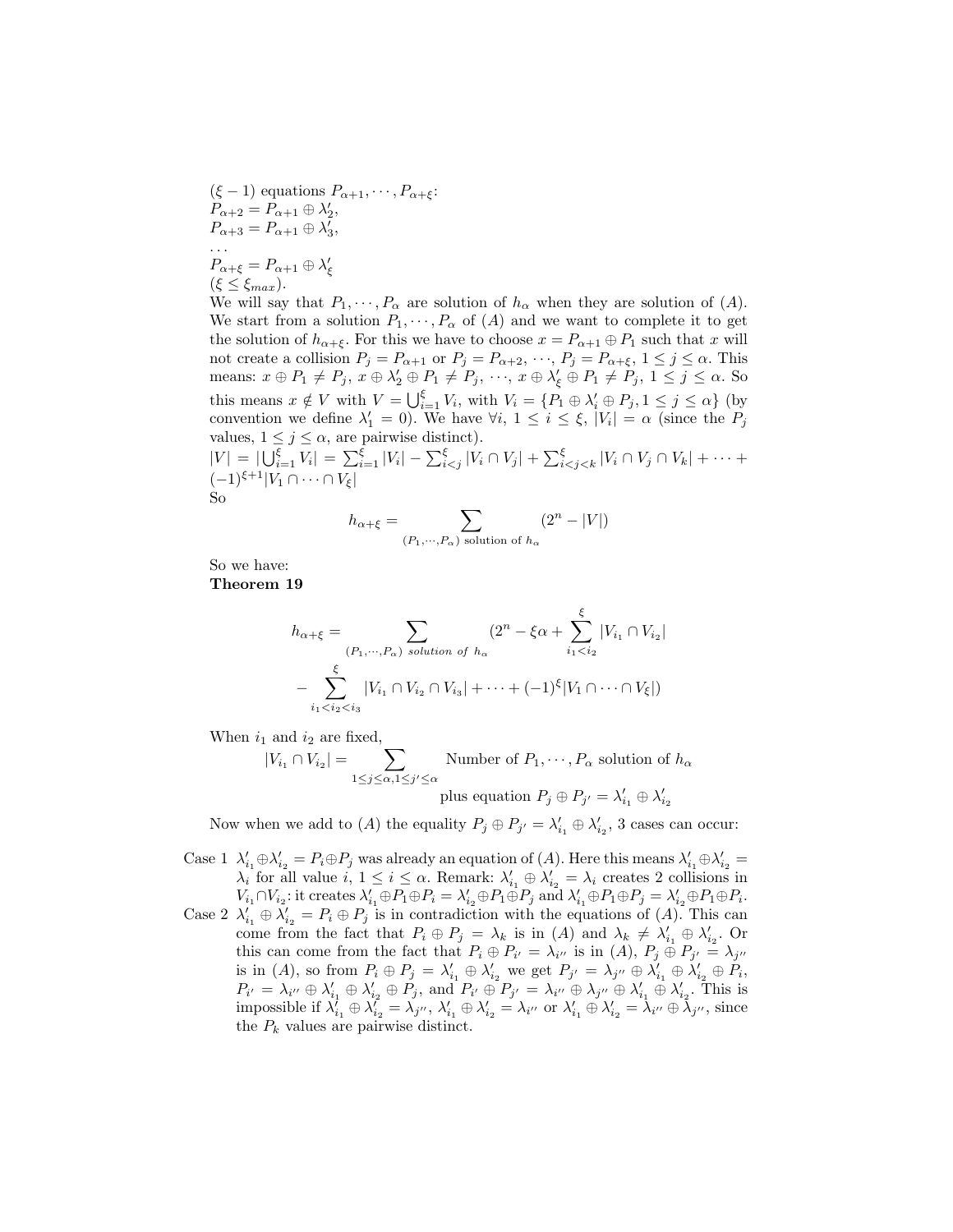Case 3 The equation  $\lambda'_{i_1} \oplus \lambda'_{i_2} = P_i \oplus P_j$  is not in contradiction with the equations of  $(A)$ , and is not a consequence of the equations of  $(A)$ . We will say that this case is the "generic" case, and we will denote by  $h'_\alpha$  the number of  $P_1, \dots, P_\alpha$ solution of (A) and  $\lambda'_{i_1} \oplus \lambda'_{i_2} = P_i \oplus P_j$  when we are in such "generic" case.

The value of  $h'_\alpha$  is dependent on the  $\lambda_i$  values. We see from Theorem 19 that we can proceed for any  $\xi_{max}$  exactly as we did for  $\xi_{max} = 2$ , i.e. we can compute  $h_{\alpha+\xi}$  from  $h_{\alpha}$  and the  $h'_{\alpha}$  values. The main difference, however, is that now all the blocks, except one: the block with the extra equations of  $h'_\alpha$ , can have up to  $\xi_{max}$  variables instead of 2 variables. This is why in Theorem 6 the condition  $(\xi_{max} - 1)\alpha \leq \frac{2^n}{67}$  will occur, instead of  $\alpha \leq \frac{2^n}{67}$  for Theorem 3.

# G Two examples for  $h'_\alpha - \frac{h_\alpha}{2^n}$

#### Example 1

In this paper we proved that  $H_{\alpha} \geq J_{\alpha}$  if  $\xi_{max} \alpha \ll 2^{n}$ . However, even for  $\xi_{max} = 2$ we do not claim that  $h'_{\alpha} \geq \frac{h_{\alpha}}{2^n}$  is always true. When  $\Delta$  is very large and when the extra equation in  $h'_\alpha$  has an exceptional  $\lambda$  (with  $\delta = 0$  for this  $\lambda$ ) then maybe  $h'_\alpha < \frac{h_\alpha}{2^n}$  when  $\alpha \geq O(\sqrt{2^n})$ . For example, this is the case in Figure 6.



**Fig. 6.** An example where  $h'_{\alpha} < \frac{h_{\alpha}}{2^n}$  may be possible.

In this example,  $\lambda$  is not present in  $h_{\alpha}$ , and is present only once in  $\lambda'_{\alpha}$ , with about 50%  $\lambda_1$ , about 50%  $\lambda_2$ , and only two  $\lambda_g$ . Here  $\lambda_1$ ,  $\lambda_2$ ,  $\lambda_g$  do not satisfy any special relation but  $\lambda$  is chosen such that  $\lambda = \lambda_2 \oplus \lambda_g \oplus \lambda_1$ . If we use the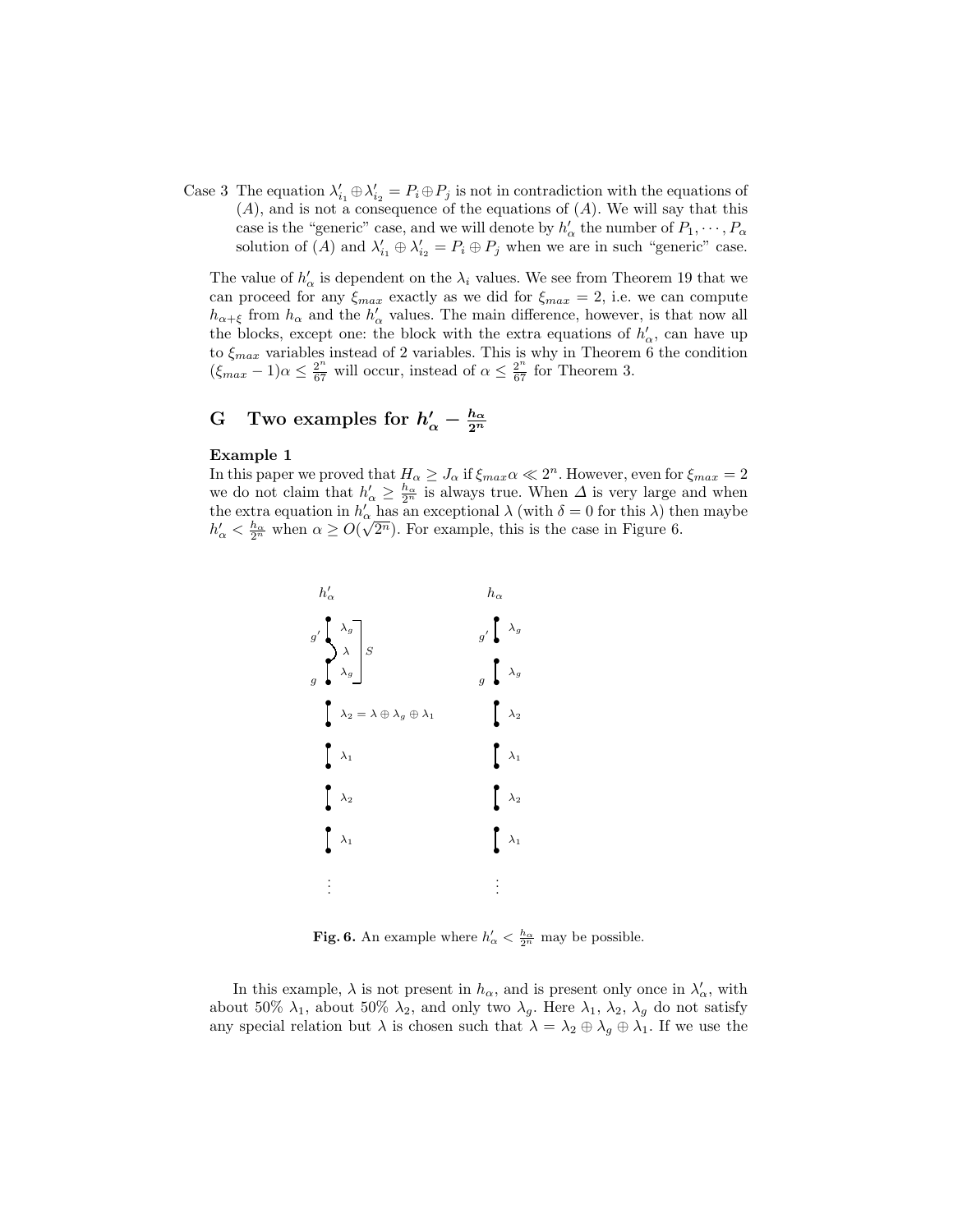central theorem for  $\xi_{max} = 2$  (cf Appendix D), with  $P_{\alpha+2} \oplus P_{\alpha+1} = \lambda_1$ , then in this example  $\delta \simeq \frac{\beta}{2} \simeq \frac{\alpha}{2}$  and  $|M \setminus M'|$  is in  $O(\alpha)$ . In fact, no connection in  $\lambda_1$  can be made from the block S of  $h'_\alpha$  so for  $\alpha \geq \sqrt{2^n}$  we may have  $h'_\alpha < \frac{h_\alpha}{2^n}$ . If this is true, it would in a way explain why the analysis of systems of linear equalities and linear non equalities is so complex: a simple property such as  $h'_{\alpha} \geq \frac{h_{\alpha}}{2^n}$  would be true on most, but not all cases.

#### Example 2

Let compute example 1 in the case of only 8 variables. (This will give us an example of what we did in the main body of this paper).



Computation of  $h_8$  from  $P_{\alpha+1}\oplus P_{\alpha+2}=\lambda_g$ Here  $\alpha = 6$ ,  $\delta = 1$ ,  $|M| = 8$ .  $\frac{h_8}{2^n} = h_6(1 - \frac{12}{2^n} + \frac{2}{2^n}) + \frac{8}{2^n}h'_6$ . With  $h_6 = 2^n(2-6)$ and  $h'_6 = 2^n(2^{2n} - 12 \cdot 2^n + 40)$  it gives:  $\frac{h_8}{2^n} = 2^{3n} - 22 \cdot 2^{2n} + 168 \cdot 2^n - 448$ .

Computation of  $h_8$  from  $P_{\alpha+1} \oplus P_{\alpha+2} = \lambda_1$ Here  $\alpha = 6, \delta = 0, |M| = 24.$   $\frac{h_8}{2^n} = h_6(1 - \frac{12}{2^n}) + \frac{8}{2^n}h_6'^a + \frac{16}{2^n}h_6'^b$ . With  $h_6 =$  $2^{n}(2^{n}-4)(2^{n}-6), h'_{6}^{a}=2^{n}(2^{n}-8)$  and  $h'_{6}^{b}=2^{n}(2^{n}-6)$ . Therefore :  $\frac{h_{8}}{2^{n}}=$  $2^{3n} - 22 \cdot 2^{2n} + 168 \cdot 2^n - 448$ . We obtain the same value as above as expected. Computation of  $h'_8$ 

Here  $\alpha = 6, \delta = 0, \delta' = 0, \Delta = 1, |M'| = 0$ . Therefore  $|M \setminus M'| = 24$ .  $\frac{h_8}{2^n} =$  $h_6(1-\frac{12}{2^n})+0$ . Here " + 0" since it is not possible to connect two blocks in  $\lambda_1$ (it would create a collision).  $h'_6 = 2^n(2^n - 8)$  since in  $\lambda_2$  we have no specific relation.  $h'_8 = 2^{3n} - 20 \cdot 2^{2n} + 96 \cdot 2^n$ . Therefore, in this example 2 we have:

$$
h'_8 - \frac{h_8}{2^n} = 2 \cdot 2^{2n} - 72 \cdot 2^n + 448
$$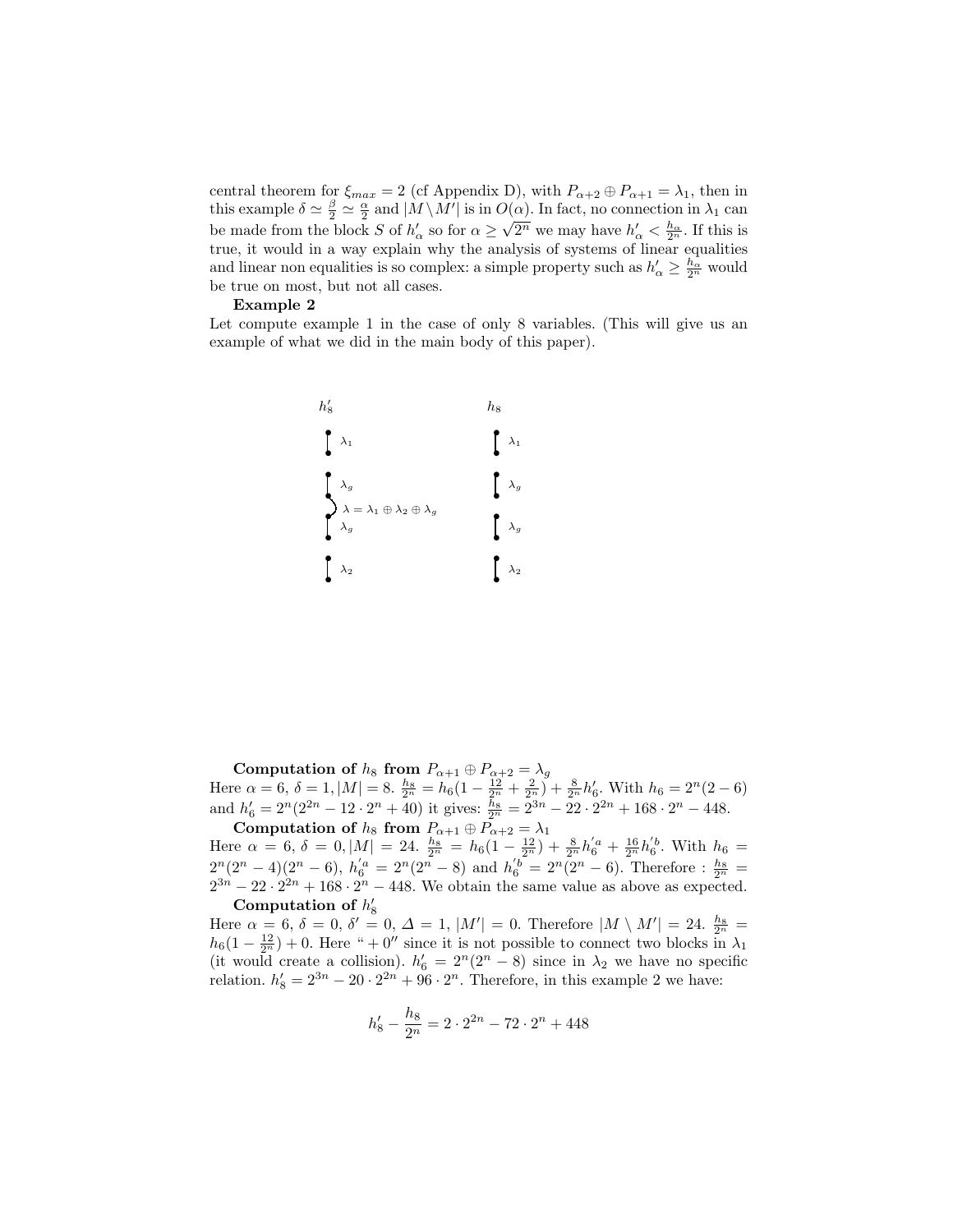and we here  $h'_6 - \frac{h_6}{2^n} = 2 \cdot 2^n + 24$  (since  $h_6 = 2^n(2^n - 4)(2^n - 6)$ ). We see that

$$
h^{\prime}_8 - \frac{h_8}{2^n} = 2^n(h^{\prime}_6 - \frac{h_6}{2^n})(1 - \frac{24}{2^n} - \frac{64}{2^{2n}} + O(\frac{1}{2^{3n}}))
$$

We can notice some interesting facts on this small example.

• The main term has kept the same coefficient (here 2) in  $h'_8 - \frac{h_8}{2^n}$  and in  $h'_6 - \frac{h_6}{2^n}$ . This is conform with the central theorem for  $\xi_{max} = 2$  since  $\delta = 0$  and  $\delta' = 0$ . • For the second term we had a modification of  $\frac{-24}{3^n}$ . This coefficient  $-24$  comes from  $-12 - 12$  where the first  $-12$  comes from  $\frac{-2\alpha}{2^n}$  (fixed), and the second  $-12$ comes from  $|M \setminus M'| = 24$  and here we divide this value 24 by 2 due to the fact that the first term of  $h'_6 - \frac{h_6}{2^n}$  is a 2 as we have seen. For example 1, if this process continues, we may have  $\frac{-2\alpha}{2^n}$  regularly and therefore when  $\alpha \ge O(\sqrt{2^n})$ we may have  $h'_{\alpha} < \frac{h_{\alpha}}{2^n}$  as we have said.

In the proof of our main theores in this paper we have avoided this problem by noticing that here  $\Delta$  is large and the dominant term in  $\delta$  has a good effect on  $H_{\alpha+2}$  $H_{\alpha}$  $\pm$ <sup>2</sup>. Another possibility would have been to notice that in these examples 1 and 2, the value  $\lambda$  is used only once, while in our proofs the first connections in  $\lambda_{\beta+1}$  are done for a  $\lambda_{\beta+1}$  that has the maximum  $\delta$  value. This property may be used to avoid the exceptional cases such as example 1 and example 2. (If  $\delta' \neq 0$ , then  $\frac{\delta'}{2^n}$  dominates  $\frac{|M\setminus M'|}{2^{2n}}$  $\frac{N\setminus M'}{2^{2n}}\leq \frac{8(\alpha-2)}{2^{2n}}$  $\frac{\alpha-2j}{2^{2n}}$ .

Still another possibility would have been to notice that in our analysis of  $h_{\alpha+2}$  we start from  $h_{\alpha}$  and need only to compare  $h_{\alpha+2}$  with  $\sum_{(i,j)\in M} h'_{\alpha}$  for  $h'_{\alpha}$ with an extra equation  $P_{\alpha+1} \oplus P_{\alpha+2} = \lambda_{\beta+1}$ , where  $\lambda_{\beta+1}$  was a  $\lambda \widetilde{\lambda}$  value of  $h_{\alpha+2}$ . In examples 1 and 2, if we start from  $h_{\alpha}$  we will never get a  $\lambda'_{\alpha-2}$  value with the exceptional value  $\lambda$  because  $\lambda$  was not in  $h_{\alpha}$ .

### H Some general properties of the  $J_{\alpha}$  values

By definition,  $J_{\alpha} = 2^{n}(2^{n}-1)(2^{n}-2)...(2^{n}-\alpha+1)$ . In this Appendix we will see some properties of these  $J_{\alpha}$  values. We will not need these properties in our cryptographic proofs but however they are interesting and they illustrate some of the complexities that we have to face.

#### Theorem 20

$$
J_{\alpha} = 2^{\alpha n} - 2^{(\alpha - 1)n} (\sum_{i=1}^{\alpha - 1} i) + 2^{(\alpha - 2)n} (\sum_{1 \le i < j < \alpha} ij)
$$

$$
-2^{(\alpha - 3)n} (\sum_{1 \le i < j < k < \alpha} ijk) + \ldots + (-1)^{\alpha - 1} 2^{n} (\alpha - 1)!
$$

We can also write this like that:

$$
J_{\alpha} = \sum_{k=0}^{\alpha-1} (-1)^k 2^{(\alpha-k)n} j_k \text{ with } j_k = \sum_{1 \le i_1 < i_2 < \dots < i_k < i_{\alpha}} i_1 i_2 \dots i_k
$$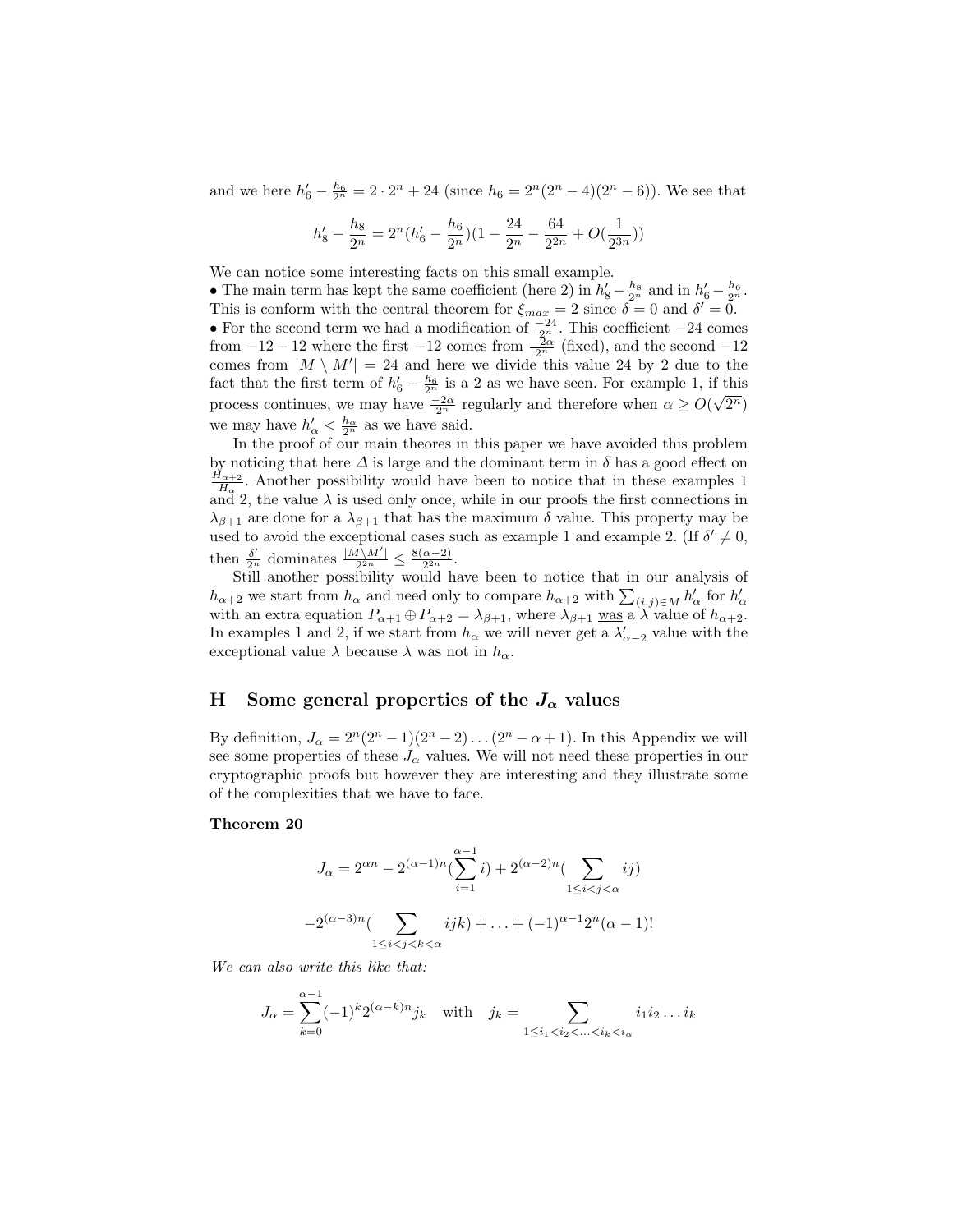*Proof.* This comes immediately by developing  $J_{\alpha}$  in powers of  $2^{n}$ .

Theorem 21

$$
j_1 = \frac{\alpha(\alpha - 1)}{2} = \frac{\alpha^2}{2} - \frac{\alpha}{2}
$$

$$
j_2 = \frac{\alpha(\alpha - 1)(\alpha - 2)(3\alpha - 1)}{24} = \frac{\alpha^4}{8} - \frac{5\alpha^3}{12} + \frac{3\alpha^2}{8} - \frac{\alpha}{12}
$$

$$
j_3 = \frac{\alpha^2(\alpha - 1)^2(\alpha - 2)(\alpha - 3)}{48} = \frac{\alpha^6}{48} - \frac{7\alpha^5}{48} + \frac{17\alpha^4}{48} - \frac{17\alpha^3}{48} + \frac{\alpha^2}{8}
$$

*Proof.*  $J_{\alpha}$  is the number of  $(P_1, \ldots, P_{\alpha}) \in I_n^{\alpha}$  such that none of the  $\frac{\alpha(\alpha-1)}{2}$  equalities  $P_i = P_j$ ,  $i < j$  is satisfied. Let  $E_1, E_2, \ldots, E_{\frac{\alpha(\alpha-1)}{2}}$  be these equalities. Let  $\mu = \frac{\alpha(\alpha-1)}{2}$  $\frac{(n-1)}{2}$ .  $\forall i, 1 \leq i \leq \mu$ ,  $A_i = \{(P_1, \ldots, P_\alpha) \in I_n^{\alpha}$ , that satisfies  $E_i\}$ . We have:  $J_{\alpha} = 2^{\alpha n} - |\cup_{i=1}^{\mu} A_i|$ . Moreover

$$
|\bigcup_{i=1}^{\mu} A_i| = \sum_{i=1}^{\mu} |A_i| - \sum_{i < j} |A_i \cap A_j| + \sum_{i < j < k} |A_i \cap A_j \cap A_k| + \dots + (-1)^{\mu+1} |A_1 \cap \dots \cap A_\mu|
$$

Terms in  $2^{n(\alpha-1)}$ 

 $\forall i, 1 \leq i \leq \mu, |A_i| = 2^{n(\alpha-1)}$  (because we fix one variable). Therefore,  $\sum_{i=1}^{\mu} |A_i|$  =  $2^{n(\alpha-1)}\mu$  and  $j_1 = \mu = \frac{\alpha(\alpha-1)}{2}$  $\frac{\frac{x-1}{2}}{2}$ .

Terms in  $2^{n(\alpha-2)}$ 

Here we are looking for terms that gives exactly 2 independent equalities  $E_i$ . It could be equalities  $\begin{cases} P_a = P_b \ P_a \end{cases}$  $P_k = P_l$  with  $a, b, k, l$  pairwise distinct, or  $P_a = P_b = P_k$ with a, b, k pairwise distinct. We have  $\frac{\mu(\mu-1)}{2}$  terms that come from  $\sum_{i < j} |A_i \cap A_i|$  $A_j$ . Moreover we have to subtract to these values the systems of 3 equalities  $E_i$ with only 2 independent equalities, such as  $P_1 = P_2$ ,  $P_2 = P_3$ ,  $P_1 = P_3$ . We have  $\alpha(\alpha-1)(\alpha-2)$  $\frac{\alpha(\alpha-1)(\alpha-2)}{6}$  possibilities for these 3 equalities. Therefore  $j_2 = \frac{\frac{\alpha(\alpha-1)}{2} \cdot (\frac{\alpha(\alpha-1)}{2}-1)}{2} - \frac{\alpha(\alpha-1)(\alpha-2)}{2}$  $\frac{(\lambda)(\alpha-2)}{6}$ .  $j_2 = \frac{\alpha(\alpha-1)(\alpha-2)(3\alpha-1)}{24}$  as claimed. For  $j_3$  we can proceed the same way, or use the well-known formulas for symmetrical expressions. We see that when  $\alpha \geq \sqrt{2^n}$  we have:

**Theorem 22** When  $\alpha \geq$ √  $\overline{2^n}$ , the first terms in Theorem 20,  $2^{(\alpha-k)n}j_k$  are growing in  $\frac{O(2^{2k})}{2^{kn}}$  $\frac{(2^{2\kappa})}{2^{kn}} \cdot 2^{\alpha n}$ , i.e. all these first terms are much larger that  $J_{\alpha}$  (in absolute value). This illustrated by Figure  $\gamma$  below.

Theorem 23

$$
J_{\alpha}\sim_{\alpha\to+\infty}2^{n\alpha}e^{-\frac{\alpha^3}{2\cdot 2^{2n}}}
$$